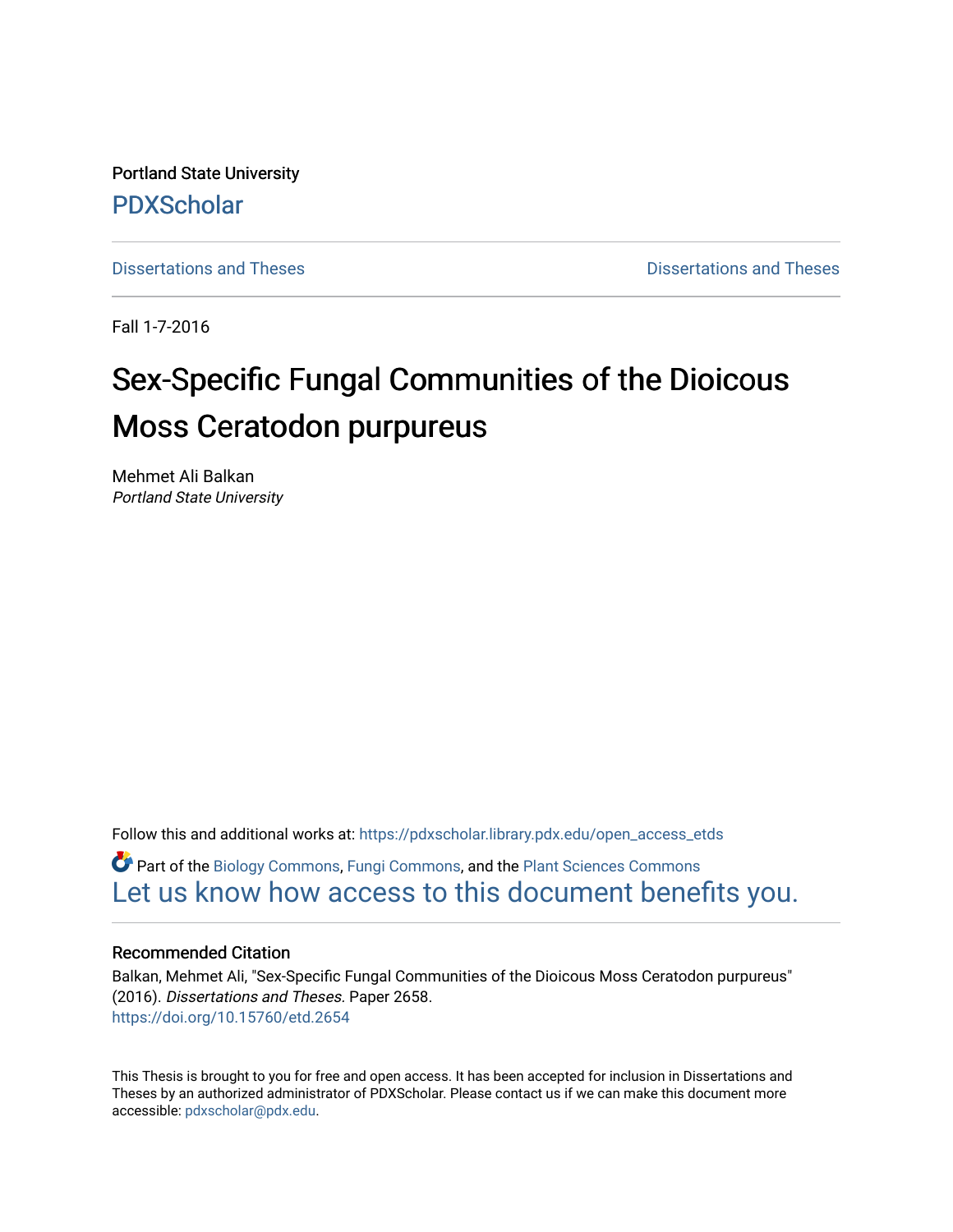Sex-specific Fungal Communities of the Dioicous Moss *Ceratodon purpureus*

by

Mehmet Ali Balkan

A thesis submitted in partial fulfillment of the requirements for the degree of

> Master of Science in Biology

Thesis Committee: Todd N. Rosenstiel, Chair Sarah M. Eppley Daniel J. Ballhorn Kenneth M. Stedman

Portland State University 2015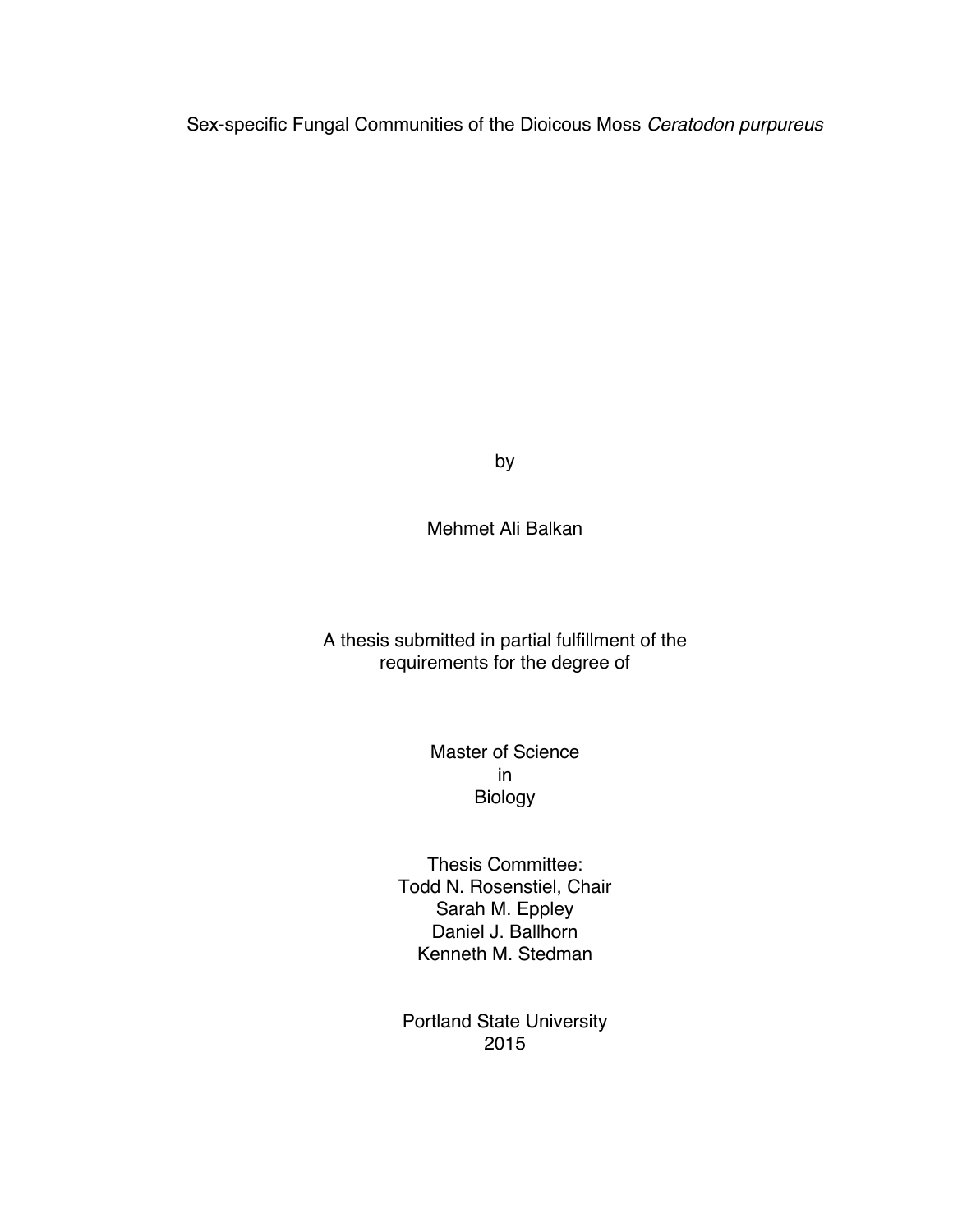© 2015 Mehmet Ali Balkan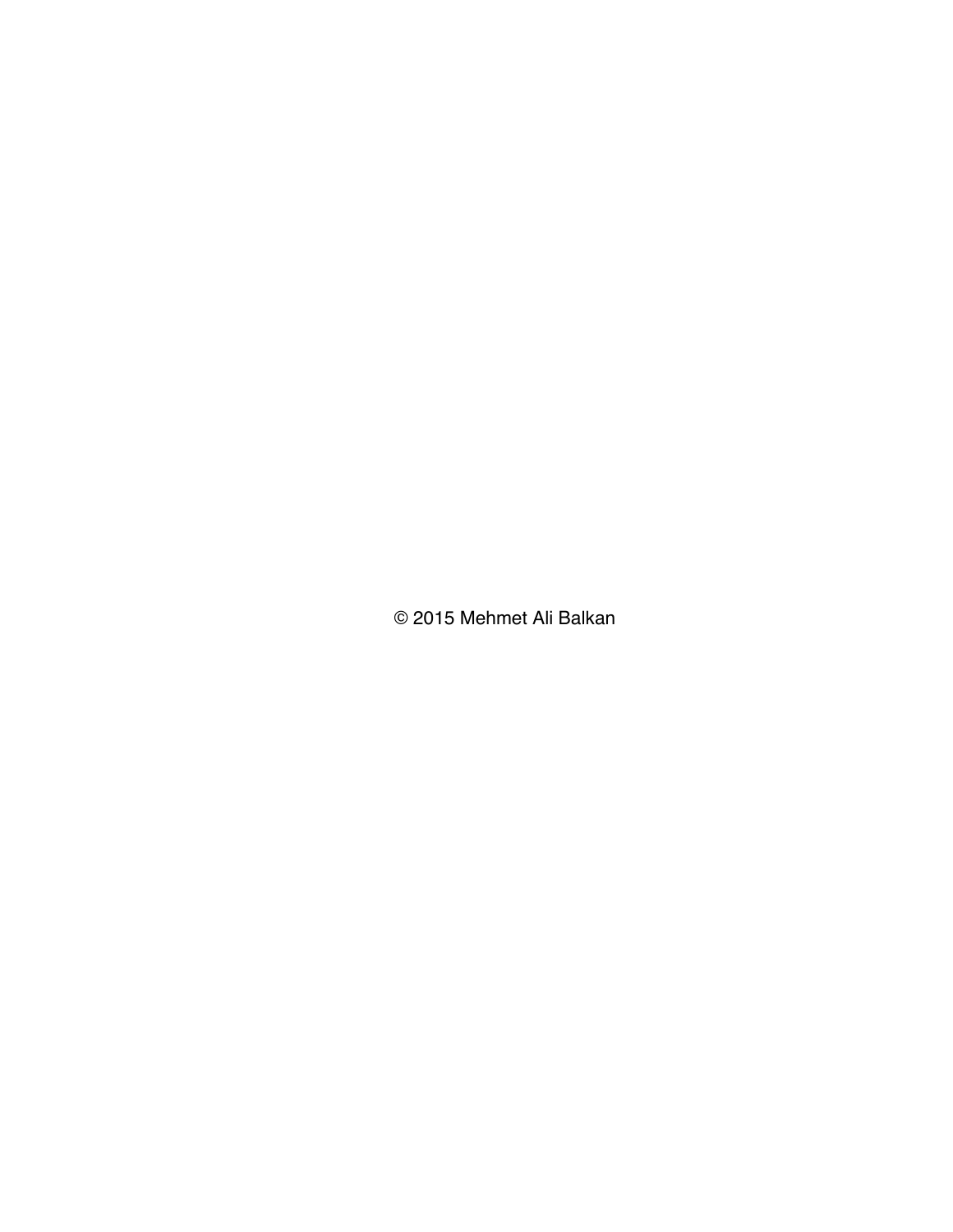#### **Abstract**

Mosses display a number of hallmark life history traits that influence their ecology at the population and community level. The long lived separation of sexes observed in the haploid gametophyte (dioicy) is one such feature of particular importance, as it is observed in the majority of bryophytes and creates intraspecific specialization of male and female individuals.

The prevalence of sexually dimorphic mosses raises the possibility of sex-specific interactions with fungi as observed in some vascular plants. Here I investigated how moss sex shapes fungal communities associated with gametophytic tissues of the ubiquitous moss, *Ceratodon purpureus*. Using greenhouse populations of *C. purpureus* grown in a common garden, I examined fungal community structure and overall abundance of fungal biomass associated with male and female individuals from multiple populations. I hypothesized that individual mosses would harbor unique fungal communities based on their sex, and that overall fungal biomass associated with host tissues would differ significantly due to differences in morphological and physiological characteristics between the sexes. I found that fungal community composition and overall abundance (i.e. biomass) differ between male and female individuals of *C. purpureus*, and that sex-specific patterns are retained across individuals from three different populations. This work provides a first glance at how genetically based sexual systems in early land plants influence affiliated fungal community composition.

i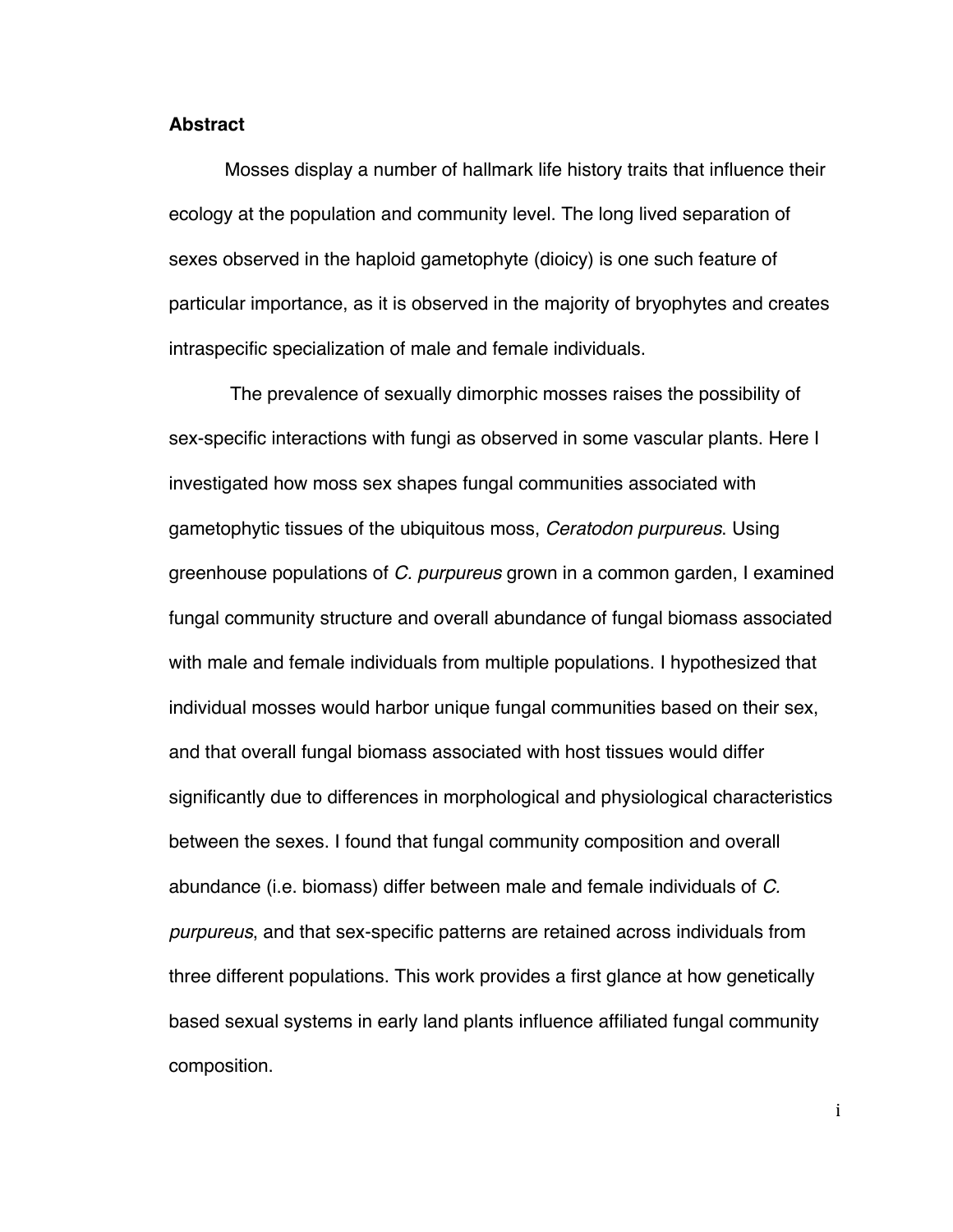#### **Acknowledgments**

One's journey through academic science rarely happens in isolation, and to the contrary is a collaboration of the minds and hearts of so many. I cannot thank enough my parents, who have always encouraged me to follow my own path and discover my passions, whatever they may be. Their courage, steadfastness, patience, openness, and love continue to inspire me to be better and to strive for the betterment of the world around me. I am also greatly indebted to my brother whose guidance and support have been indispensible through the years. He is truly the only one who has real insight into my personal development and existential perspective. We have walked together with a foot in two very different worlds, never really feeling at home except when in motion. I am grateful for a family that has helped me to navigate through personal, social, political, and academic challenges with elegance and honesty.

I would like to thank Dr. Todd Rosenstiel and Dr. Sarah Eppley for helping me see many different facets of the same gem. The collective guidance and creativity I have experienced as their student has shaped my thinking and flavored my science. I feel lucky to have had the freedom to pursue my interests in their group, where random strokes of inspiration that may have seemed tangential to some were recognized as the beginnings of great stories. I would also like to thank Dr. Daniel Ballhorn, Dr. Ken Stedman, and Dr. Peter Kennedy for their critical mentorship. I honestly feel as though I had an advisory team; so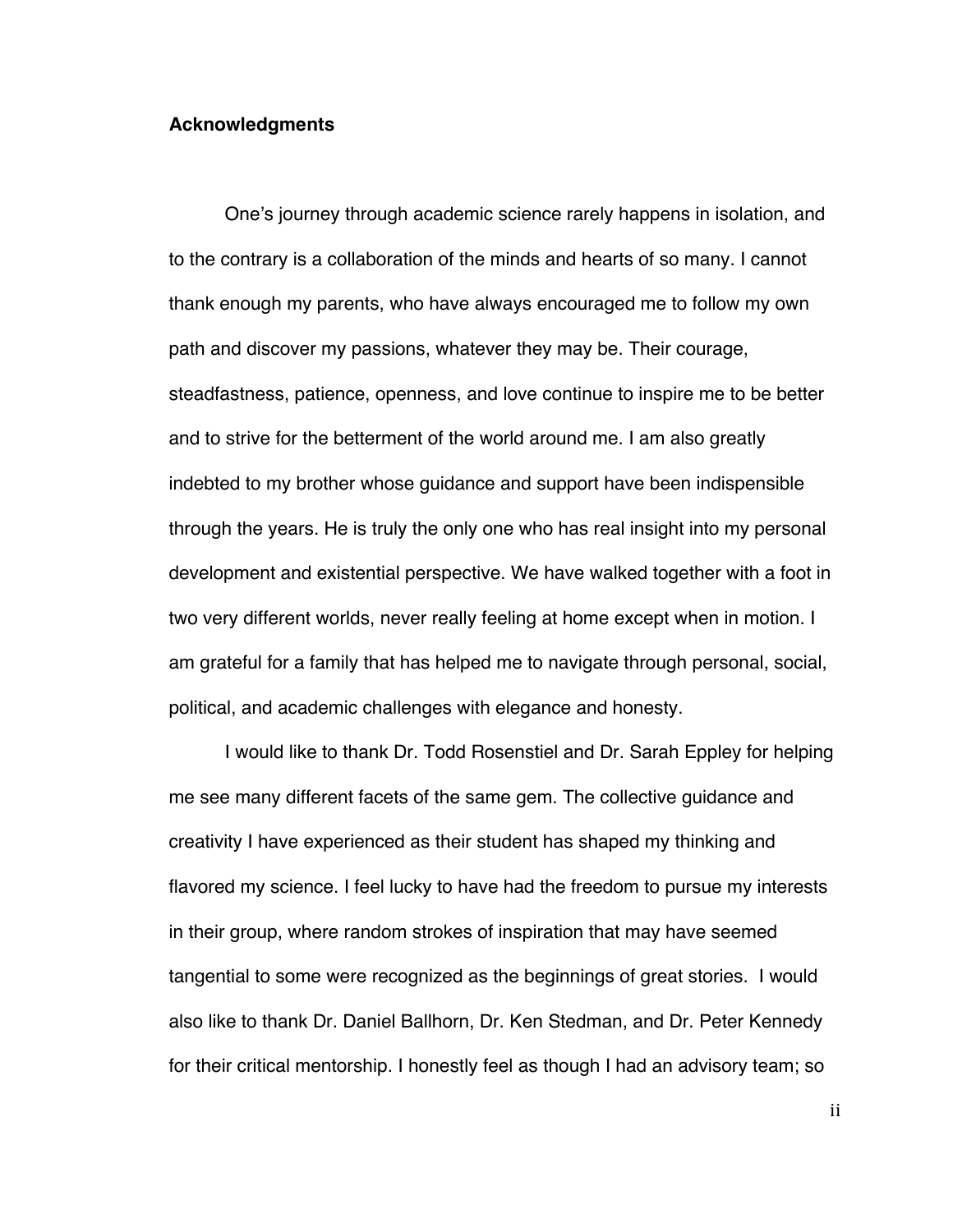many brilliant minds that have contributed to the development of my approach to science, and helped to refine my perspective. My time in the Rosenstiel-Eppley Complex was significantly influenced by all the exceptional individuals I had the pleasure and honor of working with. First and foremost, I must thank Mandy Slate, who introduced me to the lab as a volunteer and initiated my interest in bryophytes. Mandy's support, encouragement, science brain, and friendship were instrumental in my process. I am also beholden to the rest of our team and other fellow grad students: Matt Chmielewski, Jason Maxfield, Hanah Prather, Erin Shortlidge, Scott Kiel, Laura Holloway, Timea Deakova, Cody Whol, Brett Younginger, Natasja Swartz, Rob Jensen, Chase Reinhart, Nick Day and many others. Thank you all for the laughs, the graphs, and the Pabsts! You have been my second family (of nerds). I would also like to acknowledge the faculty and staff of the biology department at PSU, who make up all the little pieces of the puzzle. This thesis would not have been possible without the love, patience, support, and scientific perspective of my sweetheart Amie Lynn Romney. Your thoughtful feedback and provision of snacks, coffee, and hugs kept me on my feet through this journey.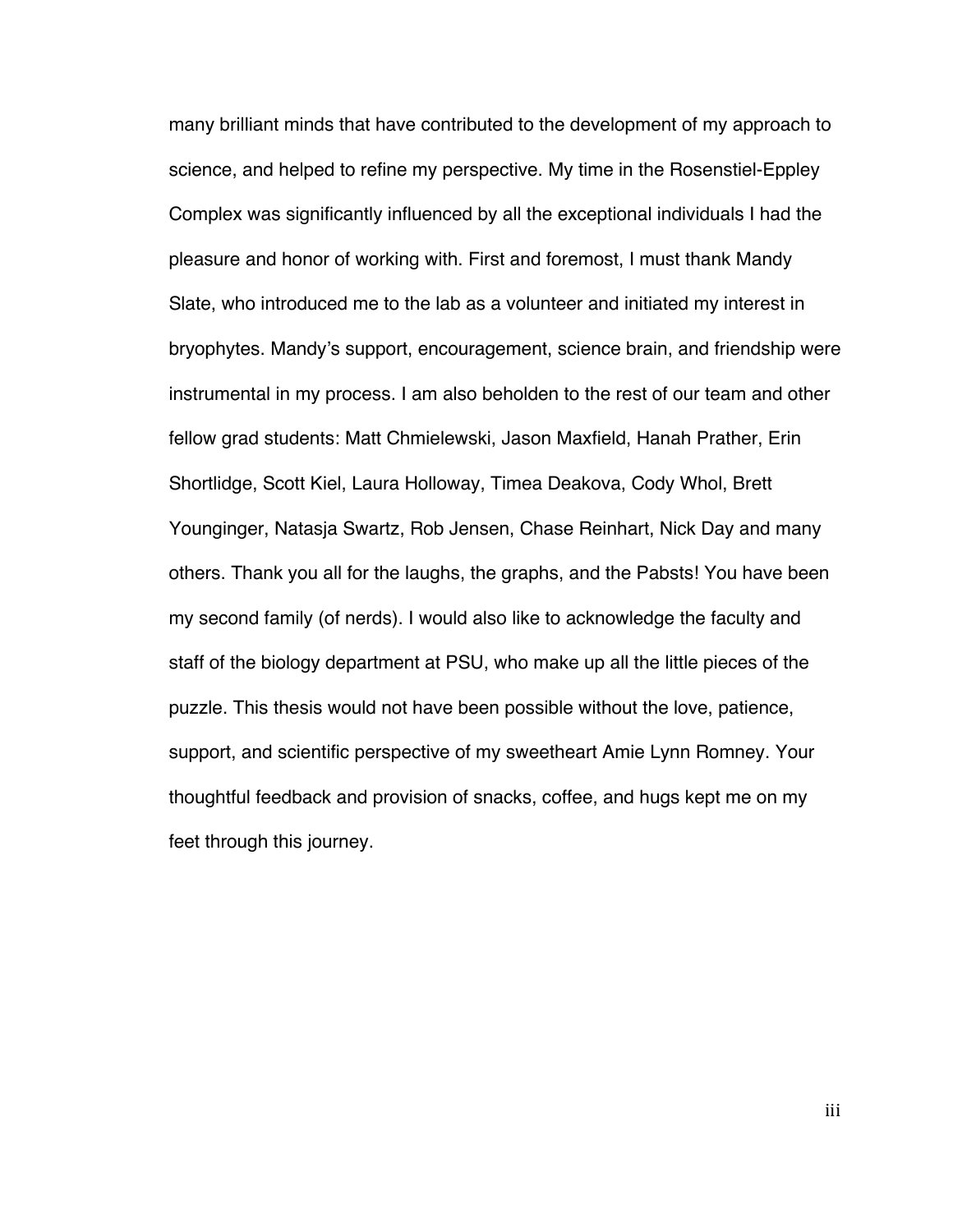# **Table of Contents**

- i **Abstract**
- ii **Acknowledgements**
- v **List of Tables**
- vi **List of Figures**

# **Chapter 1: Introduction**

- Patterns in Ecological Communities
- Bryophytes: a Brief Introduction
- Bryophytes as Foundation Species
- Fungal Components of the Bryosphere
- 9 Bryophyte Reproductive Ecology
- *Ceratodon purpureus*
- Goals of this thesis

# **Chapter 2: Materials and Methods**

- Study system
- DNA extraction and PCR
- T-RFLP analysis
- T-RFLP data processing
- Fungal biomass estimation
- Statistical analysis

## **Chapter 3: Results**

- Fungal community composition
- Fungal biomass estimates

## **Chapter 4: Discussion**

**References**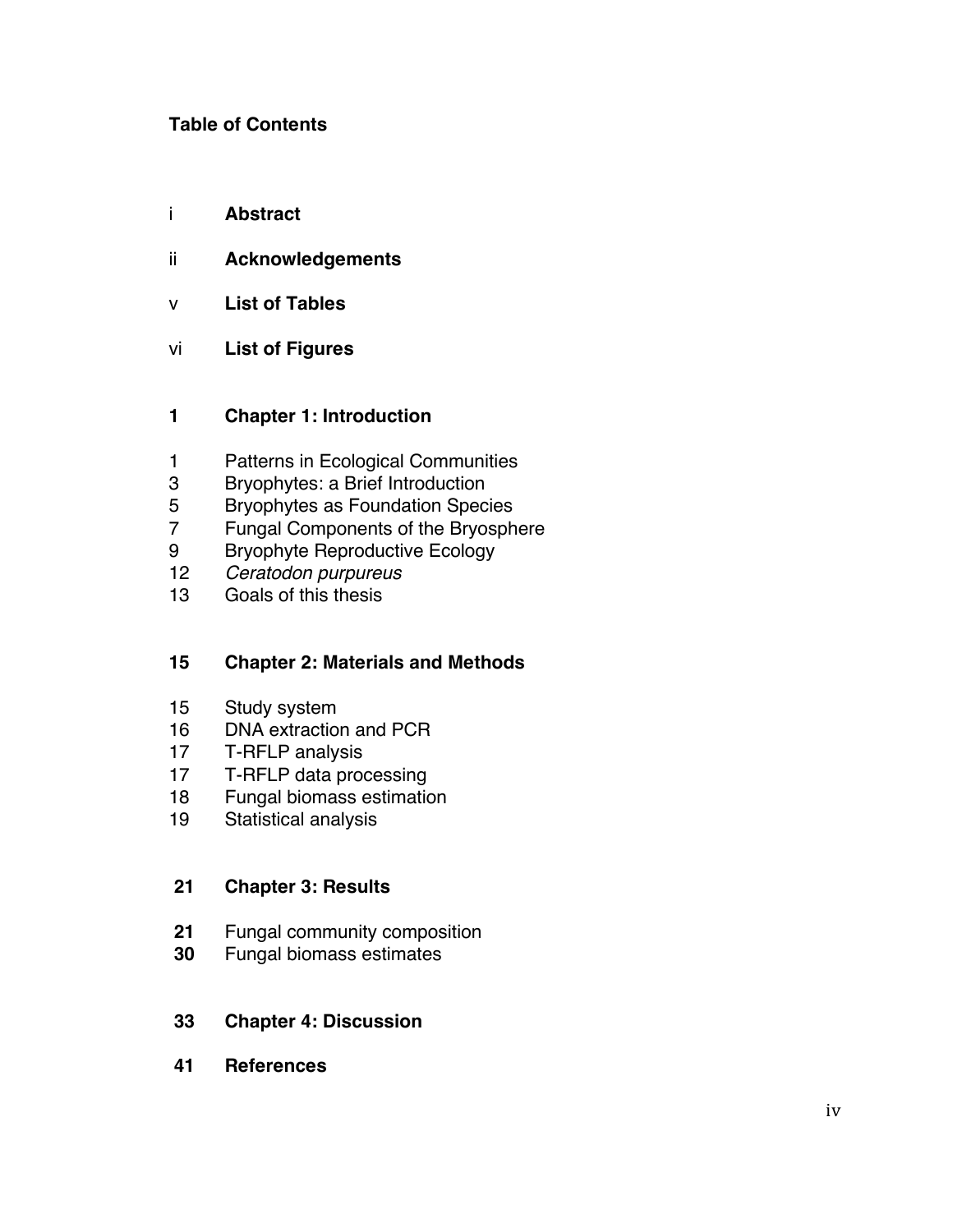# **List of Tables**

- **21 Tables 1a, 1b.** Permutational multivariate analysis of variance between fungal community profiles generated by Hae III and Hinf I
- **29 Table 2.** Non-parametric diversity estimators of fungal diversity
- **32 Table 3.** Results of two-way ANOVA for ergosterol concentration in moss tissues as influenced by host sex (male and female) and population (NH, 35<sup>th</sup>, and UCUT).
- **32 Table 4**. Results of post-hoc Tukey HSD test showing pairwise differences in mean ergosterol concentration between populations (NH, 35<sup>th</sup>, and UCUT).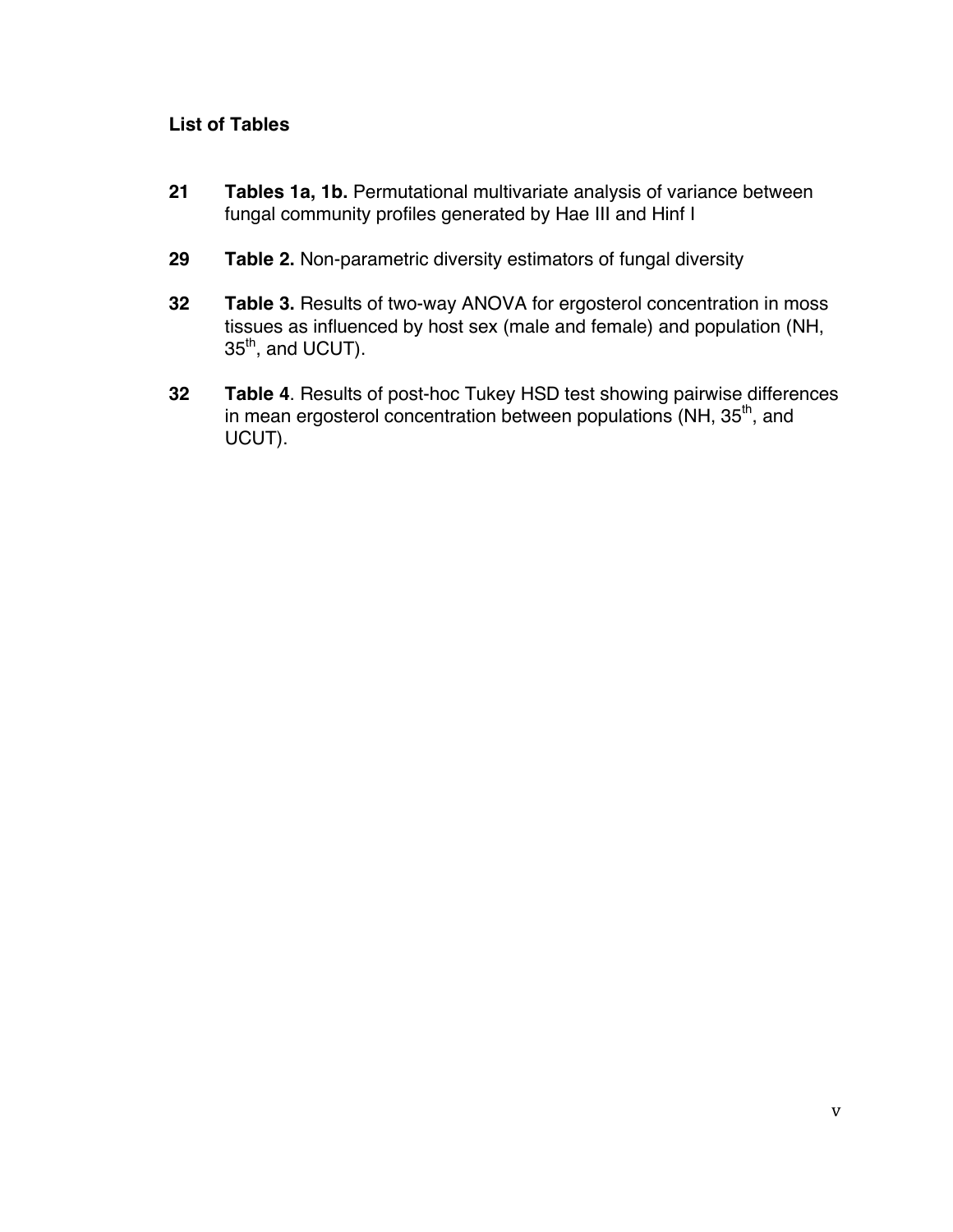# **List of Figures**

- **22 Figures 1a.** NMDS ordination of Hae III fungal community profiles by sex
- **23 Figures 1b.** NMDS ordination of Hae III fungal community profiles by sex and population
- **24 Figure 2a.** NMDS ordination of Hinf I fungal community profiles by sex
- **25 Figure 2b.** NMDS ordination of Hinf I fungal community profiles by sex and population
- **27 Figure 3.** Rarefaction and extrapolation curves of fungal community profiles generated by Hae III restriction based T-RFLP
- **28 Figure 4.** Rarefaction and extrapolation curves of fungal community profiles generated by Hinf I restriction based T-RFLP
- **30 Figures 5a.** Ergosterol concentration in tissues of *C. purpureus* by sex
- **31 Figures 5b.** Ergosterol concentration in tissues of *C. purpureus* by sex and population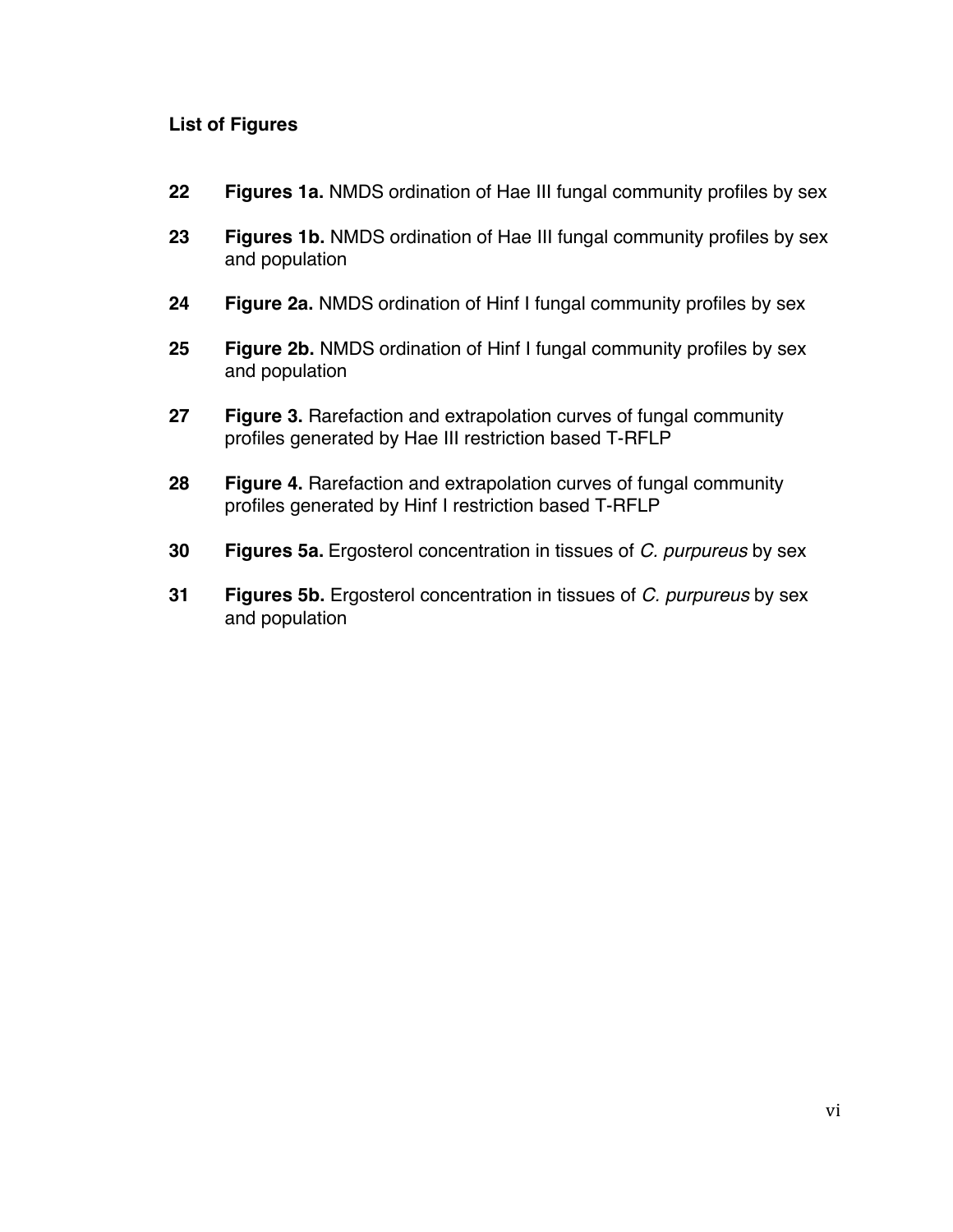#### **Chapter 1: Introduction**

#### **Patterns in Ecological Communities**

All life on earth coexists not only within populations of the same species, but with many other species groups forming interactive living collectives known as communities. Communities operate based on complex, intersecting, and rarely discrete principles referred to as assembly rules (Diamond, 1975; Keddy, 1992; Weiher & Keddy, 2001) that influence their functionality, stability, and longevity. These governing principles should not be viewed simply as black and white rules of engagement, but as theoretical frameworks to describe and measure community dynamics that are based on commonly observed phenomena. In the modern approach, four main processes make up the umbrella under which assembly rules unfold: selection, drift, speciation, and dispersal (Vellend, 2010). These four pillars of community ecology may be familiar as they are reflections of "the big four" in population genetics. Consideration of each of the four processes is important but here a primary focus on selection will be pursued. In particular, a suite of selective elements defined in part by external species interactions called ecological filters is considered.

The structure and functional attributes of biological communities are governed in part by ecological or environmental filters (biotic and abiotic) that collectively act to shape assembly trajectories (Keddy, 1992; Kelt *et al.*, 1995;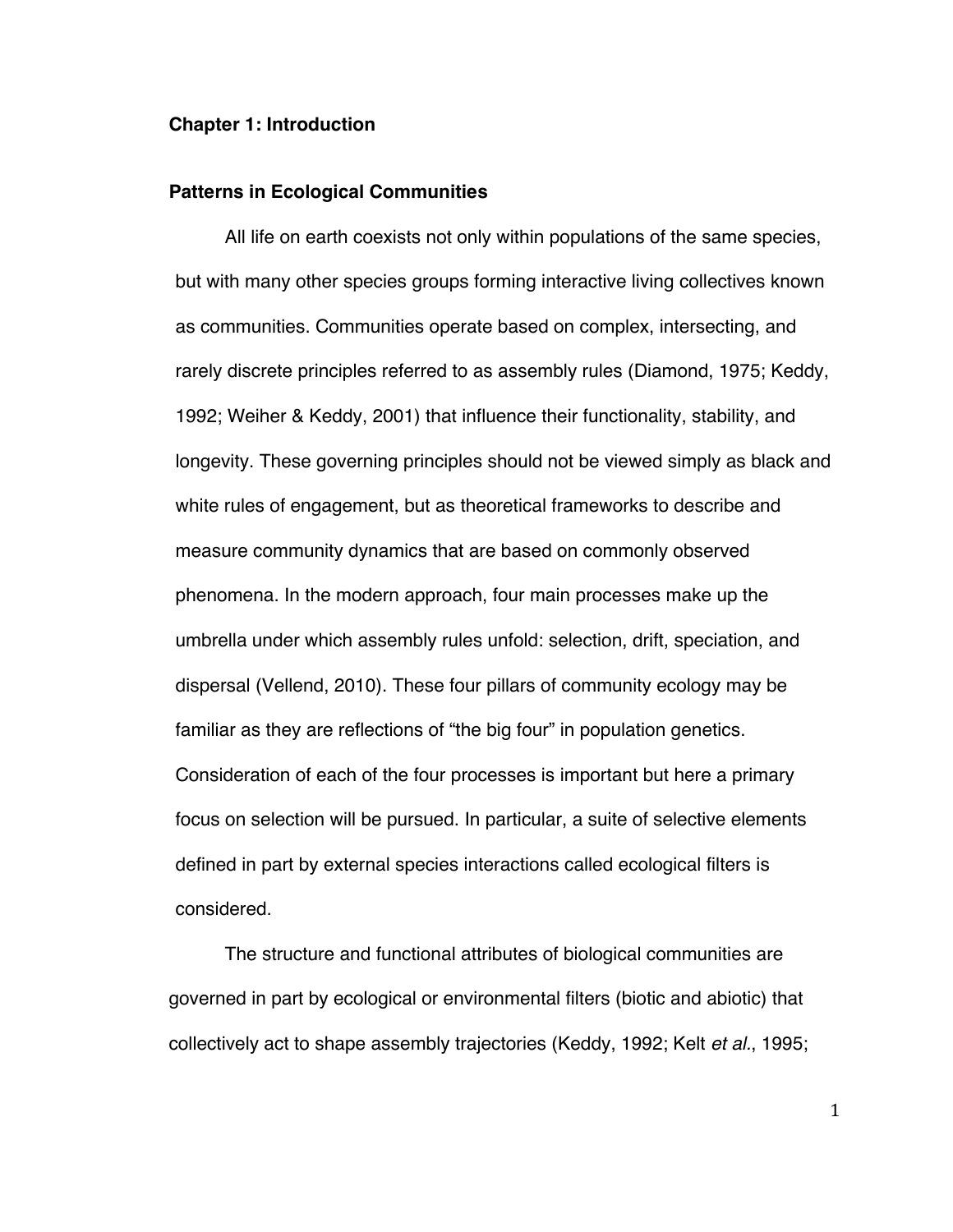Diaz *et al.*, 1998). Species interactions are among the most important filters shaping communities and are often hierarchically structured (Baumeister & Callaway, 2006; Kunstler *et al.*, 2012), reflecting their relative strength in influencing community outcomes. Within this continuum, foundation species are those members of a community whose disproportionately large effect on community processes can cause shifts in diversity and structure (Ellison *et al.*, 2005; Bangert *et al.*, 2006; Angelini *et al.*, 2011; Schöb *et al.*, 2012). In tandem with the robust development of our understanding of foundation species, a new movement has begun in which the synergy between evolutionary biology and ecology has come to a new level (Johnson & Stinchcombe, 2007). The genes-toecosystem or community genetics approach seeks to understand how genetic properties of individuals and populations can manifest as phenotypic traits that emanate through different organizational levels up to the ecosystem level (Shuster *et al.*, 2006; Whitham *et al.*, 2006; Bangert *et al.*, 2006). In this emerging field, the traditional *individual phenotype* is expanded to encompass a predictable and heritable *community phenotype*: the result of certain critical traits of the foundation species that have a strong genetic basis. Perhaps the best documented example of heritable community phenotypes in action is in the *Populus* system (Whitham *et al.*, 2006). In this system the poplar tree acts as a foundation for multitrophic communities, and variation in certain aspects of leaf chemistry–controlled by a single quantitative trait locus–across individual poplar genotypes have been shown to create cascading effects across each level of the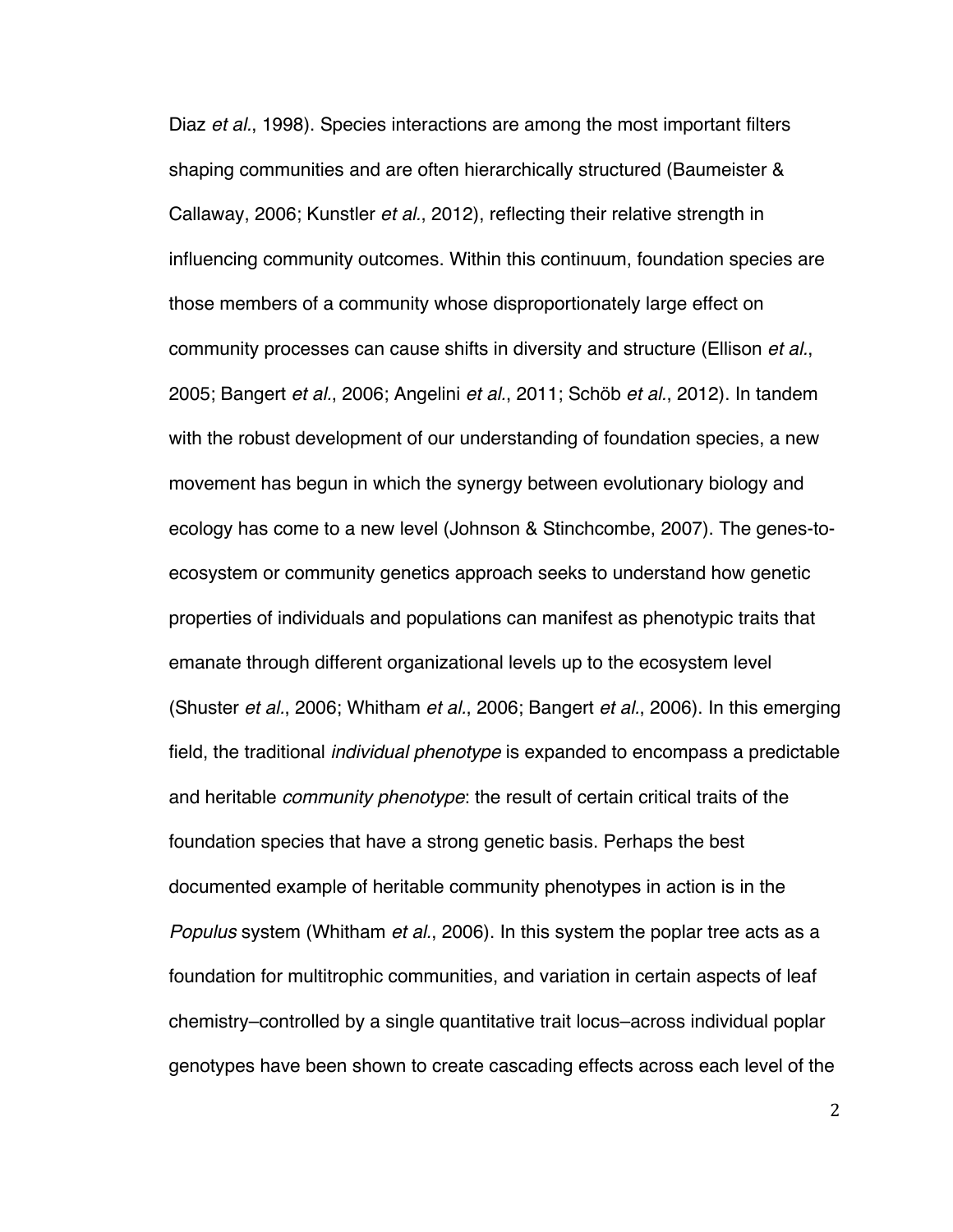community examined. In this particular case fungal endophyte, arthropod, and aquatic macroinvertebrate communities associated with poplars vary predictably in their composition based on condensed tannin levels in the leaves of different host genotypes (Wimp *et al.*, 2005; Bailey *et al.*, 2005). These studies and others (Dungey *et al.*, 2000; Whitham *et al.*, 2003; Hochwender & Fritz, 2004; Johnson & Agrawal, 2005; Brändle & Brandl, 2006; Tovar-Sánchez & Oyama, 2006), highlight the power of community genetics to uncover how the genetic basis of foundation species traits can influence community dynamics at different levels, and thus aid in the characterization of assembly rules. However, it is critical to continue developing this approach with consideration for other traits and further experimentation in other systems. Bryophytes present one such promising model system for the study of foundational traits in communities. Certain features of this group such as their reproductive systems and unique genetic architecture, in addition to their prominent roles within ecological communities, support this prospect and are further discussed in the following sections.

## **Bryophytes: A Brief Introduction**

Bryophytes are an ancient lineage of plants that represent the closest extant relatives of the first terrestrial plants and are widely distributed across most ecosystems on earth (Herzog, 1926; Kenrick & Crane, 1997). Thought to have originated as early as the mid Ordovician period (Wellman & Gray, 2000;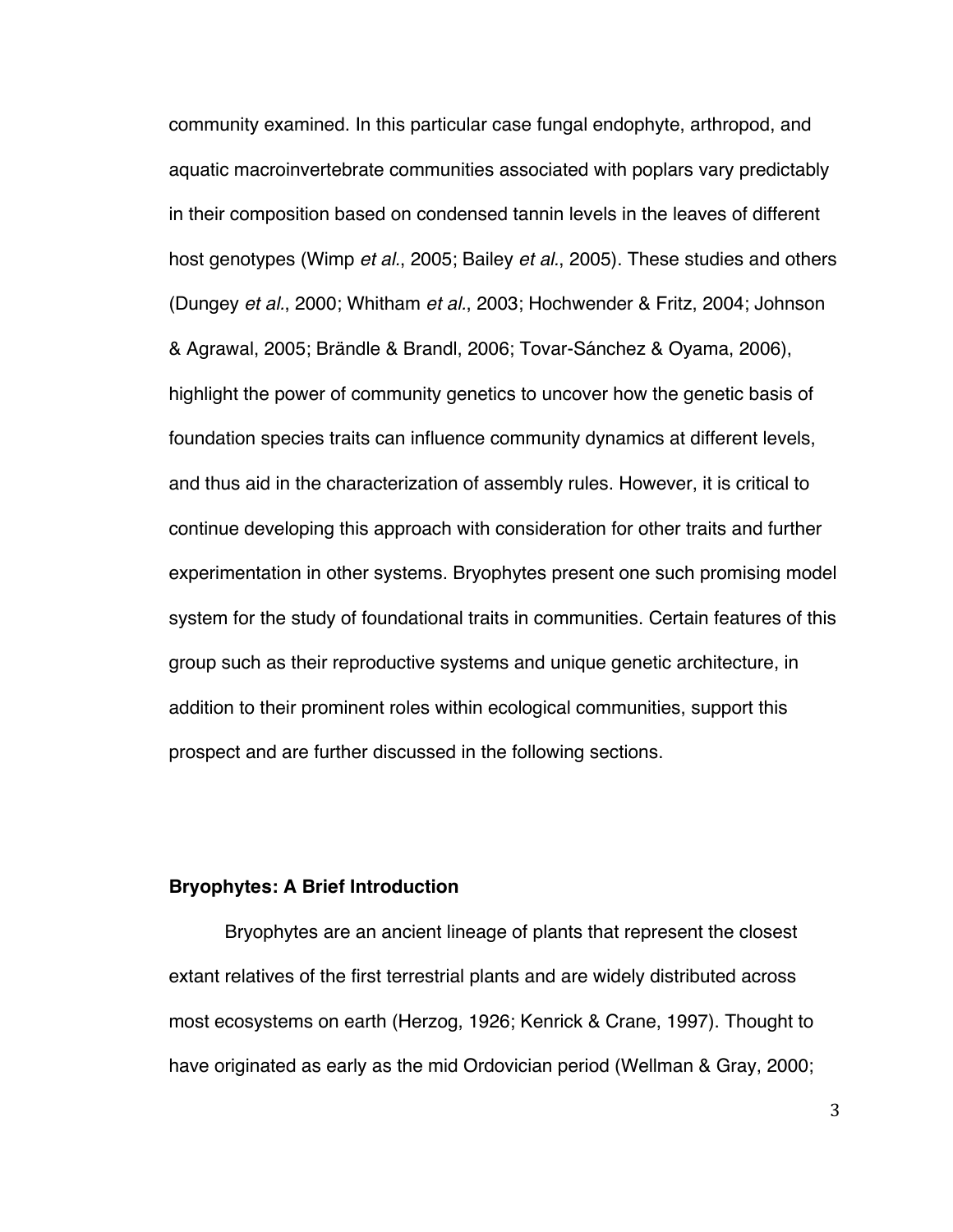Rubinstein *et al.*, 2010), the bryophytes are composed of three major groups; the liverworts (Marchantiophyta), the hornworts (Anthocerotophyta), and the mosses (Bryophyta), the later of which boasts the greatest diversity with over 12,000 described species (Shaw *et al.*, 2005). Bryophytes exhibit a number of unique morphological and physiological traits that truly set them apart from other embryophytes. These traits include extreme desiccation tolerance (poikilohydry), lack of complex vasculature and true roots, a haploid-dominant life cycle, and a large proportion of dioicous (dioecious haploids) species, among others. Bryophytes have maintained their ancient lifestyle across many evolutionary epochs with little deviation, embodying evidence for truly successful strategies that have persisted alongside the explosion of vascular plant diversity in later periods (Shaw *et al.*, 2011). Additionally, over the course of their evolutionary history bryophytes have developed highly complex relationships with other biota such as mutualistic associations with nitrogen-fixing cyanobacteria (Lindo *et al.*, 2013), fungi (Davey & Currah, 2006), and a potential pollinator like syndrome with collembola (Rosenstiel *et al.*, 2012), among others. Through some of these relationships and their own biophysical and physiological properties, bryophytes can have a major influence on their surrounding environment, in some cases on a global scale. The section that follows details some of the ways in which bryophytes 'engineer' abiotic and biotic elements of communities and ecosystems, further underscoring their utility as a model system in community ecology.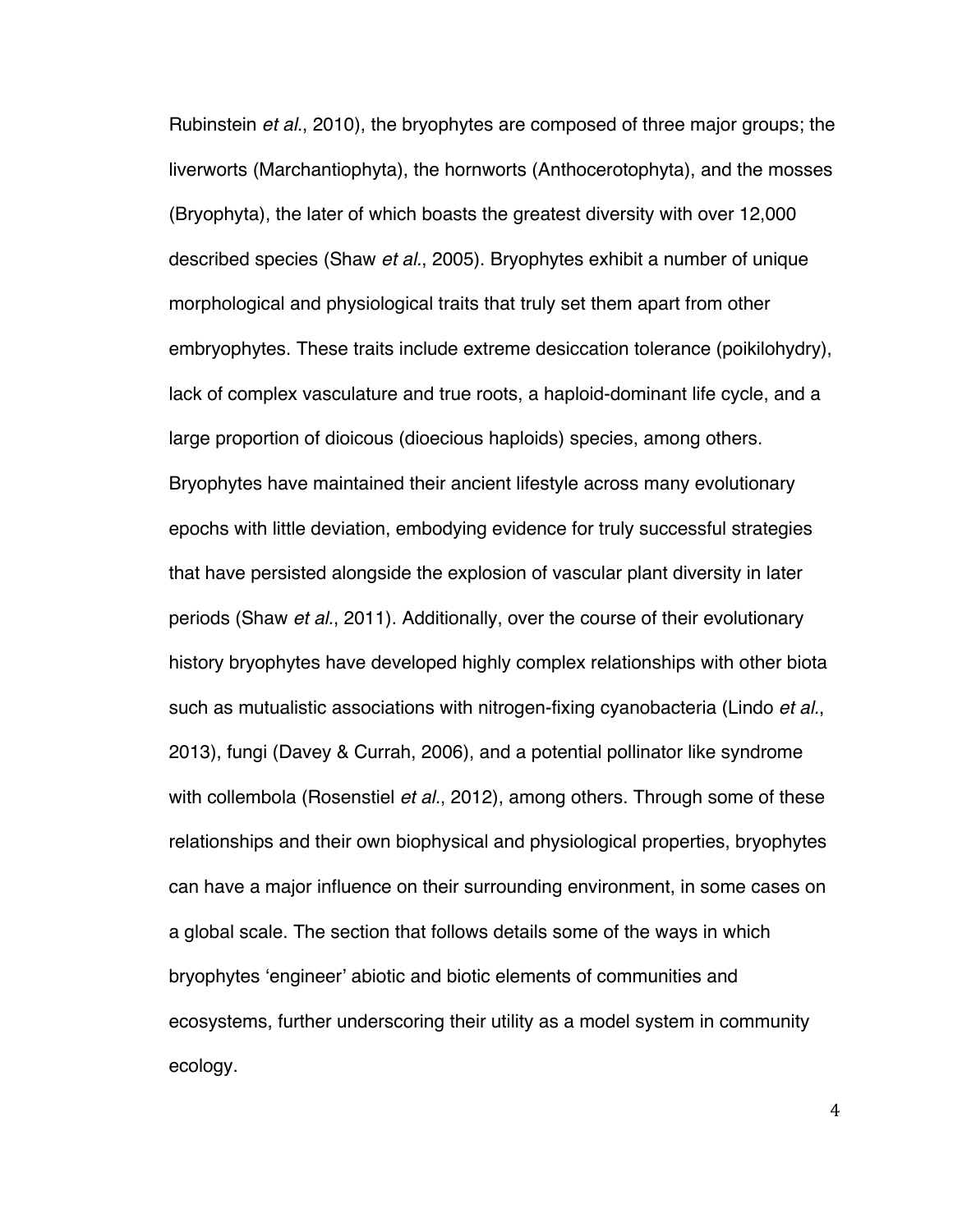#### **Bryophytes as Foundation Species**

Owing to their distinctive lifestyles among land plants, bryophytes fulfill unique ecological roles in ecosystems; acting as pioneer species that are some of the first plants to colonize disturbed habitats, and often growing in places and under conditions that other plants cannot (Vanderpoorten & Goffinet, 2009). Bryophytes, and in particular mosses, contribute a number of critical ecosystem services to the environs they inhabit (Turetsky, 2003; Cornelissen *et al.*, 2007; Lindo & Gonzalez, 2010; Turetsky *et al.*, 2012). Among the most notable contributions of mosses are their capacity to support diverse, multitrophic, biological communities (Lindo & Gonzalez, 2010), influence nitrogen and phosphorus cycling at a landscape scale (Chapin III *et al.*, 1987; Turetsky, 2003; Cornelissen *et al.*, 2007; Rousk *et al.*, 2014), augment abiotic soil conditions such as moisture, temperature, and redox potential , and make significant contributions to net primary productivity in many terrestrial systems (Longton, 1992; Gornall *et al.*, 2007; Blok *et al.*, 2011; Rousk *et al.*, 2014). The role of mosses in global change biology is perhaps best documented in peatland systems where the genus *Sphagnum* dominates and is responsible for the storage of more than one third of the worlds terrestrial carbon (Loisel *et al.*, 2012). Though peatlands have long served as the model system for studying 'bryogeochemistry' (Damman, 1986; Gorham, 1991; Dunfield *et al.*, 1993; Kang *et al.*, 2001; Turetsky *et al.*, 2002; Loisel *et al.*, 2012), an ever-growing body of work is highlighting the global importance of the Bryosphere in many other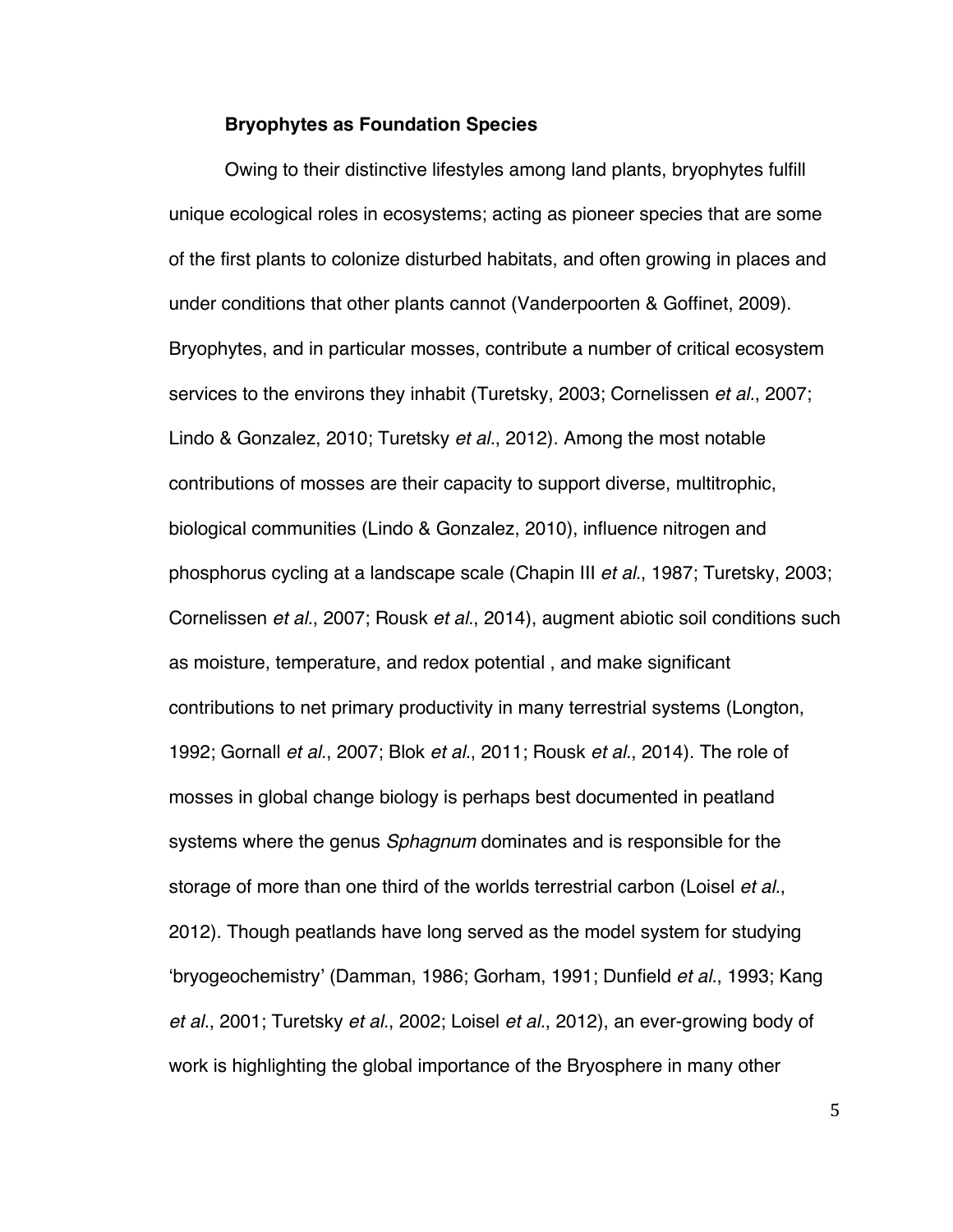systems including Antarctica (Pressel, 2009), the Arctic (Longton, 1997), and boreal and temperate forests (DeLucia *et al.*, 2003; Turetsky *et al.*, 2012).

Due to their disproportionately large ecological influence mosses can be considered as foundation species (Whitham *et al.*, 2006; Lindo & Gonzalez, 2010; Tuba *et al.*, 2011). This foundational capacity of the mosses is especially evident in a community ecology context, whereby the moss acts as critical host to a multitude of other life forms ranging from bacteria, fungi, and protists, to tardigrades, rotifers, mites, springtails and other invertebrates. This biologically rich, and dynamic matrix is collectively referred to as the Bryosphere, and is an integral component of global detrital systems that drive biogeochemical cycling (Lindo & Gonzalez, 2010). Microbial constituents of the bryosphere are of particular interest as they represent a more basal level of the trophic web, and have far reaching functional influence. Though some microbial components of the bryosphere such as cyanobacteria (Adams & Duggan, 2008; Lindo *et al.*, 2013; Arróniz-Crespo *et al.*, 2014; Stuiver *et al.*, 2015) have been relatively well studied, the factors that drive relationships with other major players–specifically fungi–are still largely unknown. The prevalence of the fungi in the bryosphere (Davey & Currah, 2006) beckons more attention to the study of this relationship. What follows is a brief survey of what we know about moss-fungi interactions.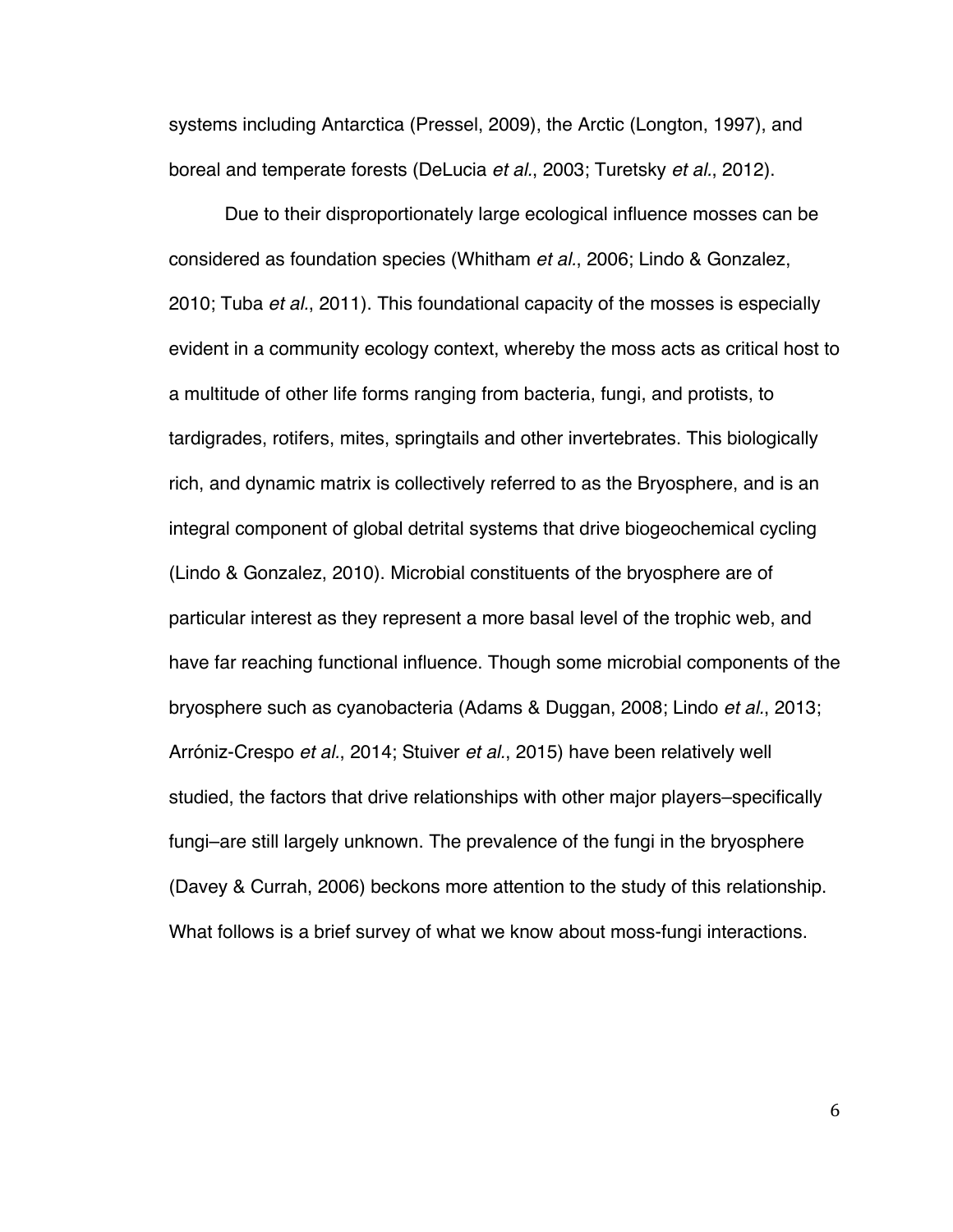#### **Fungal Components of the Bryosphere**

The bryosphere is an integrated detrital network driven by multitrophic communities that operate on a host bryophyte framework. Like other detrital systems, microbial activity is at the core of the bryosphere. In particular, taxonomically and functionally diverse fungal components have been observed to influence the bryosphere through a spectrum of interactions with host mosses ranging from seemingly mutualistic to parasitic, though the nature of interaction between the vast majority of bryophillous fungi and their hosts has yet to be revealed (Davey & Currah, 2006; Kauserud *et al.*, 2008; Davey *et al.*, 2009, 2012b). Members of all five major fungal lineages have been observed inhabiting the moss phyllosphere, constituting functionally diverse assemblages (Davey *et al.*, 2012b) that have the propensity to drive ecosystem processes (Christensen, 1989). Within the vast diversity of bryophilous fungi, members of the phylum Ascomycota appear to be the dominant group in most reports (Felix, 1988; Döbbeler, 2002; Davey & Currah, 2006; Kauserud *et al.*, 2008; Ptaszyńska *et al.*, 2009; Davey *et al.*, 2012a,b; Döbbeler & Hertel, 2013). Furthermore, many bryophilous ascomycetes are highly specialized to specific parts of moss hosts (e.g. rhizoids, hyaline hair points, apical stems)(Döbbeler, 2002; Ptaszyńska *et al.*, 2009; Döbbeler & Hertel, 2013). A study by Döbbeler *et al.* (2009) found phylogenetic evidence for multiple origins of specialized bryophyte-ascomycte associations, underscoring the intimate coevolution of bryophytes and fungi. Another example of a highly specialized, ancient bryophyte-fungi interaction is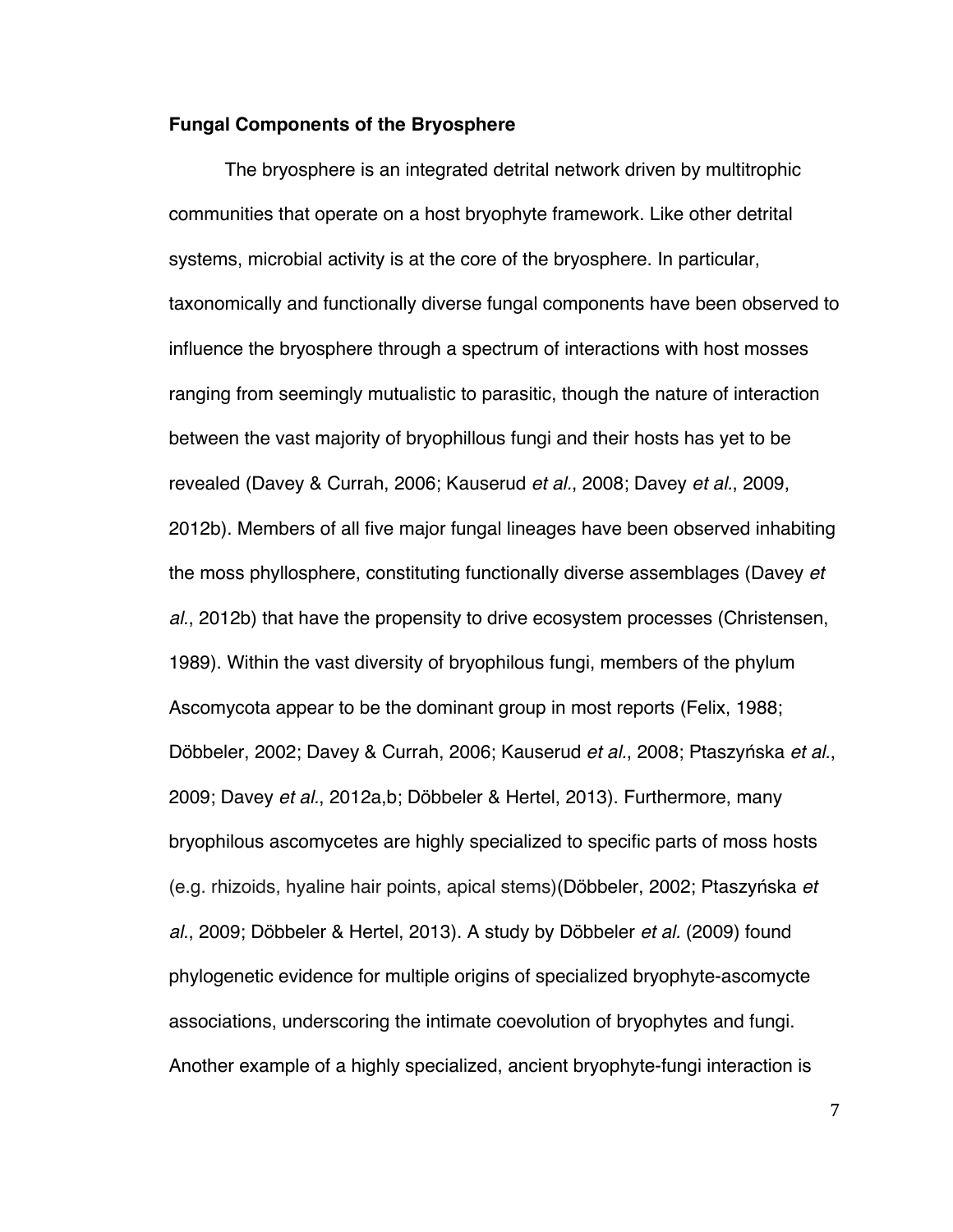the relationship between arbuscular mycorrhizal fungi (AMF) and some bryophytes (Read *et al.*, 2000; Ligrone *et al.*, 2007; Wang *et al.*, 2010; Desirò *et al.*, 2013). As in vascular plants, AMF form a symbiotic association with bryophytes that enables enhanced nutrient uptake by the host through fungal hyphae infecting the host's tissues in exchange for photosynthetically derived carbon that is translocated to the fungus (Read *et al.*, 2000; Ligrone *et al.*, 2007; Desirò *et al.*, 2013; Pressel *et al.*, 2014). These mutualisms have been well documented in the liverworts (Marchantiophyta) and hornworts (Anthocerotophyta), and although AMF have been previously observed in the tissues of mosses (Rabatin, 1980; Parke & Linderman, 1980; Zhang & Guo, 2007), there is as of yet no evidence that functional mutualisms exist between AMF and mosses suggesting that mosses may have unique interactions with fungi relative to other bryophytes. Despite a growing body of knowledge regarding the interactions between bryophytes and fungi, investigations of whole fungal communities associated with bryophytes are scarce (Kauserud *et al.*, 2008; Davey *et al.*, 2012a,b). A handful of recent studies have provided insight into some of the factors influencing the structural characteristics of mossassociated fungal communities (Davey *et al.*, 2012a,b), but further investigation is needed to refine our understanding of how unique biological features of bryophytes influence their interactions with fungi in a fundamentally different way than vascular plants. The reproductive biology of mosses offers an exceptional opportunity to examine how a distinctive, ecologically important set of traits in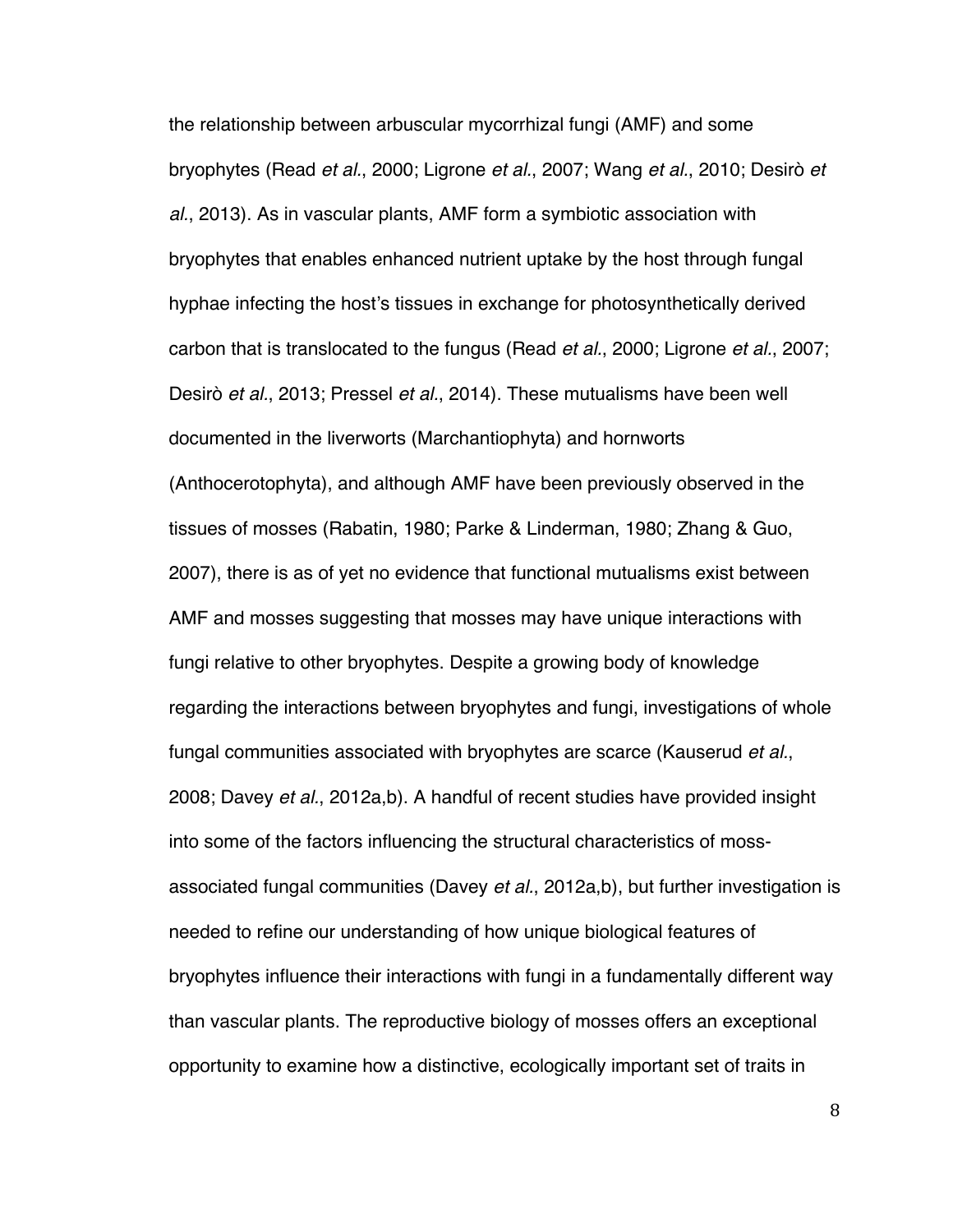bryophytes can be a formative force in shaping interactions with fungi in the bryosphere. An exploration of these reproductive traits will reveal their potential to act as biotic filters for community assembly.

#### **Bryophyte Reproductive Ecology**

Given the complexities of bryophyte reproductive ecology, first I will discuss some fundamental concepts in bryophyte reproduction and how some special features make for unique biotic interactions. Bryophyte reproduction involves a dominant stage that is opposite of their vascular cousins. The haploid gametophyte dominates the majority of the life cycle and at maturity bears sexual structures called archegonia (females) and antheridia (males). In dioicous bryophytes, these structures appear on separate individuals. When sexual structures reach maturity, biflagellate sperm produced in the antheridia swim across water films on the surface of gametophytes in search of the female ovum. Sperm cells are guided towards their female counterparts by sucrose gradients released from the archegonia (Pfeffer, 1884). When fertilization is successful, a diploid sporophyte begins to develop and is largely nurtured by the maternal gametophyte. It is within the developing sporophyte that meiosis occurs producing haploid spores of distinct sex. Spores are released from the mature sporophyte and viable individuals germinate to produce the primary stage of bryophyte life: chlorotic, filamentous networks called protonema. The protonemal networks function in a fashion similar to a fungal mycelium or vascular plant's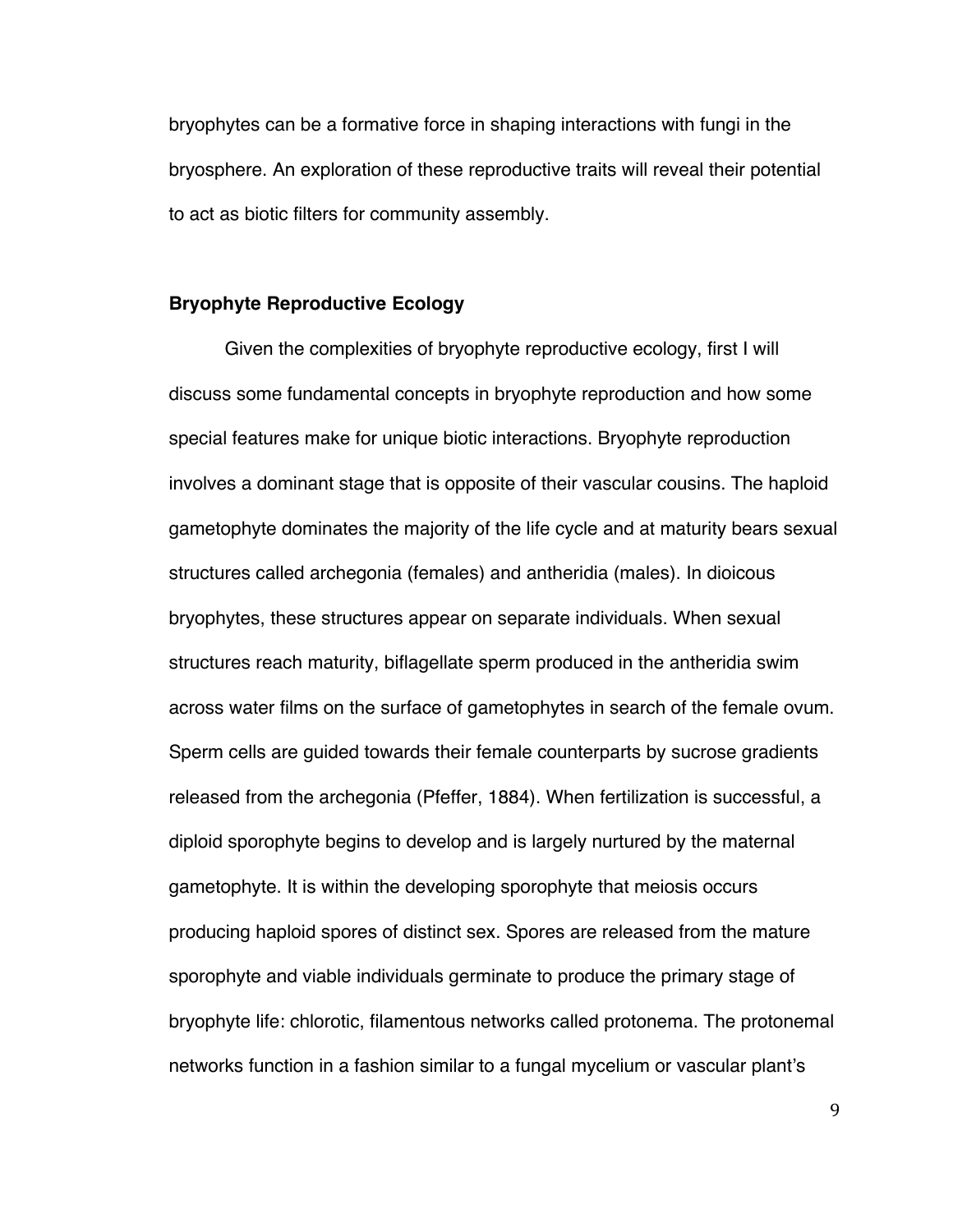root mass: branching out and extending in many directions to seek out nutrition and water. When ideal conditions are met the protonemal network begins to restructure into a denser, often initially thalate, gametophytic tissue matrix, returning once again to the beginning of the bryophyte life cycle (Vanderpoorten & Goffinet, 2009).

As with most other species that are unisexual, male and female bryophytes display a host of sex-specific traits that influence their relationships with the external environment and biota. The occurrence of sexually dimorphic ecology is widespread and well documented in the animal kingdom (Darwin, 1871; Lailvaux & Vincent, 2007), but its implications for plants have only recently begun to be appreciated (Eppley *et al.*, 2009; Varga, 2010; Petry *et al.*, 2013; Vega-Frutis *et al.*, 2013), and have likely been mostly overlooked due to the small proportion of vascular plants that maintain separate sexes (Renner & Ricklefs, 1995). Sexual dimorphisms present a unique form of intraspecific trait diversity that is inherently tied to reproductive fitness, but whose influence can extend beyond the context of reproduction. The literature describing the dimorphic ecology of dioecious angiosperms demonstrates that male and female individuals interact with and change their biotic and abiotic environment in different ways. For example, males and females typically have different resource requirements and allocation patterns which can directly and specifically influence their physical distribution and success in heterogeneous environments (Bierzychudek & Eckhart, 1988). Furthermore, sex-specific differences in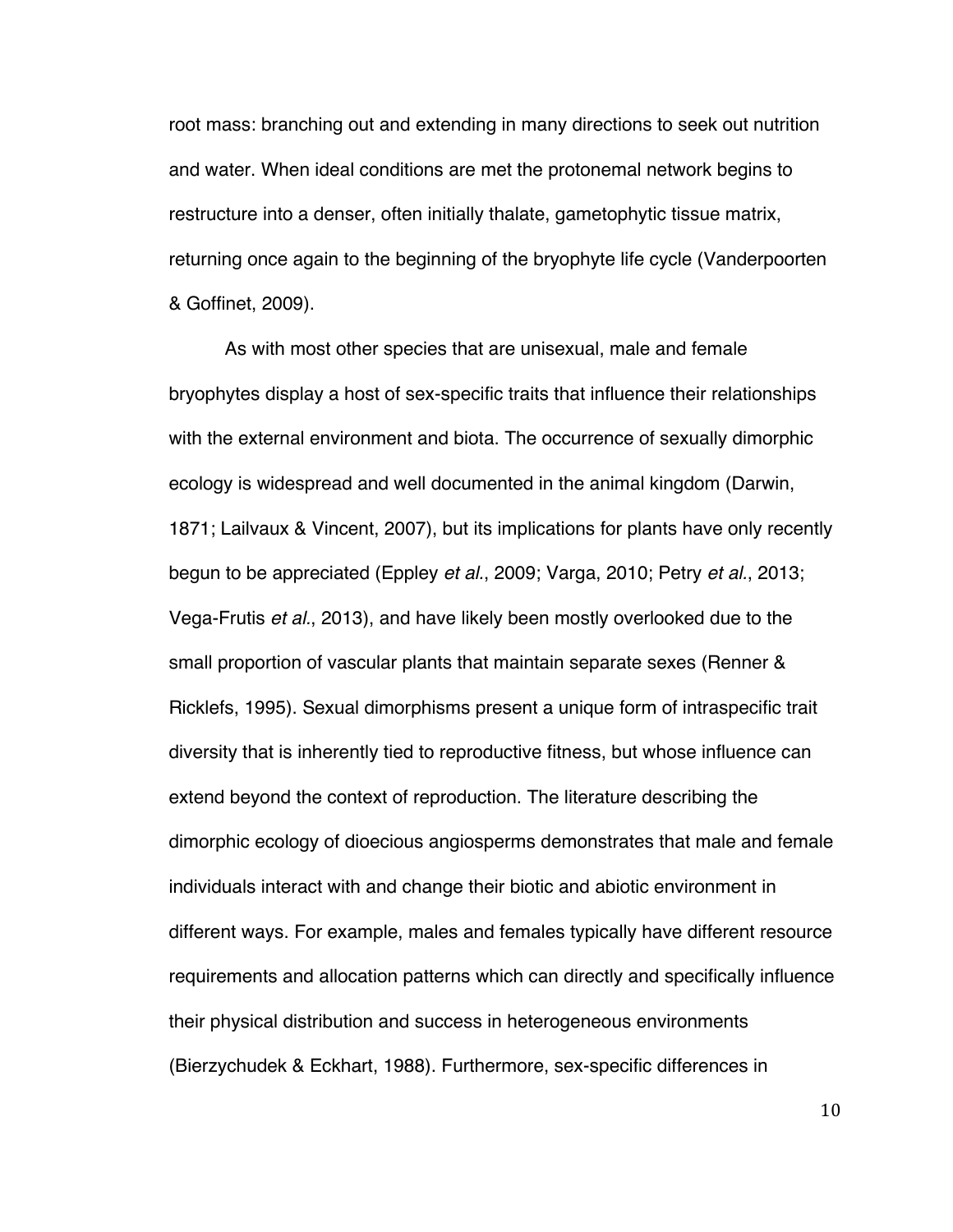beneficial biotic interactions such as those involving mycorrhizal fungi (Eppley *et al.*, 2009; Varga, 2010), as well as antagonistic interactions, such as those involving herbivores and pathogens (Ågren *et al.*, 1999; Vega-Frutis *et al.*, 2013), have the potential to not only shape populations of the plants in question but also that of the interacting biota. In contrast to their vascular relatives, bryophytes exhibit a much greater degree of dioicy with over 60% of taxa producing separate sexes (Wyatt & Anderson, 1984), and thus the potential for sex-specific biotic interactions is much higher in bryophytes.

Bryophytes are typically sexually dimorphic and can have skewed distributions in natural populations (Fuselier & Stark, 2004; Stark *et al.*, 2010). Important sex-specific physiological and morphological differences such as size (Shaw & Beer, 1999), prezygotic investment (Horsley *et al.*, 2011), time to sexual maturity (Stark, 2002), and emission of volatile organic compounds (VOCs) (Rosenstiel *et al.*, 2012), have been observed in bryophytes. Furthermore, bryophytes possess unique sex chromosomes on which crossing over is completely suppressed (Bachtrog *et al.*, 2011); contributing greatly to the accumulation of sexually antagonistic traits in the haploid gametophyte stage predominant in the bryophyte life cycle (McDaniel & Perroud, 2012). Such extreme sex-based genetic partitioning supports the prospect of intraspecific differences in ecological interactions based on sex. Recently, Rosenstiel *et al.* (2012) found that common microinvertebrate inhabitants of the moss *Ceratodon purpureus* were disproportionately attracted to volatile compounds emitted by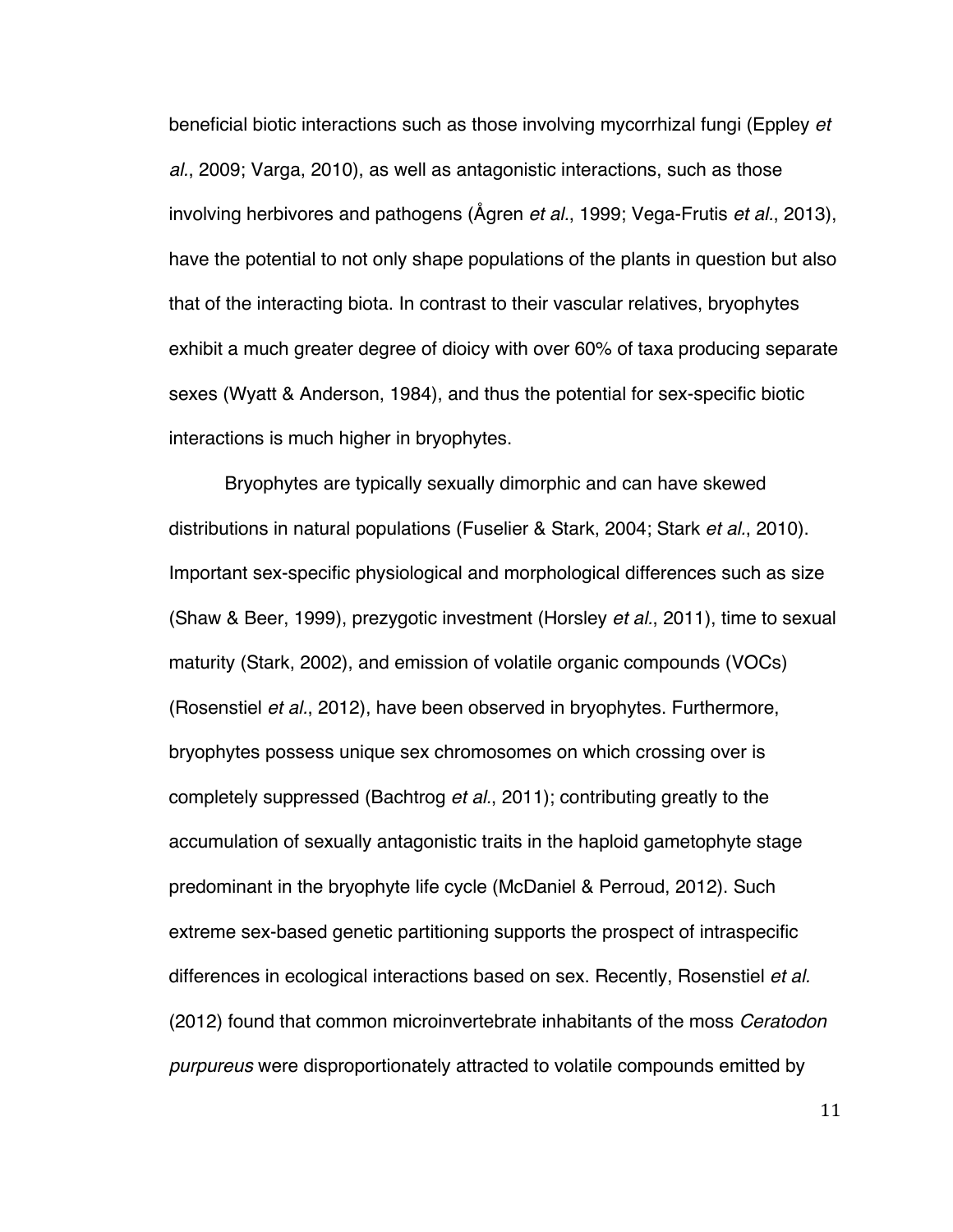female individuals. Further, the study revealed that overall volatile organic compound (VOC) emissions formed distinct profiles among males and females. These findings coupled with others showing increased fertilization events with the addition of collembolans to patches of *C. purpureus* suggest a possible pollinatorlike syndrome in the mosses, adding an additional layer of complexity to bryophyte reproduction

With the interest of exploring the prospect of other sexually dimorphic ecological interactions, the moss *Ceratodon purpureus* is an excellent candidate species to be used as a model. In addition to the sex-specific biotic interactions already observed in this species mentioned above, a number of other critical features bring *C. purpureus* to center stage as an ideal subject for further elucidating how a genetically based like sex may influence other community components such as fungi.

#### *Ceratodon purpureus*

*Ceratodon purpureus* is a dioicous, acrocarpous moss in the family Ditrichaceae with a cosmopolitan distribution across all continents including Antarctica (McDaniel & Shaw, 2005). *C. purpureus* is often found growing in urban environments, poor soils, and recently burned areas, and evidently is tolerant of a wide range of environmental conditions including soils laden with heavy metals (Jules & Shaw, 1994) and extreme UV (Clarke & Robinson, 2008).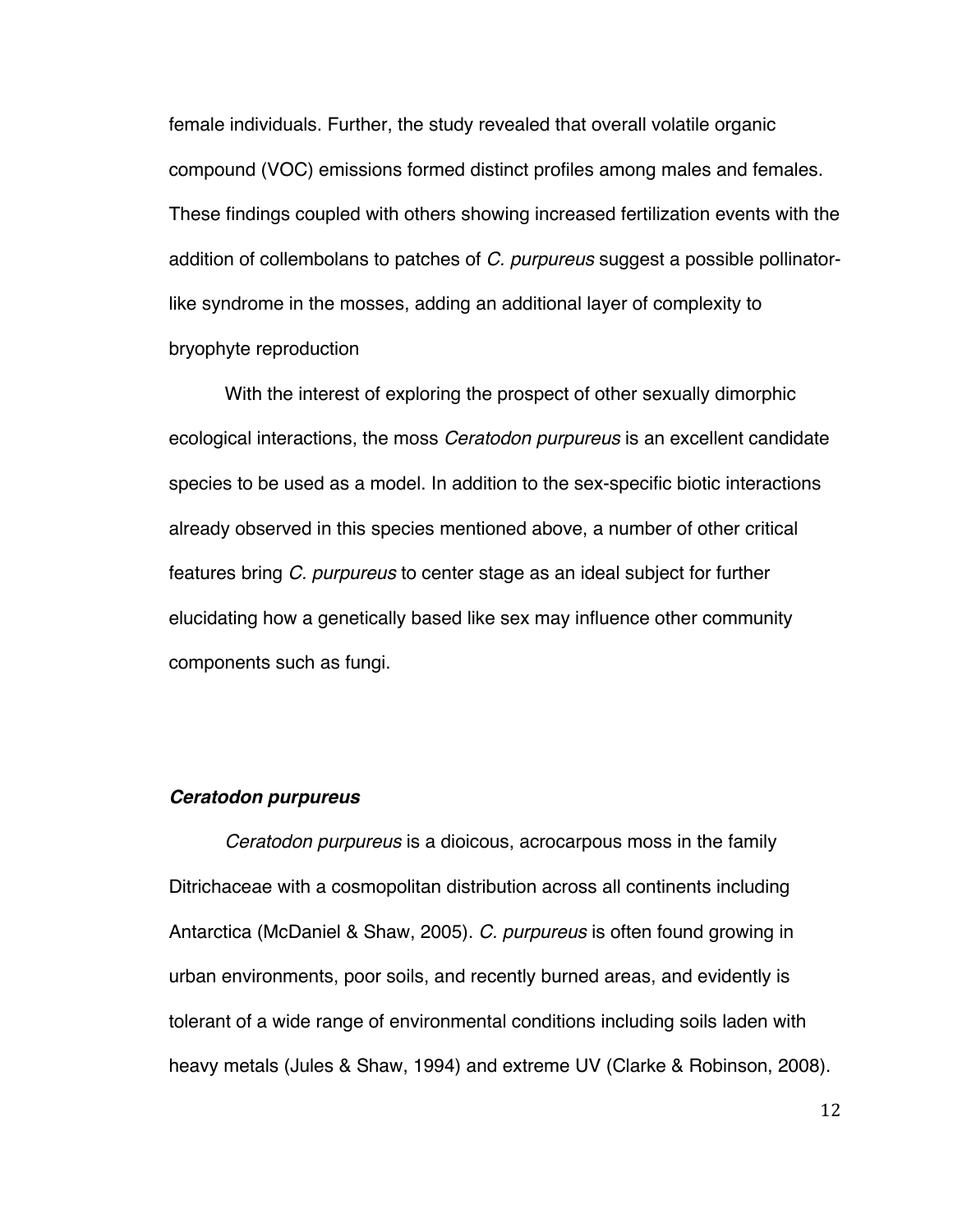For many years *C. purpureus* has been used a model to study physiology (Algarra *et al.*, 1993; Kohn *et al.*, 1994), population genetics (Skotnicki *et al.*, 2004; McDaniel, 2005; McDaniel *et al.*, 2007), and sexual ecology (Shaw & Gaughan, 1993; Shaw & Beer, 1999; Rosenstiel *et al.*, 2012). Along with the recent effort to sequence its genome (http://jgi.doe.gov/why-sequence-ceratodonpurpureus-moss/), and an increasing understanding of its general ecology, *C. purpureus* is increasingly becoming a robust model system for studying community dynamics in the bryosphere.

#### **Goals of this thesis**

Expanding our understanding of the nature of biological communities and the forces that shape them is a central goal of ecology that has far reaching implications in many other fields. The genes to ecosystem approach, which is focused on tracking how the genomic patterns of foundation species can have cascading effects across different levels of a community, shows great promise in untangling the basis of assembly rules in a manner in which traditional approaches to community ecology can not. Bryophytes present an exceptional model for the study of community genetics because of their foundational roles within the complex, multitrophic communities, as well as unique genomic features that allow an unobscured view into traits that influence these communities. Specifically, the dominant haploid gametophyte life stage coupled with a distinctive sex chromosomal system in dioicous species permits the observation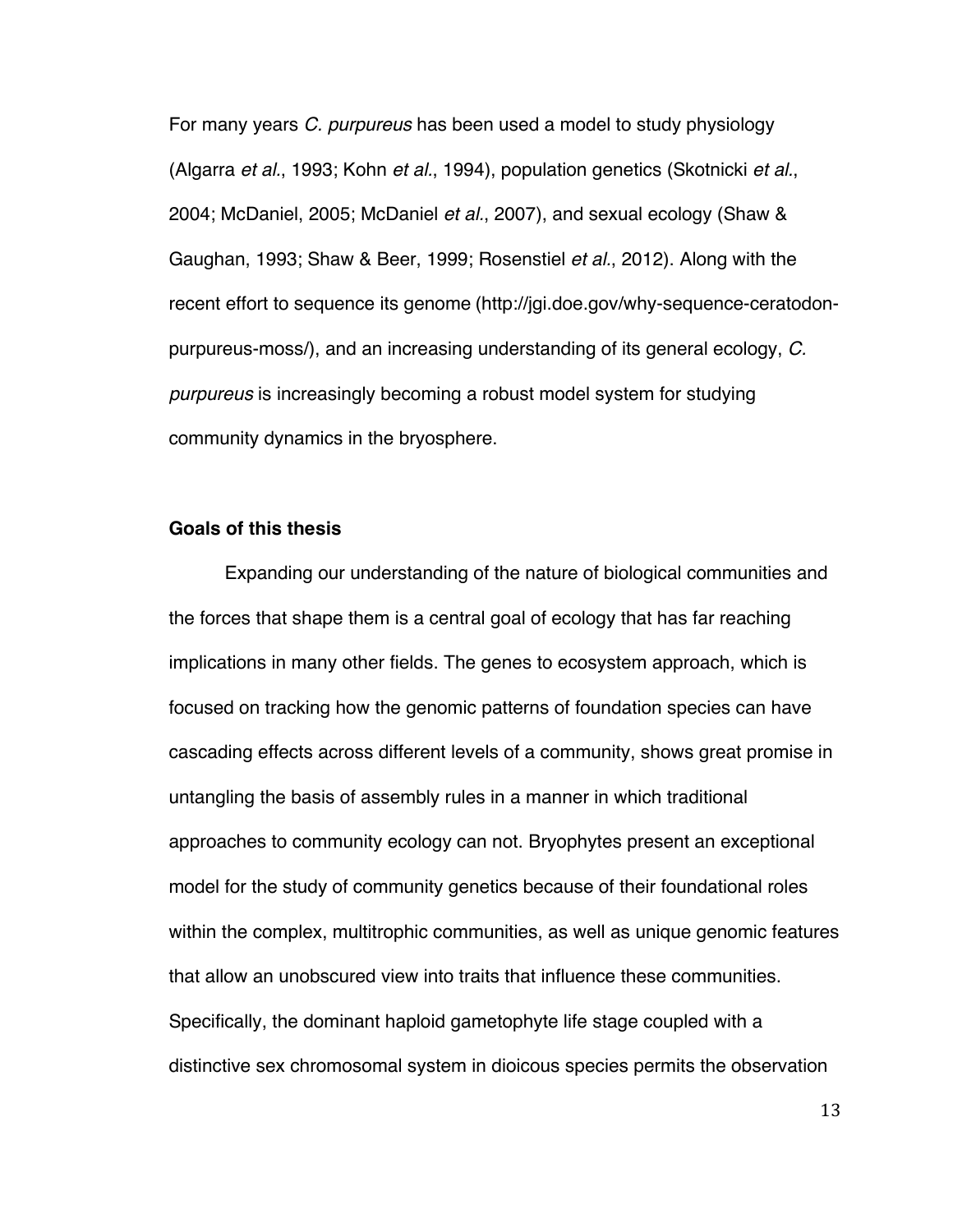of genetically rooted, sex-specific traits directly in the individual phenotype. While a small but growing number of studies have begun to elucidate how plant sex influences biotic interactions in vascular systems, remarkably few focus on other prolific groups such as the bryophytes. Furthermore, to my knowledge, there are no studies investigating how plant sex structures microbial *communities* (as opposed to individual interactions) in any part of the kingdom. Given the wellestablished importance of dynamics in the plant-microbe continuum in global processes, unveiling the basis of these dynamics remains a critical task in community ecology.

The goals of the research presented herein are to investigate how sex as a concrete, genetically governed trait in a haplodioicous foundation species influences the composition and overall biomass of associated fungal communities. I predict that both community composition and biomass will differ between fungal communities associated with males and females due to sexually dimorphic characteristics.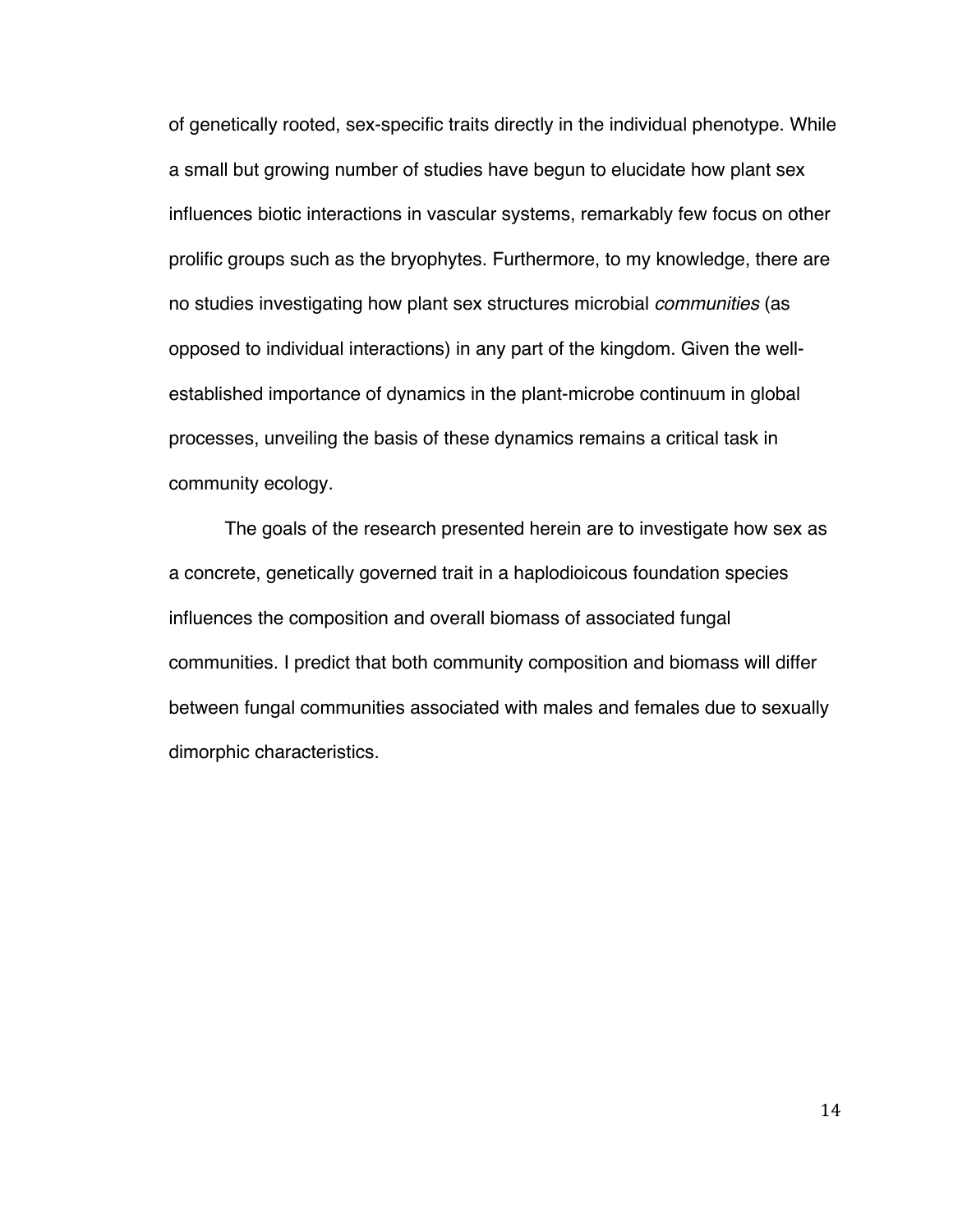#### **Chapter 2: Materials and Methods**

#### Study System

Greenhouse populations of *C. purpureus* were generated using tissue collected from three geographically isolated populations. Two of the populations were within the urban boundaries of Portland, OR: Neuberger Hall (NH) (45º30´N, 122º41´W), located on the downtown campus of Portland State University, and Northeast  $35<sup>th</sup>$  (35<sup>th</sup>) (45°32´N, 122°37´W), located 8 km northeast of downtown. The third population (UCUT) (45º36´N, 123º0´W) was located 32 km west of the Portland metropolitan area. Climatic conditions were similar in all three sites where *C. purpureus* was found growing on moderately heavy clay soils with a shallow organic horizon. Single intact shoots (~2 cm) from 8 sexually expressing males and females from each population were vegetatively propagated in 10  $\text{cm}^2$  pots on growth media composed of 2:1 peat/sand (Sun Gro). Pots containing males and females were organized in blocks with  $\sim$ 2 cm between pots within two separate trays, and rotated regularly to avoid tray effects. A plastic barrier was placed between benches housing males and females to prevent fertilization events. Mosses were grown for ~2 years in common garden under semi-exposed greenhouse conditions that were not completely isolated from the external environment, but likely had more limited exposure to fungi than mosses growing outdoors. Temperatures were typically within 2°C of outside temperatures. Pots were misted from above with tap water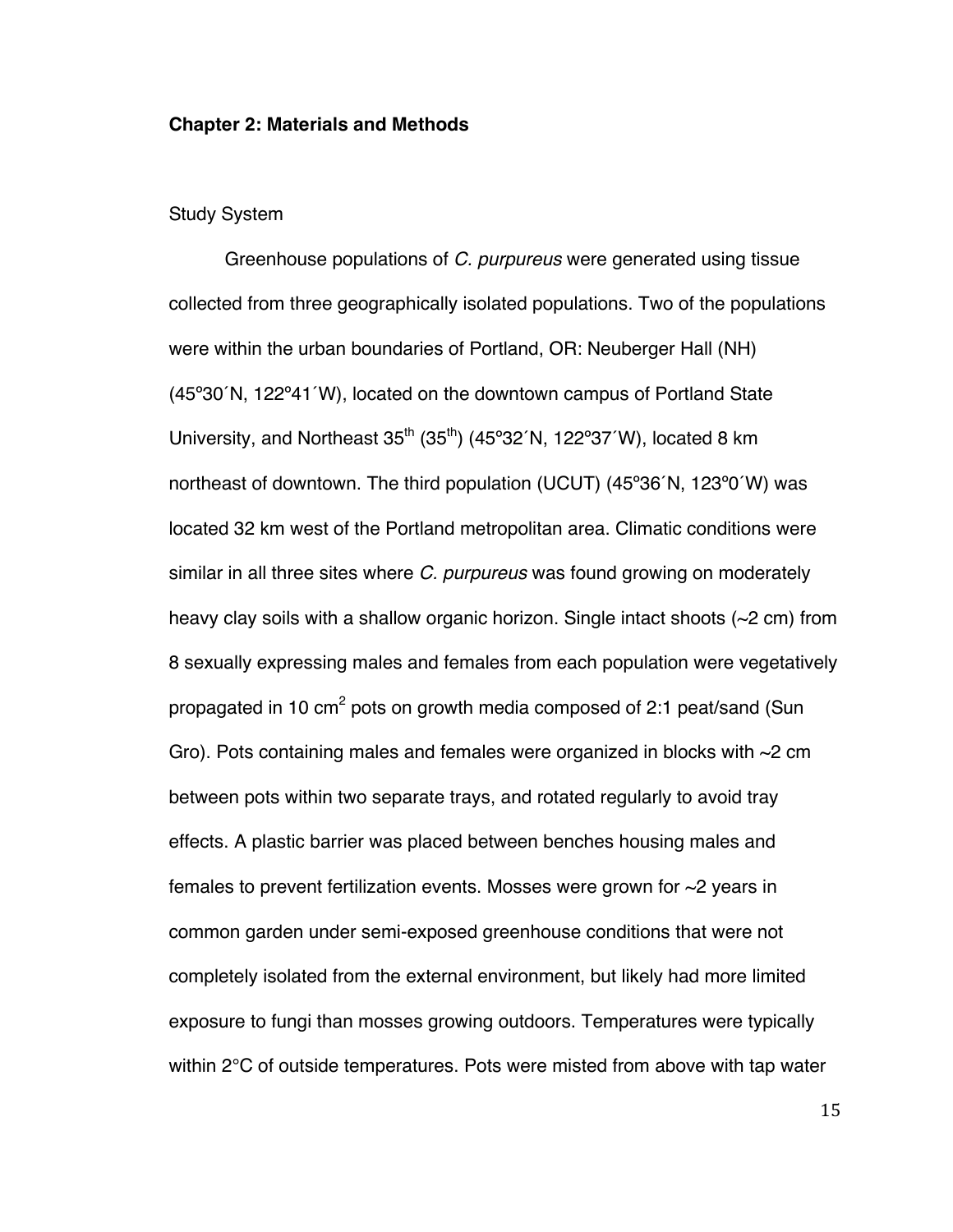four times per day for 2 minutes, at 6-hour intervals by an automated irrigation system.

#### DNA Extraction and PCR

Total DNA was extracted from single shoots of *C. purpureus* using the REDExtract-N-Amp Tissue PCR Kit (Sigma-Aldrich) according to the manufacturer's protocol with the following changes: moss shoots were submerged in 20 μl of 1:4 tissue preparation and extraction solutions and incubated at RT for 10 min followed by 10 min at 95°C, and 10 min at 65°C. Following incubation, 20 μl of neutralization solution was added to each sample and mixed by pipetting. All residual plant material was physically removed from finished extractions using sterile pipette tips. Finished extractions were subsequently stored at 4°C. The fungal ITS region was amplified by PCR using primers ITS1F and ITS4 in duplicate 20 μl reactions containing 10 μl REDExtract-N-Amp PCR Reaction Mix (Sigma-Aldrich), 0.4 μl 6-FAM labeled forward primer ITS1F (CTTGGTCATTTAGAGGAAGTAA), 0.4 μl reverse primer, ITS4 (TCCTCCGCTTATTGATATGC), 1  $\mu$ l template DNA, and 8.2  $\mu$ l PCR H<sub>2</sub>0). Reactions were run in a Bio-Rad DNA Engine® thermal cycler (Bio-Rad Laboratories) under the following cycling conditions; 94°C for 1 min, 35 cycles of 94°C for 1 min, 53°C for 1 min, 72°C for 1 min, and 1 cycle at 72°C for 8 min. PCR products from duplicate reactions were combined and purified using an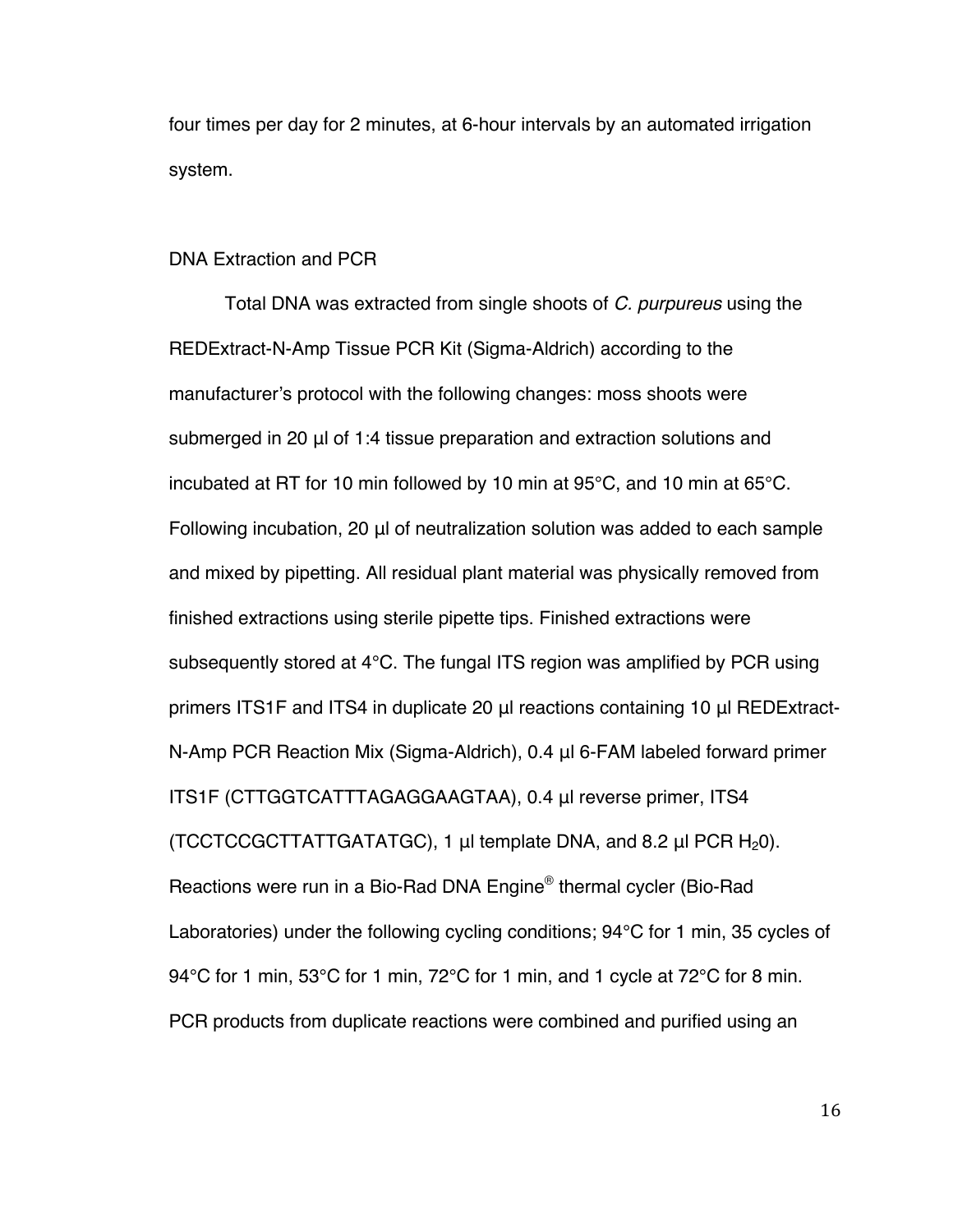UltraClean PCR Clean-Up Kit (Mo Bio Laboratories), and clean PCR products stored at 4°C until further use.

#### T-RFLP Analysis

Restriction digests were prepared in 20 μl reactions containing 12 μl purified PCR products, 1 μl restriction enzymes Hae III or Hinf I (Thermo Fisher Scientific), 2 μl digest buffer, and 5 μl PCR H<sub>2</sub>O. Digests were incubated at 37<sup>o</sup>C for 4 hours, followed by a 20 minute deactivation period at 80°C. Digest products were purified using an UltraClean PCR Clean-Up Kit (Mo Bio Laboratories) and stored at 4°C. Clean digest products were transferred to a 96-well plate, concentrated in a Savant SpeedVac (Holbrook, NY), and shipped to OSU CGRB Core Labs for fragment analysis. Samples were resuspended in .9 μl Hi-Di formamide and .1 μl MapMarker 1000 fluorescent standard and analyzed on an ABI 3730 sequencer. Resulting fluorescent terminal restriction fragment (fTRF) lengths were determined using GeneMapper 5 software (Life Technologies).

#### T-RFLP Data Processing

All fungal community profiles (electrophoretograms) were manually inspected and peaks smaller than 50bp and larger than 800bp were removed to reflect the range in which the MapMarker 1000 standard can be used to accurately predict fragment sizes. In order to distinguish true peaks representing fungal OTUs from noise, raw fragment analysis data were refined using the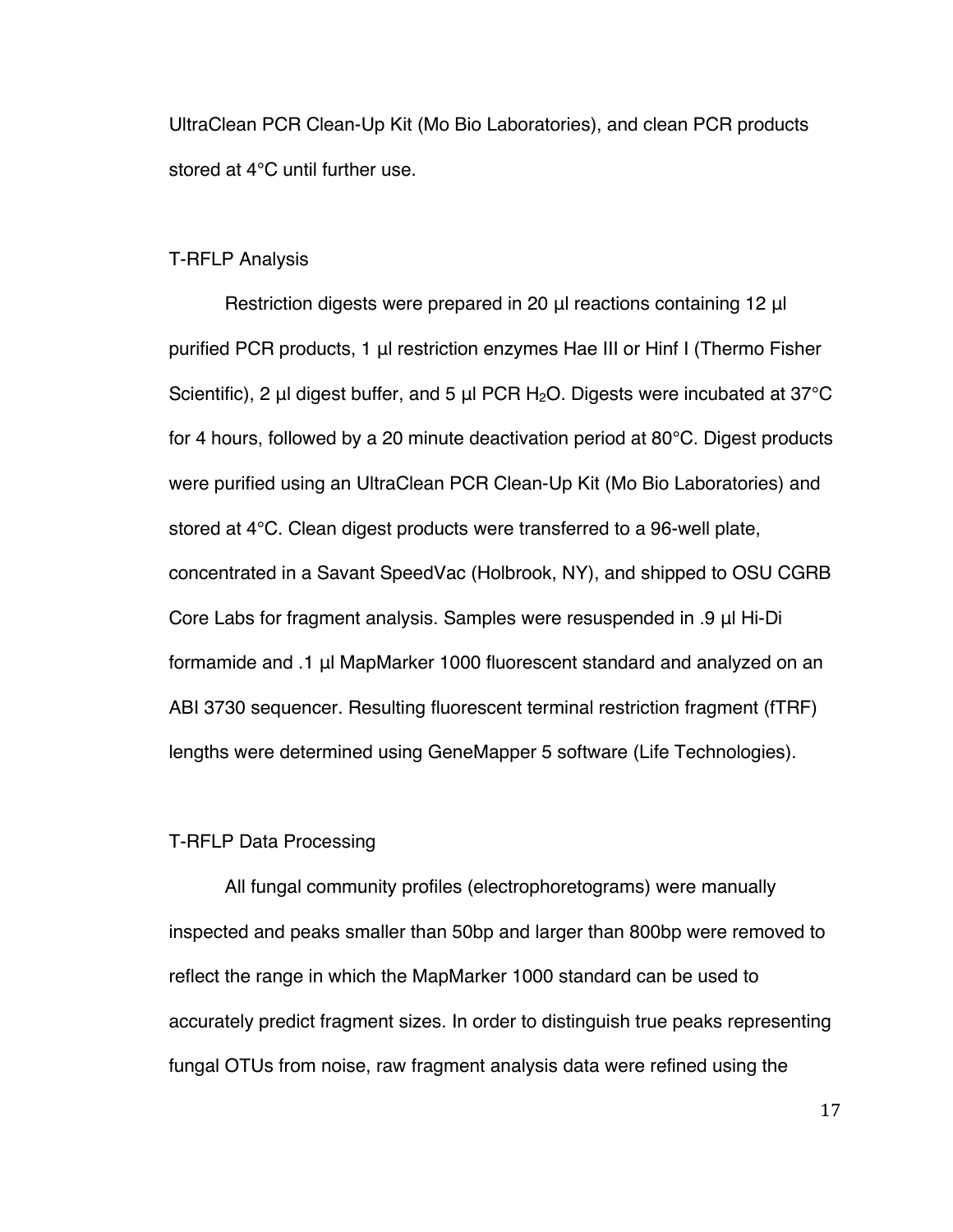constant percentage threshold technique whereby all peaks whose percent area contribution to the total area of a profile fell below 0.5% were discarded prior to further analysis. I found that using a percentage threshold below 1% yielded more accurate results by increasing the detection of relatively less abundant fTRFs (see Blackwood *et al.*, 2007). All remaining peaks were aligned to 1bp using the Treeflap macro

(http://www.sci.monash.edu.au/wsc/staff/walsh/treeflap.xls) in Excel. Global singletons (fTRFs occurring only once within the entire dataset) were removed prior to ordination and similarity analyses to minimize the inclusion of PCR artifacts and miscalled electrophoretic reads (fTRF drift) (Culman *et al.*, 2008). All qualified fTRFs were compiled into presence-absence matrices based only on occurrence, since methodological limits of T-RFLP do not allow for accurate estimation of OTU abundance based on fluorescence intensity (Schütte *et al.*, 2008).

#### Fungal Biomass Estimation by Ergosterol Quantitation

Whole gametophytes of each *C. purpureus* individual were collected, washed thoroughly in deionized water to remove soil and coarse debris, frozen at -80°C for 48 hrs, and lyophilized. 100-200  $\pm$  0.1 mg of lyophilized tissue was placed in 2 ml microcentrifuge tubes with one 3 mm zirconium bead and ground to a fine powder using a bead beater at 2500 RPM for 40 seconds. Ergosterol was extracted from powdered tissues following the methods of Dahlman *et al.*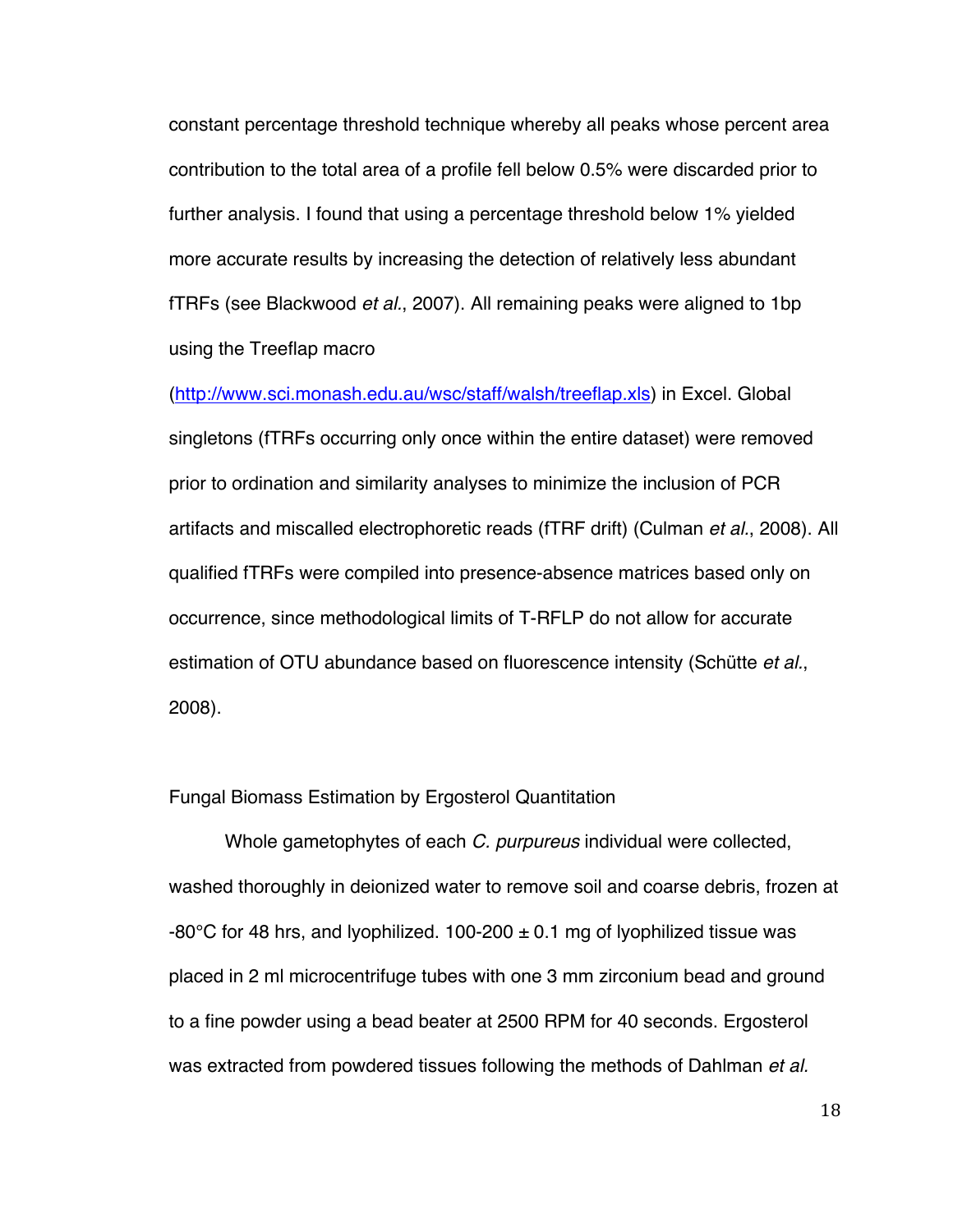(2002) with the following changes. Samples were suspended in 1 ml HPLC grade MeOH, agitated in an orbital shaker for 1 hr at 320 RPM in darkness, and subsequently allowed to precipitate overnight at 4°C. Extractions were then centrifuged for 1 hr at 14,000 RPM and 4°C in an Eppendorf Centrifuge 5402. Following centrifugation, the supernatant from each extraction was transferred to a fresh 2 ml microcentrifuge tube and centrifuged for an additional 10 min at 14,000 RPM and 4°C (Eppendorf Centrifuge 5402). The supernatants from this secondary centrifugation were filtered through 0.2 μm acrodiscs into amber autoanalyzer vials and stored at 4°C until HPLC analysis. Extractions were analyzed following Davey *et al.* 2012 on an 1100 Series HPLC (Agilent Technologies, Waldbronn, Germany). The limit of detection was 5.59 μg.

#### Statistical Analysis

The compositional similarity between individual communities was estimated by calculating Bray-Curtis dissimilarity values (Bray & Curtis, 1957) , which were consequently ordinated by non-metric multidimensional scaling (NMDS). Compositional differences between fungal communities associated with male and female *C. purpureus* individuals were statistically compared by analysis of similarity (ANOSIM) and permutational multivariate analysis of variance (PERMANOVA). OTU richness estimates and extrapolation were performed using Mao Tau, Chao2, and ICE estimators. The Mao Tau algorithm allows the calculation of estimated species richness based on an infinite number of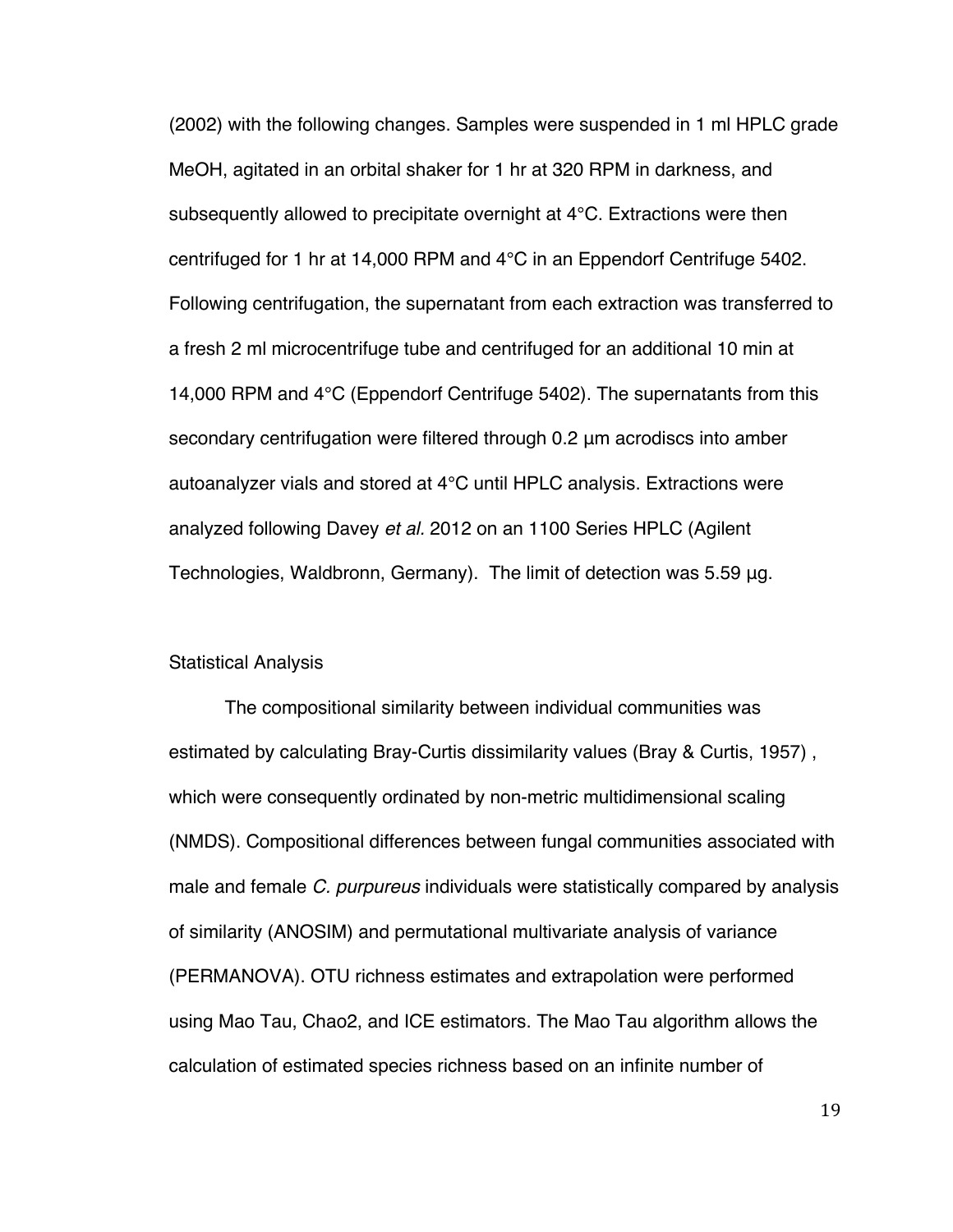randomized resampling schemes during sample-based rarefaction (Colwell *et al.*, 2004). The non-parametric asymptotic species richness estimators Chao2 and ICE, were chosen based on their sensitivity to rare species (Chao, 1987; Lee & Chao, 1994), and because they do not assume any particular species abundance distributions making them suited for incidence based data. To assess the robustness and adequacy of sampling efforts to capture overall diversity of the sampled communities, sample completeness, sample-size-based, and coveragebased rarefaction and extrapolation curves were generated using Hill numbers according to Chao *et al.* (2014) using the iNEXT package for R. The influence of sex, population, and the interaction between sex and population on ergosterol concentration in moss tissues was assessed by two-way ANOVA. A post-hoc Tukey HSD test (p<0.05) was performed in order to determine significant differences between populations. All statistical analyses were performed using R statistical environment v. 3.0.2 (R Development Core Team, 2008) and EstimateS v. 8 software (Colwell, 2013).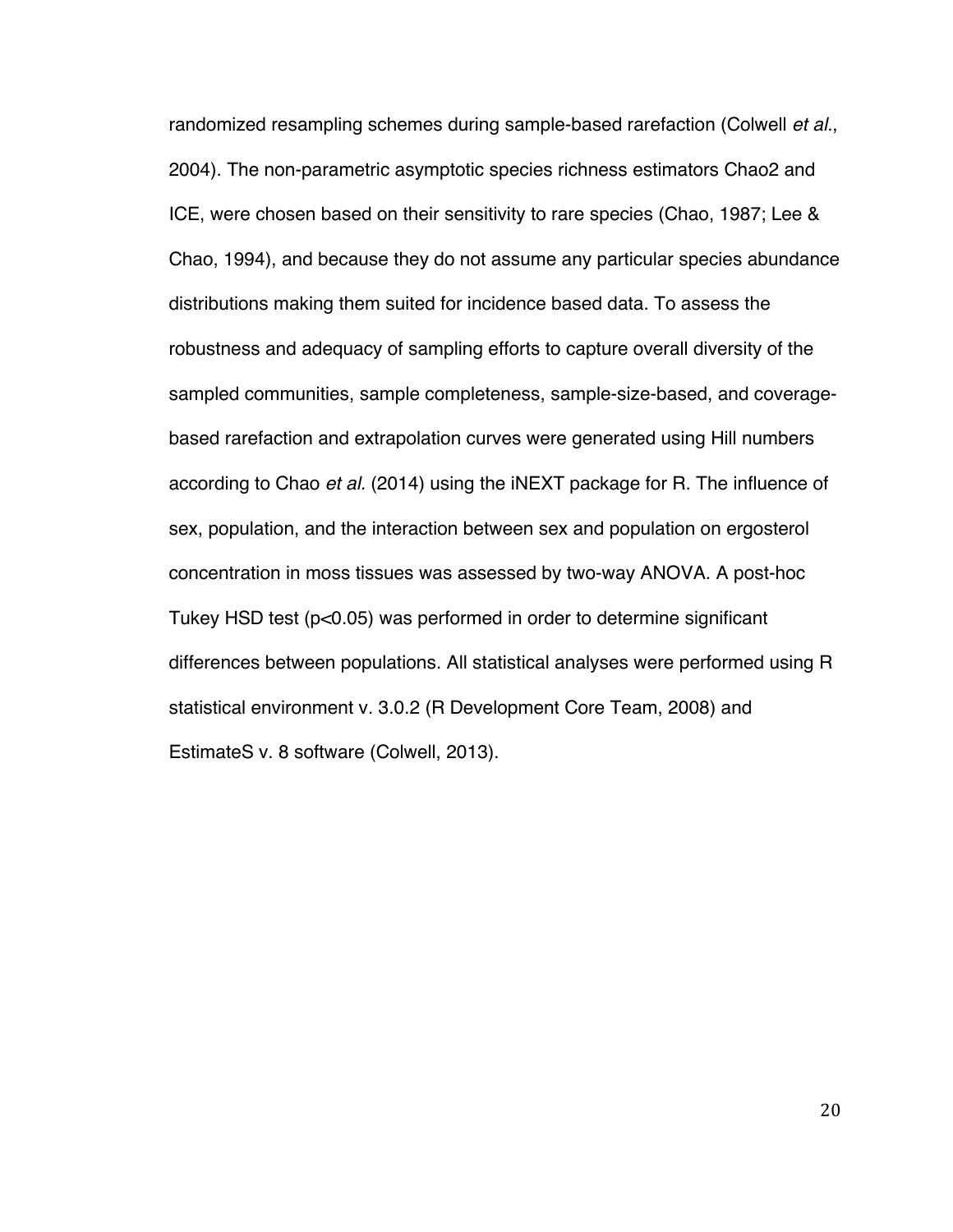## **Chapter 3: Results**

Fungal Community Composition

Fungal community composition was statistically significantly different

based on *C. purpureus* sex in TRFLP community profiles generated by both Hae

III and Hinf I restriction enzymes (ANOSIM: R=0.134, p=0.003; R=0.102,

p=0.006, respectively). PERMANOVA analyses further support statistically

significant differences between fungal community composition based on sex and

population (Tables 1a, 1b).

**Table 1a. Permutational multivariate analysis of variance between fungal community profiles generated by Hae III.** Differences between communities associated with male (n=23) and female (n=24) individuals from three different populations (NH,  $35<sup>th</sup>$ , UCUT). Values for degrees of freedom (df), sum of squares (SS), mean squares (Mean Sq), F-ratio (F), r-squared (R2), and p-value (p) are displayed. Bold values indicate statistical significance.

| Hae III          | df | SS    | Mean Sq |      | R2   |           |
|------------------|----|-------|---------|------|------|-----------|
| Sex              |    | 0.83  | 0.83    | 3.48 | 0.07 | $0.002**$ |
| Population       | 2  | 0.88  | 0.44    | 1.85 | 0.07 | $0.012*$  |
| Sex x Population | 2  | 0.52  | 0.26    | 1.11 | 0.04 | 0.318     |
| Residuals        | 40 | 9.52  | 0.23    |      | 0.80 |           |
| Total            | 45 | 11.76 |         |      |      |           |

*Significance tests are shown in bold, and*  $*0.01 \le p < 0.05$ *; \*\** $0.001 \le p < 0.01$ *.* 

**Table 1b. Permutational multivariate analysis of variance between fungal community profiles generated by Hinf I.** Differences between communities associated with male (n=23) and female (n=24) individuals from three different populations (NH,  $35<sup>th</sup>$ , UCUT). Values for degrees of freedom (df), sum of squares (SS), mean squares (Mean Sq), F-ratio (F), r-squared (R2), and p-value (p) are displayed. Bold values indicate statistical significance.

| Hinf I           | df | SS    | Mean Sq |      | R <sub>2</sub> |           |
|------------------|----|-------|---------|------|----------------|-----------|
| Sex              |    | 0.66  | 0.66    | 3.42 | 0.06           | $0.004**$ |
| Population       | 2  | 1.33  | 0.66    | 3.43 | 0.12           | $0.001**$ |
| Sex x Population | 2  | 0.66  | 0.33    | 1.71 | 0.06           | $0.047*$  |
| Residuals        | 41 | 7.95  | 0.19    |      | 0.74           |           |
| Total            | 46 | 10.62 |         |      |                |           |

*Significance tests are shown in bold, and*  $*0.01 \le p < 0.05$ *; \*\** $0.001 \le p < 0.01$ *.*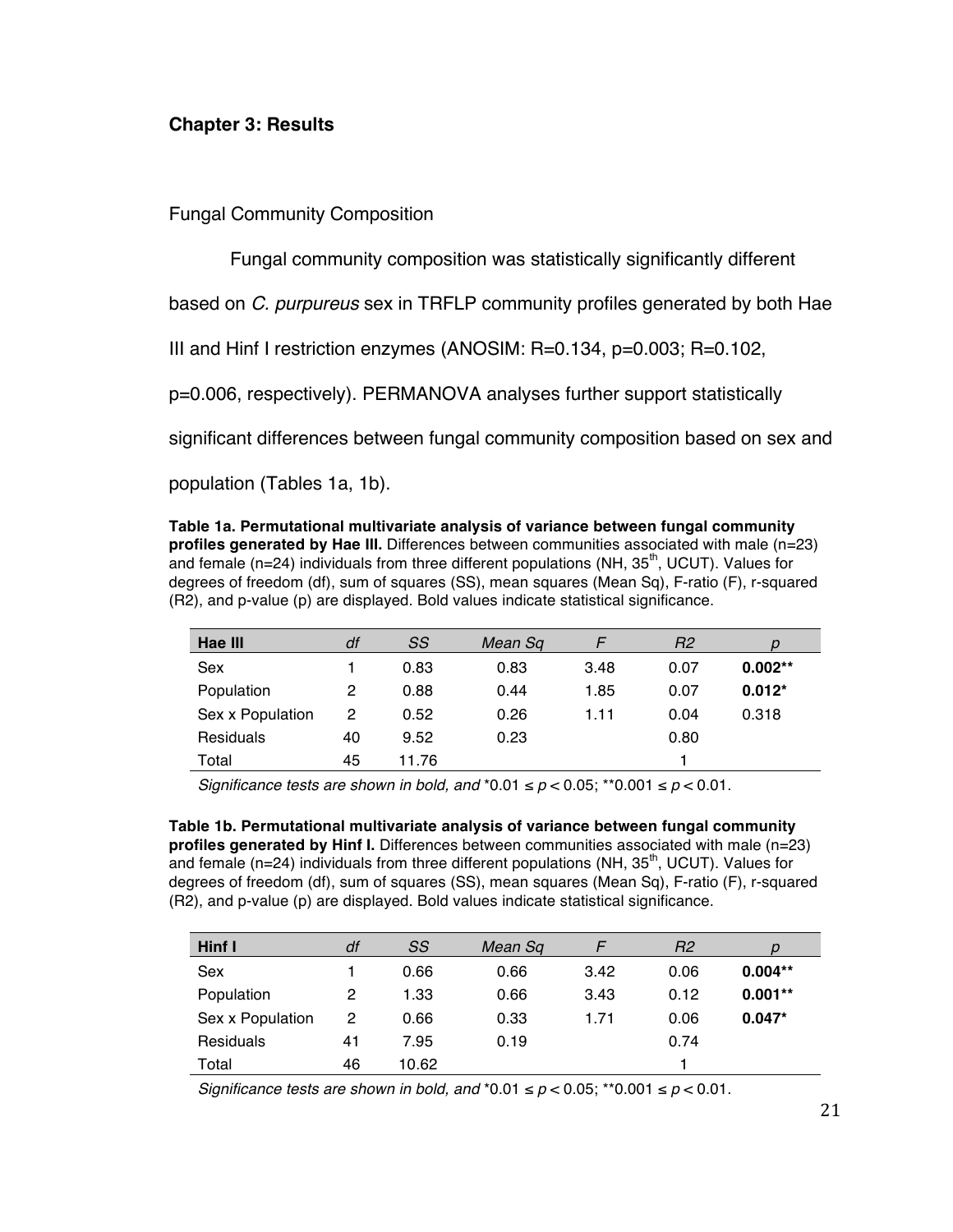NMDS ordination indicates that this sex-based difference was due primarily to aggregate differences in overall fungal composition rather than high specificity of fungal communities on either sex (Fig. 1a, 2a).



**Figure 1a. NMDS ordination of Hae III fungal community profiles by sex (3D Stress = .16).** Fungal communities associated with individuals from all three *C. purpureus* populations examined are represented. Red circles and blue triangles represent female and male associated fungal communities respectively. Solid and dashed line ellipses indicate 95% confidence intervals for female and male associated communities respectively.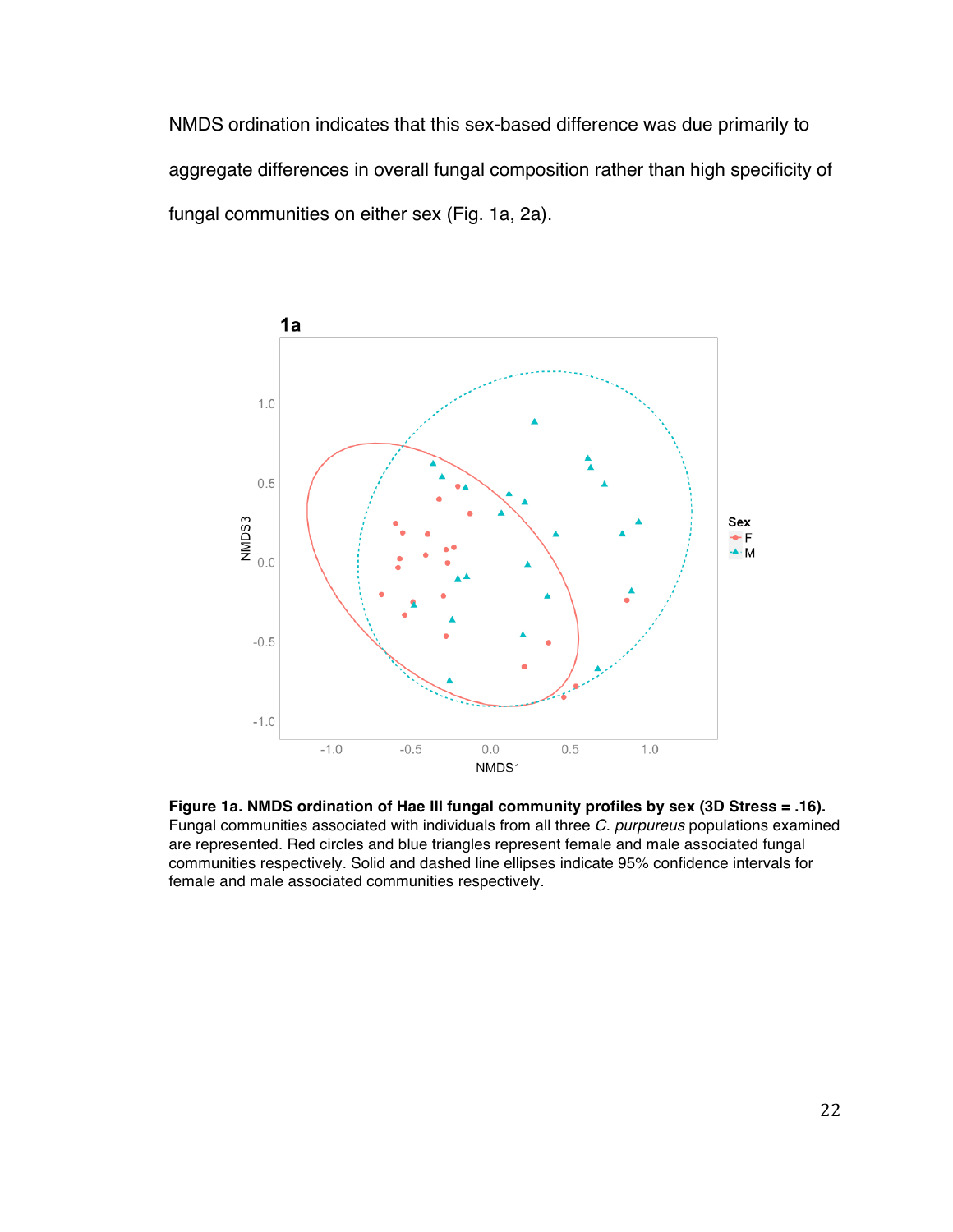When ordinations are coded by both sex and *C. purpureus* populations, the same sex-based pattern is evident across all three populations examined (Fig. 3b, 4b).



**Figure 1b. NMDS ordination of Hae III fungal community profiles by sex and population (3D Stress = .16).** Fungal communities associated with individuals from all three *C. purpureus* populations examined are represented. Circles and triangles represent female and male associated fungal communities respectively. Each of three panels represents fungal communities associated with *C. purpureus* individuals from 35<sup>th</sup>, NH, and UCUT populations respectively. Solid and dashed line ellipses indicate 95% confidence intervals for female and male associated communities respectively.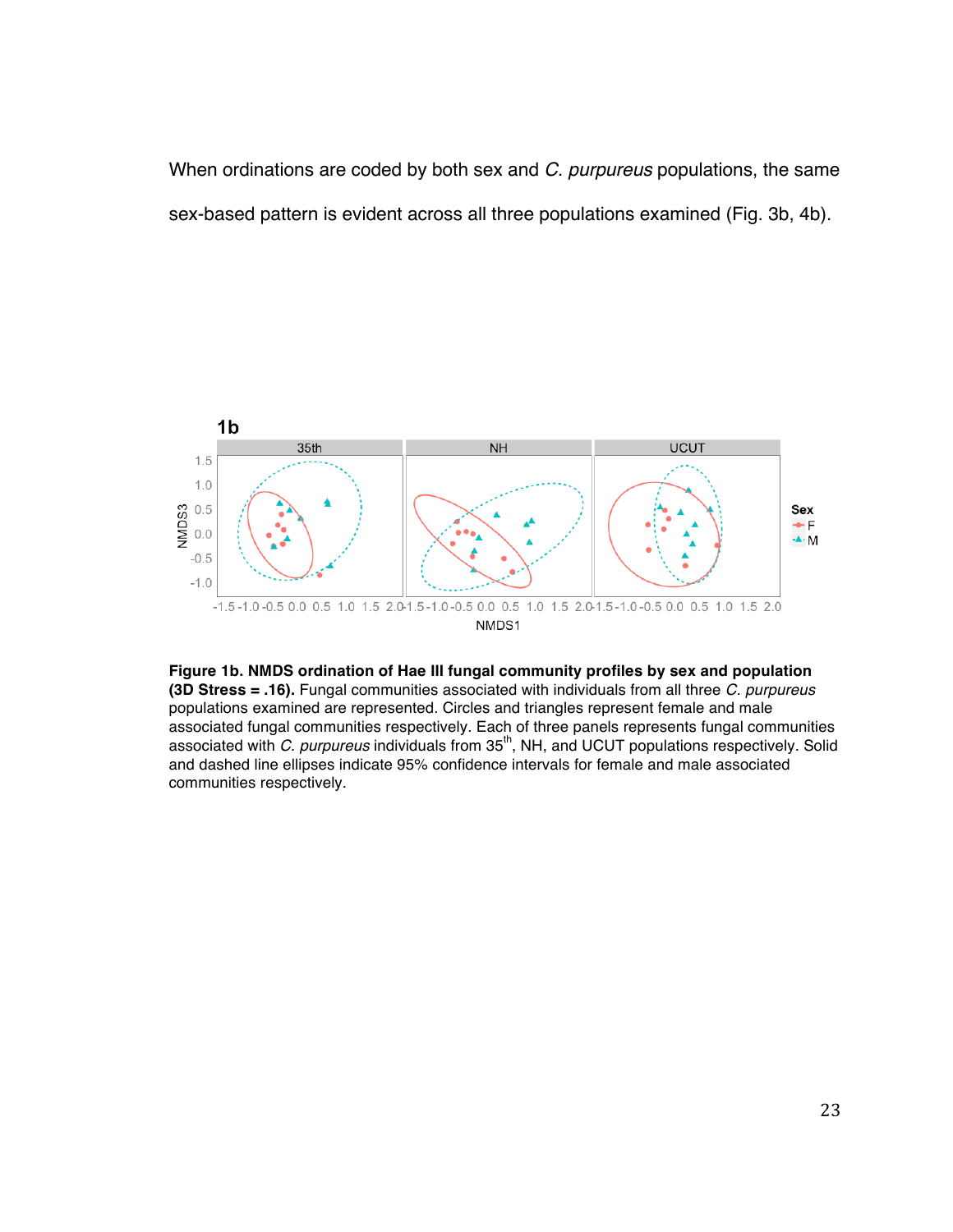

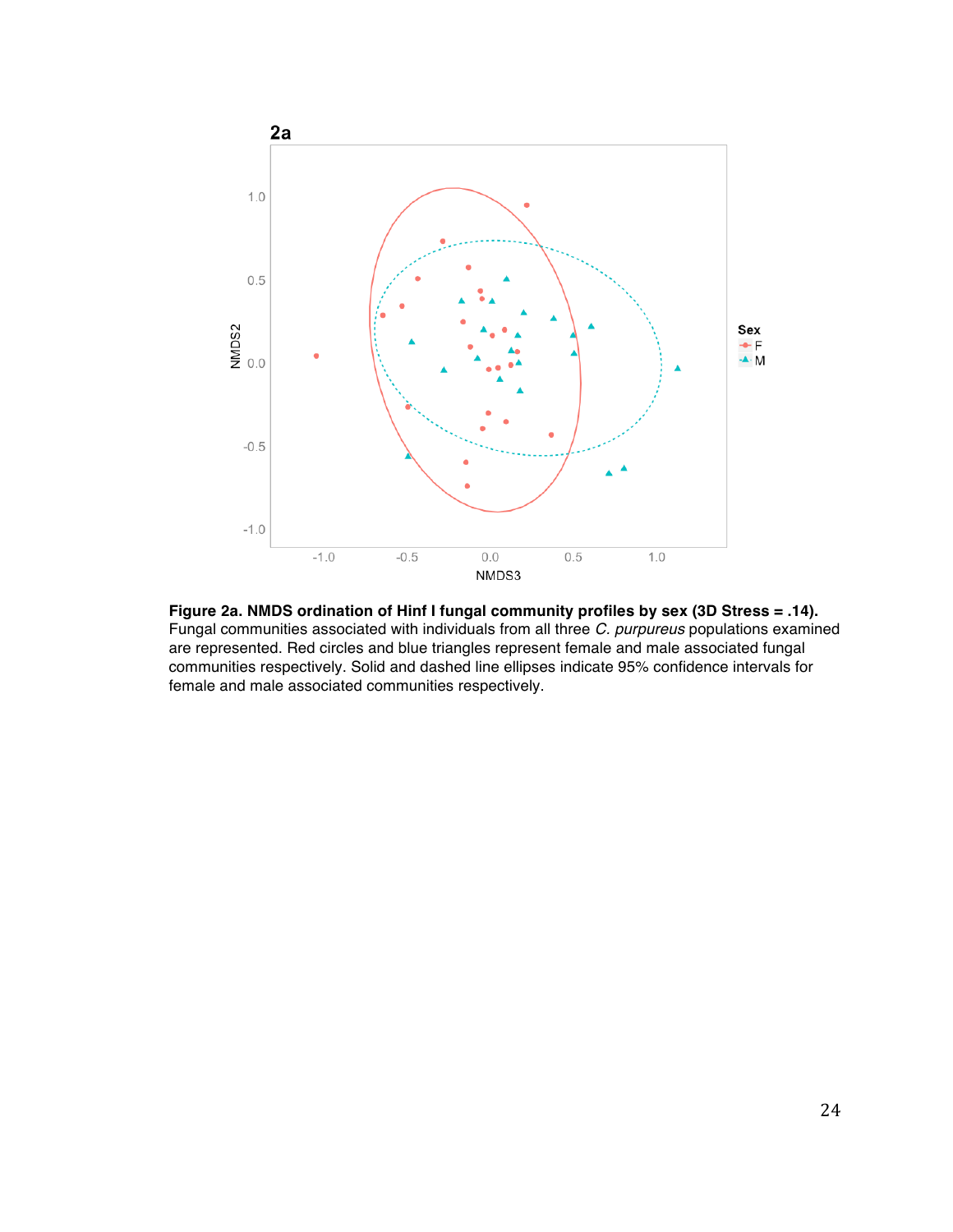

**Figure 2b. NMDS ordination of Hinf I fungal community profiles by sex and population (3D Stress = .14).** Fungal communities associated with individuals from all three *C. purpureus* populations examined are represented. Circles and triangles represent female and male associated fungal communities respectively. Each of three panels represents fungal communities associated with *C. purpureus* individuals from 35<sup>th</sup>, NH, and UCUT populations respectively. Solid and dashed line ellipses indicate 95% confidence intervals for female and male associated communities respectively.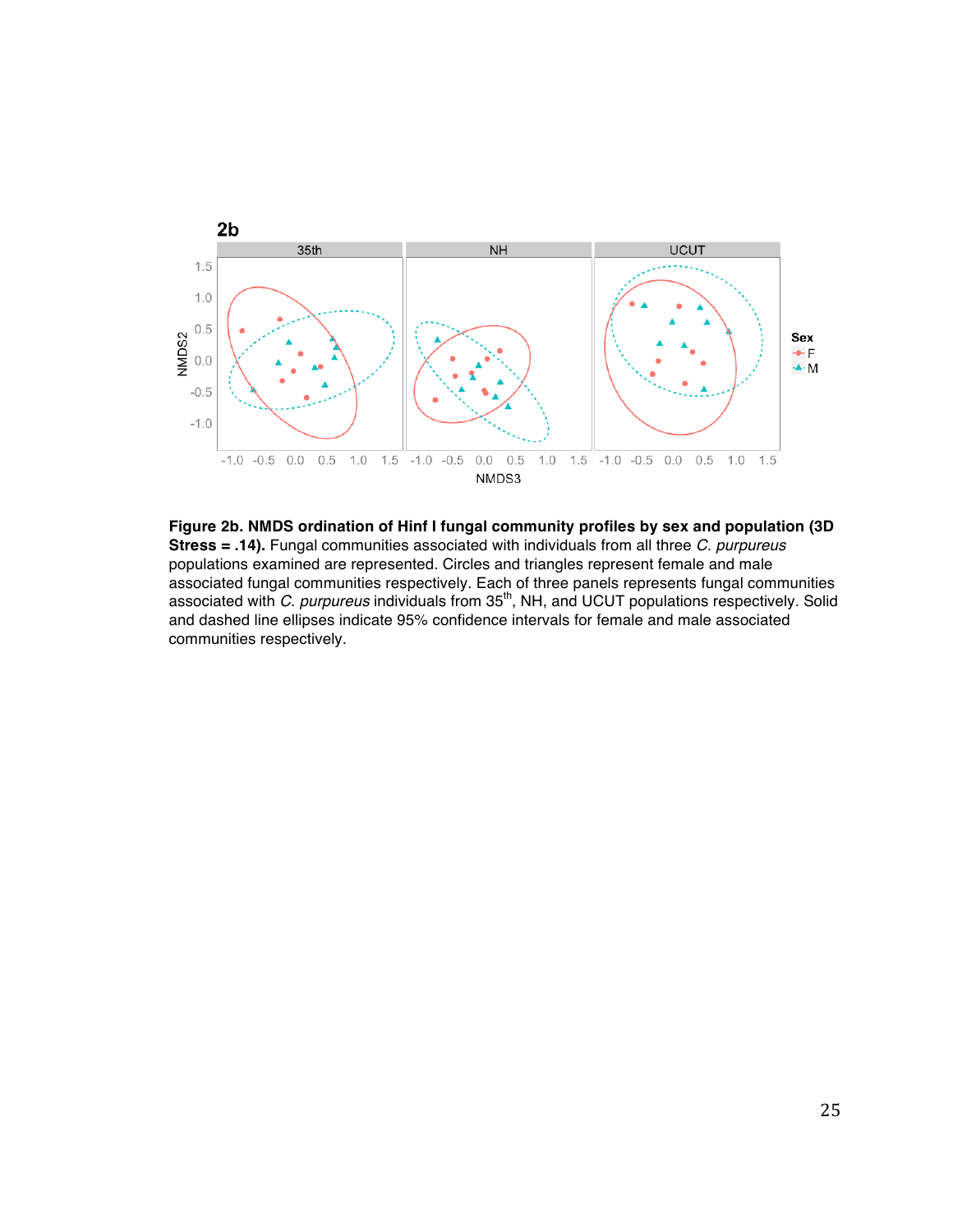Sample-based rarefaction and extrapolation curves for community profiles generated by both enzymes form asymptotes just beyond reference points, indicating that sampling efforts were adequate to accurately capture the diversity of each community without further sampling (Figs. 5a, 6a). Sample completeness curves, which asses the degree of completeness (based on coverage) for a given sampling effort, also form asymptotes close to the reference points indicating that further sampling efforts will not yield a much greater level of sample completeness (Figs. 5b, 6b). Finally, coverage-based rarefaction and extrapolation curves show increased sample coverage with increased sampling effort up to the reference points for each set of community profiles (Figs. 5c, 6c). Since there is only a slight increase in coverage when the reference sample is doubled, as indicated by the sample completeness curves (Figs. 5b, 6b), extrapolated portions of the coverage-based sampling curves are almost invisible signifying that almost no increase in diversity would be expected from further sampling.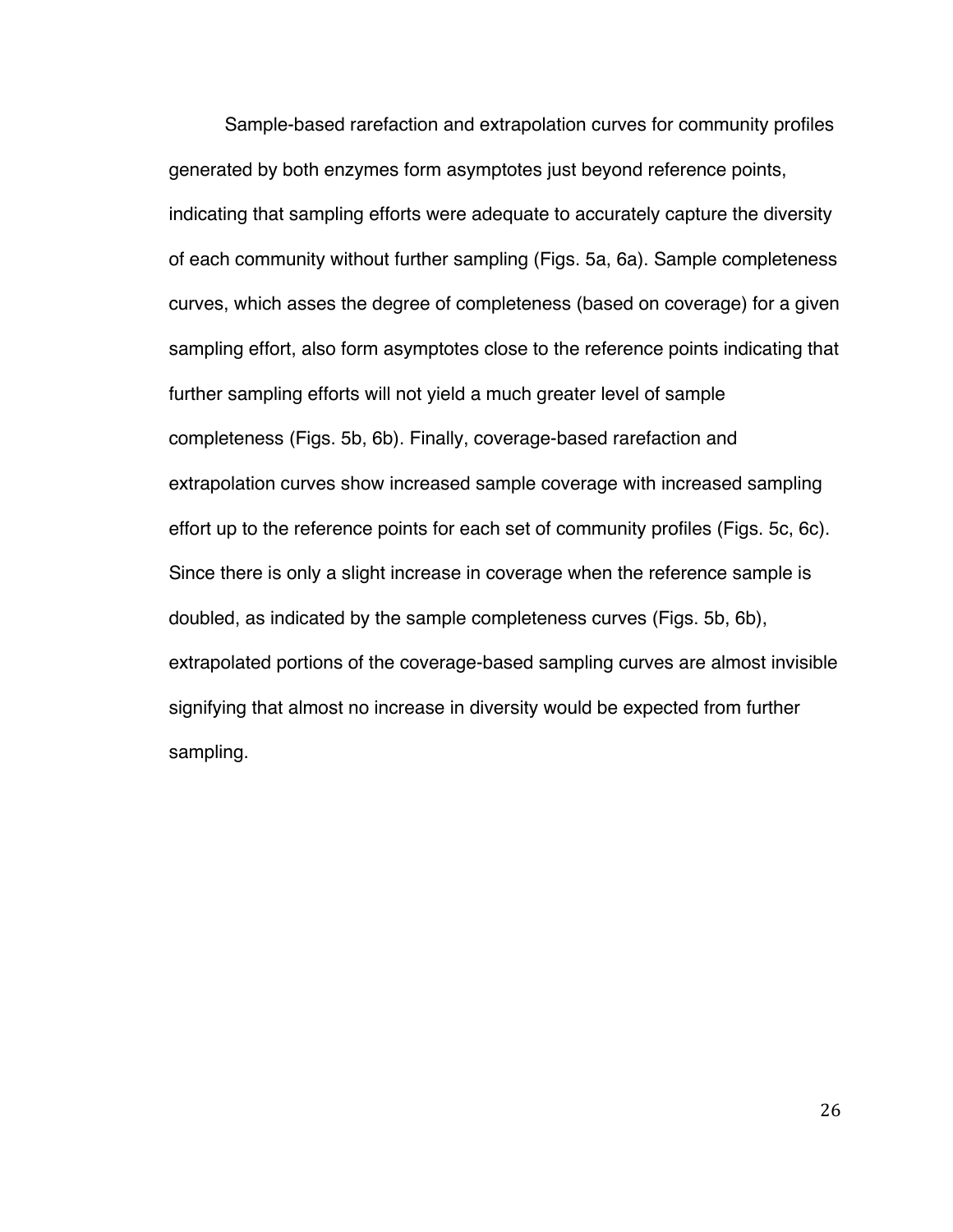

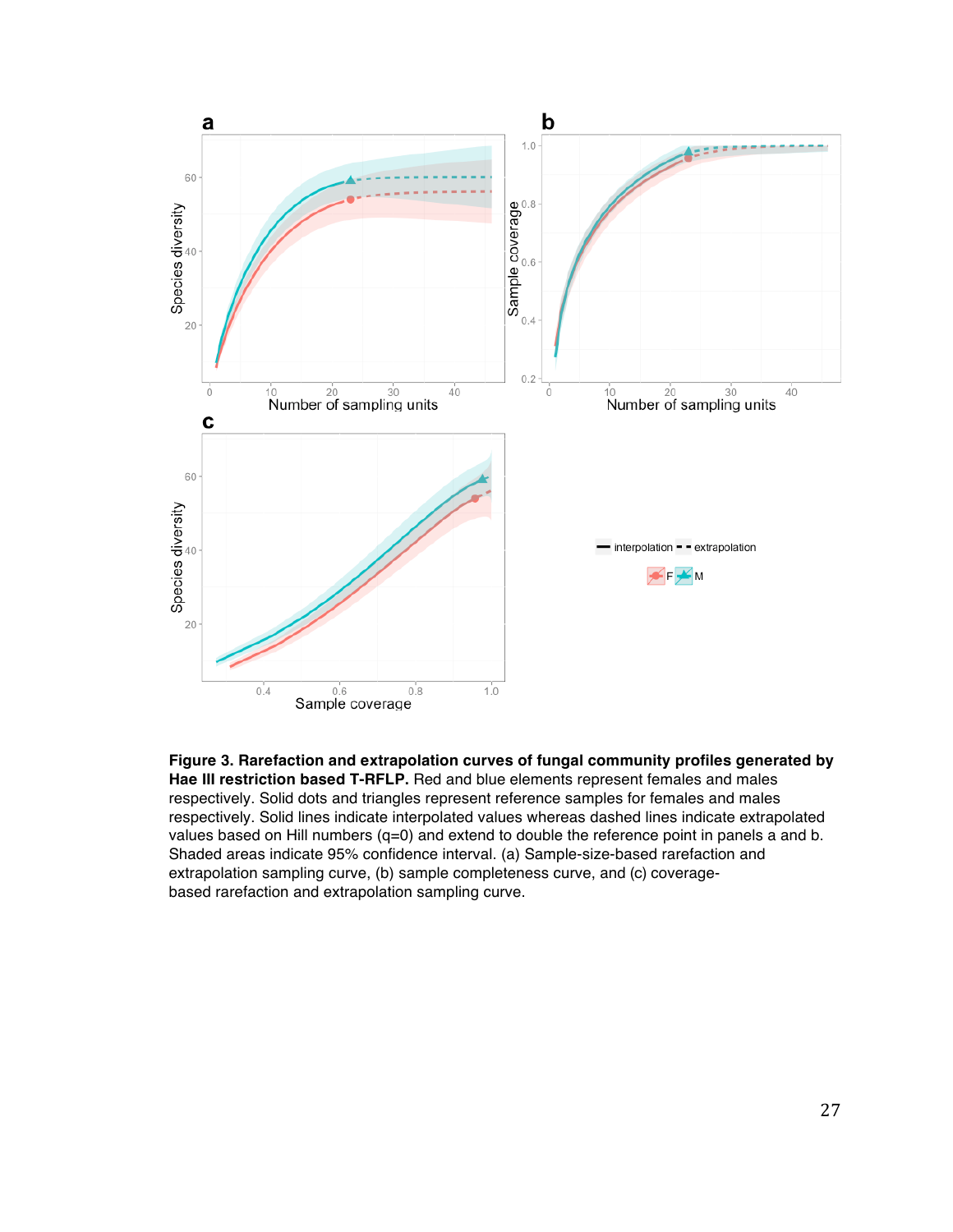

**Figure 4. Rarefaction and extrapolation curves of fungal community profiles generated by Hinf I restriction based T-RFLP.** Red and blue elements represent females and males respectively. Solid dots and triangles represent reference samples for females and males respectively. Solid lines indicate interpolated values whereas dashed lines indicate extrapolated values based on Hill numbers (q=0) and extend to double the reference point in panels a and b. Shaded areas indicate 95% confidence interval. (a) Sample-size-based rarefaction and extrapolation sampling curve, (b) sample completeness curve, and (c) coveragebased rarefaction and extrapolation sampling curve.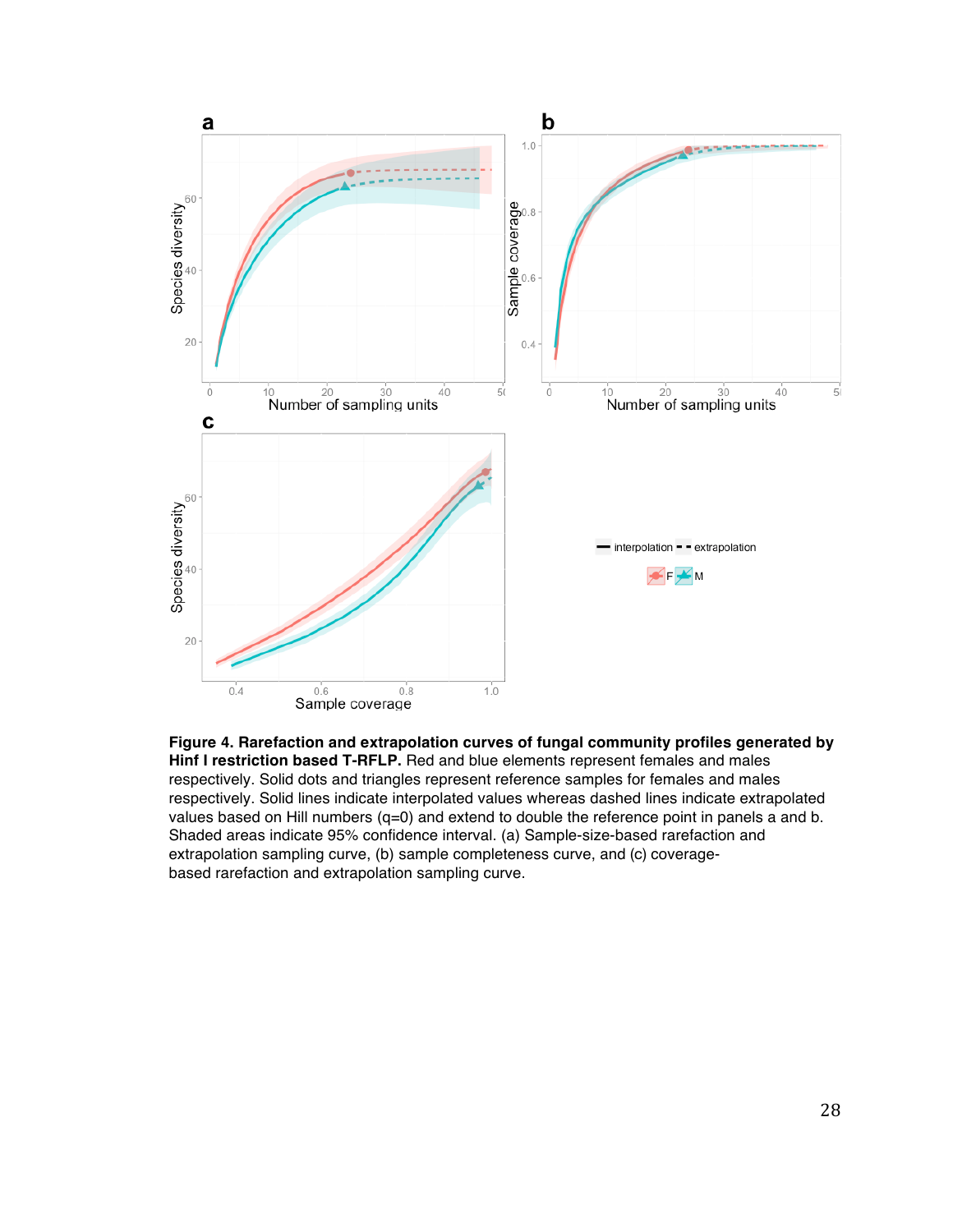All non-parametric, asymptotic richness estimates indicate greater OTU richness in male associated fungal communities for profiles generated by both enzymes

(Table 2).

**Table 2. Non-parametric diversity estimators of fungal diversity.** Sample size (n), number of observed OTUs (*Sobs*), Mao Tau expected OTU richness (*Sest*), and estimated OTU richness using Chao2 estimator (Chao2) and incidence-based coverage estimator (ICE), ± standard deviation for fungal community profile generated by Hae III and Hinf I.

| Hae III |         | n  | $S_{obs}$ | $S_{est}$       | Chao <sub>2</sub> | <b>ICE</b>      |
|---------|---------|----|-----------|-----------------|-------------------|-----------------|
|         | Females | 23 | 54        | $56.5 \pm 2.18$ | $56.49 \pm 0.0$   | $56.49 \pm 2.5$ |
|         | Males   | 23 | 59        | $66 \pm 1.37$   | $67.78 \pm 1.6$   | $83.18 \pm 0.0$ |
| Hinf I  |         |    |           |                 |                   |                 |
|         | Females | 24 | 67        | $65 \pm 2.55$   | $65.01 \pm 0.0$   | $65.01 \pm 2.0$ |
|         | Males   | 23 | 63        | $78 + 1.77$     | $81.07 \pm 2.18$  | $104 \pm 0.0$   |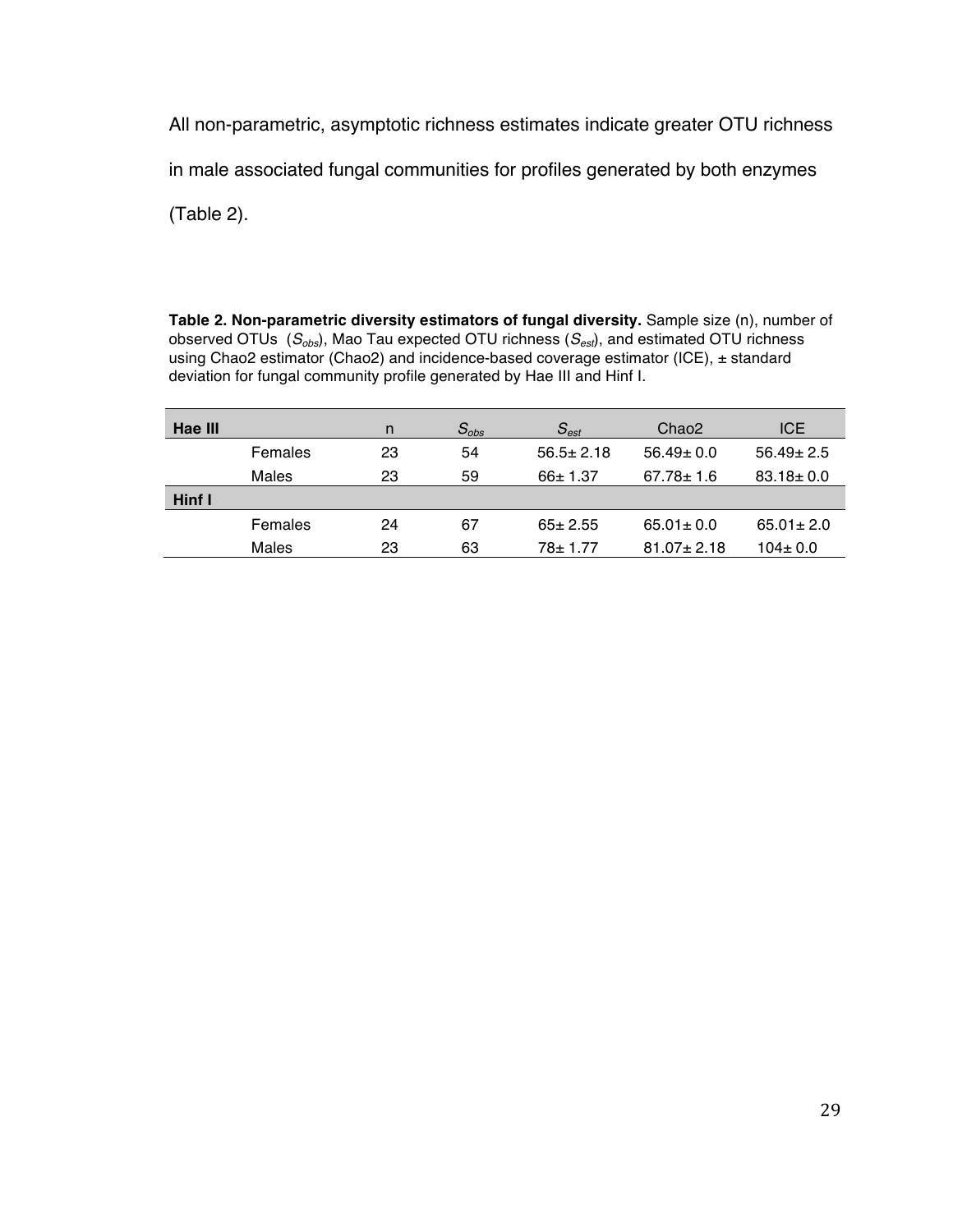# Fungal Biomass Estimates

Overall ergosterol concentrations were statistically significantly greater (p=0.02; df=1; SS=1.0) in male tissues than in female tissues of *C. purpureus*  (Fig. 7a, Table 2), a pattern that was consistent across all three populations sampled (Fig. 7b).



**Figure 5a. Ergosterol concentration in tissues of** *C. purpureus* **by sex***.* Mean values for all females (n=22) and all males (n=22) are represented by red and blue bars respectively. Error bars indicate  $\pm$  standard error. Ergosterol concentration in male and female moss tissues was statistically significantly different (p=0.02; df=1; SS=1.0).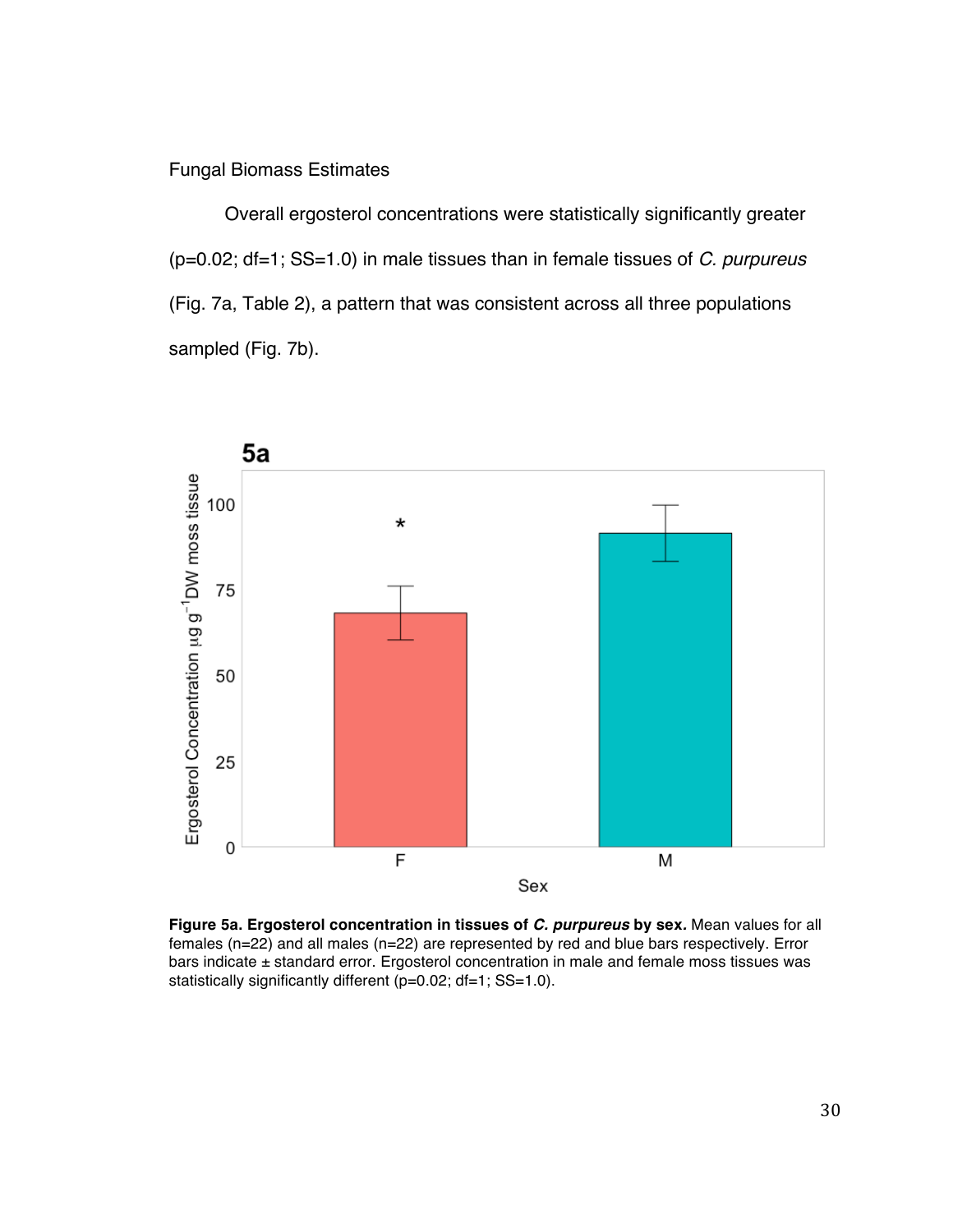

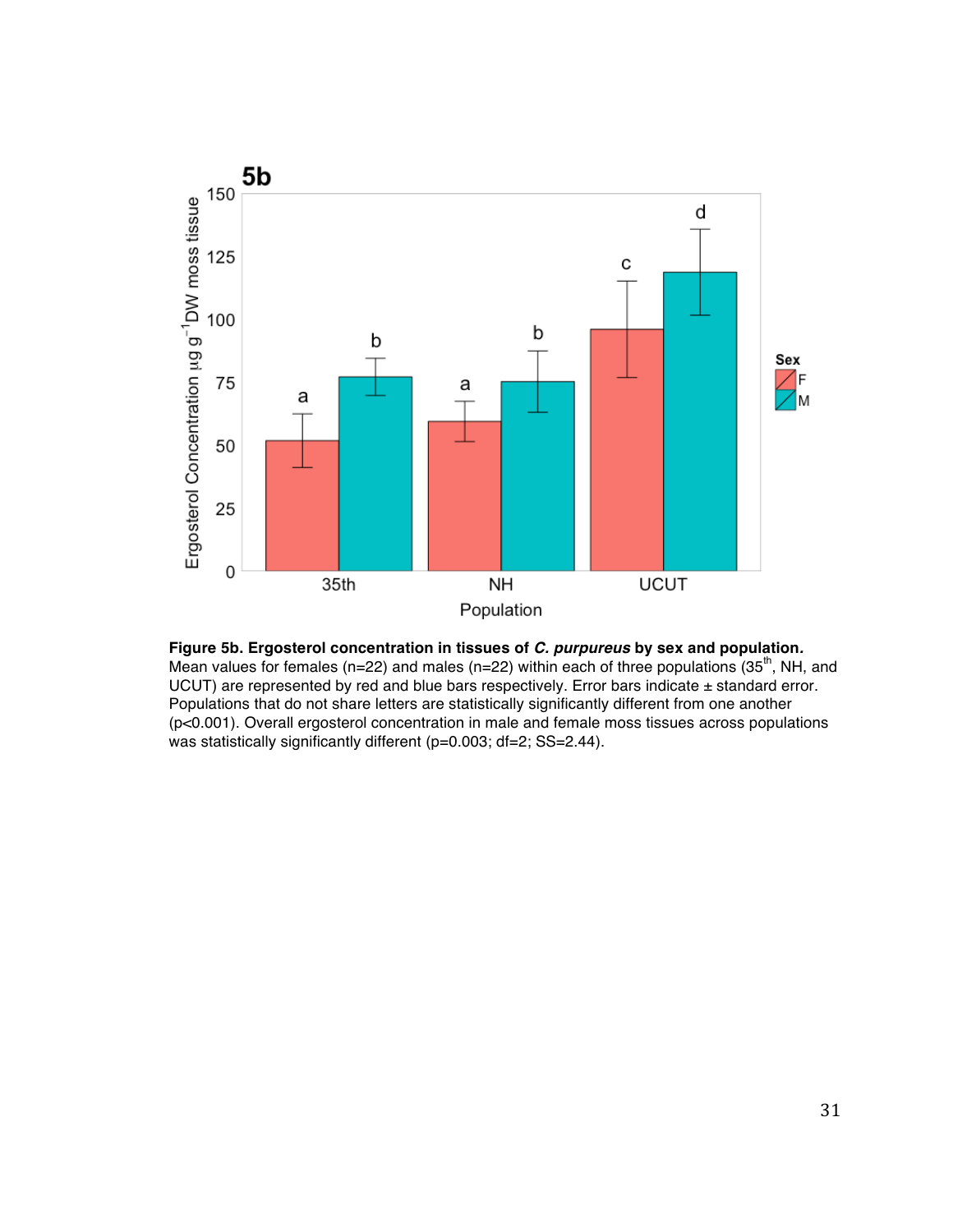Populations also differed in overall ergosterol concentrations (p=0.003;

df=2; SS=2.44), with individuals from the UCUT population having statistically

significantly higher levels than individuals in either the 35th or NH populations

(Fig. 7b, Table 4). The interaction between plant sex and population was not

statistically significant (p=0.6; df=2; SS=0.18).

**Table 3. Results of two-way ANOVA for ergosterol concentration in moss tissues as influenced by host sex (male and female) and population (NH, 35th, and UCUT).** Values for degrees of freedom (df), sum of squares (SS), mean squares (Mean Sq), F-ratio (F), and p-value (p) are displayed. Bold values indicate statistical significance.

|                  | df | SS   | Mean Sq |      |           |
|------------------|----|------|---------|------|-----------|
| Population       |    | 2.44 | 1.22    | 6.80 | $0.003**$ |
| Sex              |    | 1.00 | 1.00    | 5.59 | $0.023*$  |
| Sex x Population | 2  | 0.18 | 0.09    | 0.50 | 0.613     |
| Residuals        | 38 | 6.82 | 0.18    |      |           |

*Significance tests are shown in bold, and*  $*0.01 \le p < 0.05$ *; \*\** $0.001 \le p < 0.01$ *.* 

**Table 4. Results of post-hoc Tukey HSD test showing pairwise differences in mean ergosterol concentration between populations (NH, 35th, and UCUT).** Differences between means (Difference), lower (Lower) and upper (Upper) bounds of confidence, and p-value after adjustment for multiple comparisons (p adj) are displayed. Bold values indicate significant differences between means.

|             | <b>Difference</b> | Lower   | Upper | p adj     |
|-------------|-------------------|---------|-------|-----------|
| $NH-35th$   | 0.10              | $-0.28$ | 0.48  | 0.792     |
| $UCUT-35th$ | 0.54              | 0.15    | 0.92  | $0.003**$ |
| UCUT-NH     | 0.43              | 0.06    | 0.81  | $0.019*$  |
|             |                   |         |       |           |

*Significance tests are shown in bold, and*  $*0.01 \le p < 0.05$ *; \*\** $0.001 \le p < 0.01$ *.*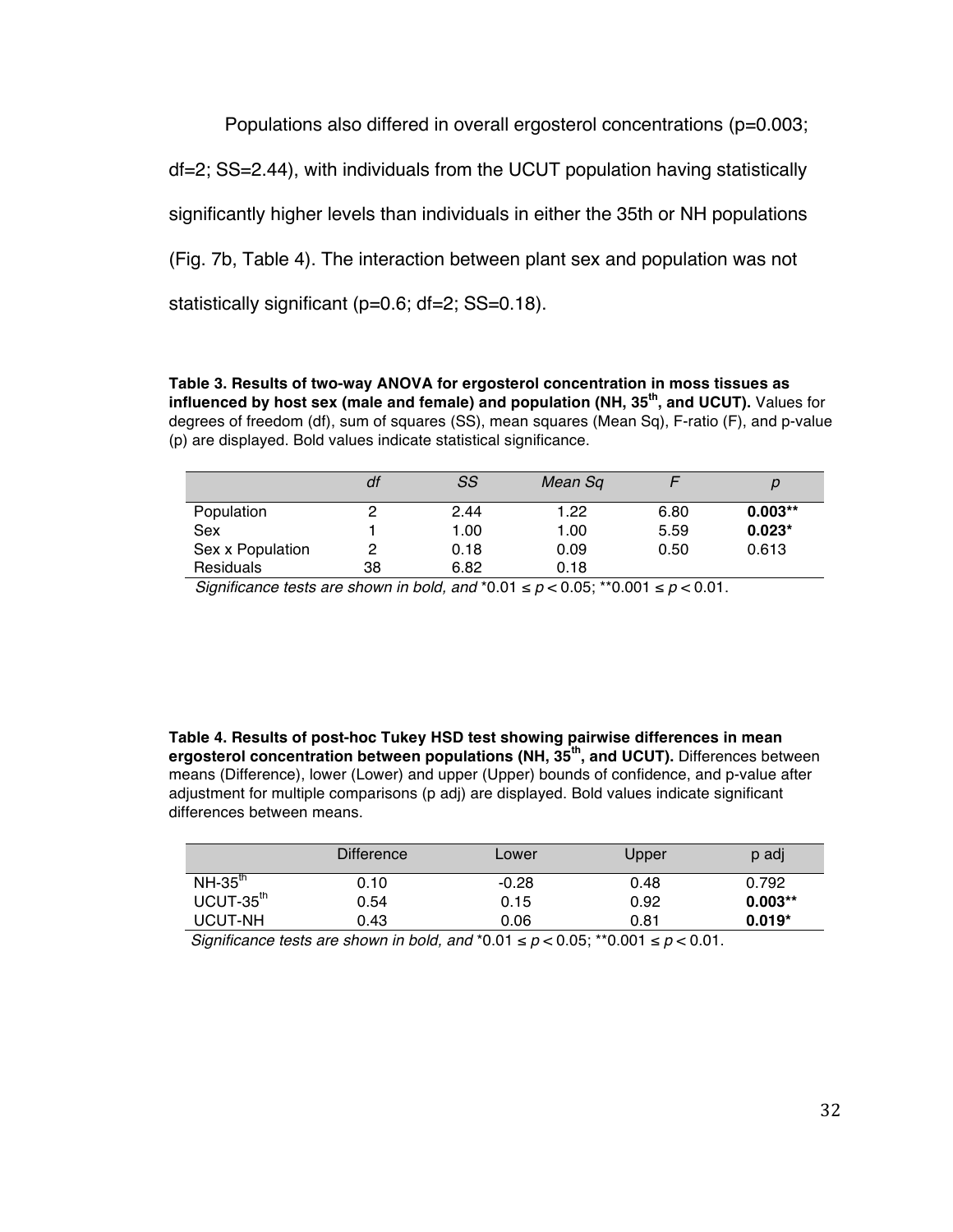#### **Chapter 4: Discussion**

The goal of the present study was to investigate how moss sex influences associated fungal community composition and biomass under common garden conditions. I used a rapid and robust molecular fingerprinting method (T-RFLP) that boasts high accuracy in assessing microbial community structure (Pilloni *et al.*, 2012), but is limited by its inability to resolve species identity. My results show evidence of host sex-specific structuring of fungal community composition associated with the moss *C. purpureus* (Figs. 3a, 3b). Differences in fungal composition across the three *C. purpureus* populations examined were also evident (Figs. 3b, 4b), though sex-specific patterns were maintained and female associated fungal communities generally appear to be more similar to one another as evidenced by tighter clustering relative to male associated communities in NMDS ordinations. Diversity metrics generated using all three non-parametric, asymptotic species richness estimators (Mao Tau, Chao2, ICE) indicate greater overall species richness in male associated fungal communities.

Furthermore, I observed significantly greater amounts of fungal biomass associated with the tissues of male individuals than females, suggesting that host sex is an important factor influencing the extent of fungal abundance. The quantities of ergosterol measured in greenhouse populations of *C.* purpureus were comparable (mean female = 69.3, mean male = 91.5, mean total = 79.9  $\mu$ q ergosterol g<sup>-1</sup> dry weight plant material) to those previously measured in forest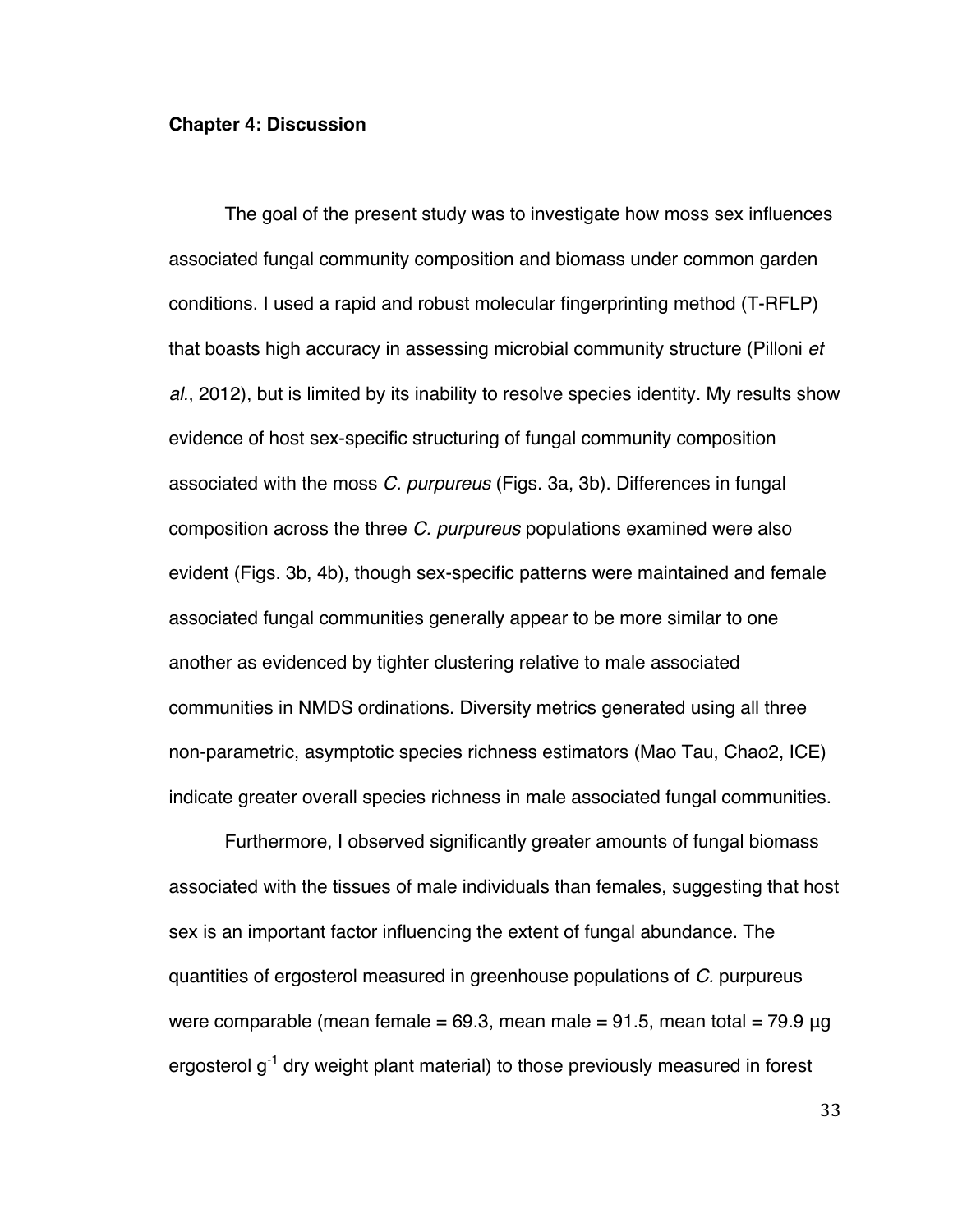mosses (48.5 μg ergosterol g<sup>-1</sup> dry weight plant material; Davey *et al.*, 2009), which indicates that fungal loads can be just as high (and higher in this study) in mosses that prefer disturbed habitats such as *C. purpureus*, and likewise under greenhouse conditions. I realize that although the synthetic nature of common garden approaches may not accurately reflect the ecological dynamics in natural populations, they are an indispensible tool for examining genetically rooted features of populations under controlled environmental conditions.

Mosses are considered foundation species owing to their disproportionately large influence on ecosystem processes and community structure in the biomes they inhabit (Lindo & Gonzalez, 2010; Turetsky *et al.*, 2012). A number of the critical ecological roles of mosses are manifestations of their intimate relationships with other organisms, for example, the symbiotic association of dinitrogen-fixing cyanobacteria with feather mosses (Turetsky, 2003; Lindo & Gonzalez, 2010). The sheer magnitude of the fungal presence generally observed within the bryosphere is indicative, at the very least, of a major source of fungal propagules (Davey & Currah, 2006), but undoubtedly extends functional importance at the ecosystem level (Christensen, 1989), similar to other moss-associated biota. The separation of sexes is an ancient reproductive strategy that has emerged many times in the bryophytes across evolutionary time (McDaniel *et al.*, 2011). Sexual dimorphisms are widespread in dioicous bryophytes (Fuselier & Stark, 2004) and are the basis of differential fitness optima for each sex. Females are almost always larger in size (Shaw &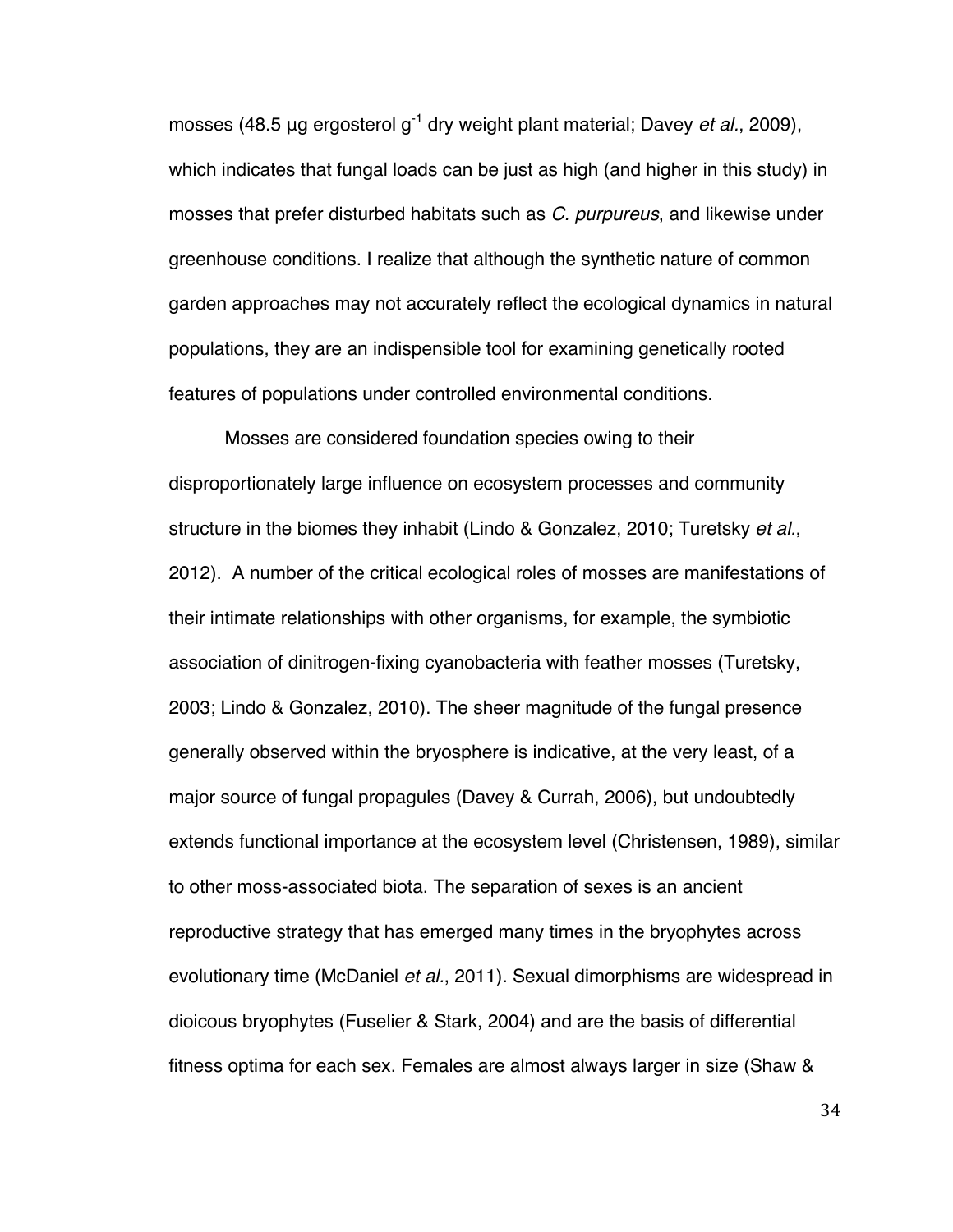Beer, 1999; Glime & Bisang, 2014a) which is likely a consequence of the resources required by the maternal gametophyte to provide sole sustenance to the maturing sporophyte. Female sex structures (archegonia) typically initiate later and develop faster than male structures (antheridia), which also appear to have a narrower range of environmental conditions in which they are expressed (Stark, 2002; Glime & Bisang, 2014b). The unique life history and physiological traits of the sexes create distinct physical niches that are expected to be suitable for different fungal taxa accordingly. Davey *et al*. (2012a) observed significant seasonal differences in fungal community composition associated with three common boreal mosses, all of which are dioicous, though host moss sex was not considered in their study.

Recent work measuring leaf, cell, and physiological traits in *C. purpureus*  from the same populations used in this study revealed that there were significant sex-specific differences in characteristics such as leaf thickness, canopy mass area, and photosynthetic capacity, among others. (Slate *et al.* unpublished). Interestingly females had larger, thicker leaves with thicker cell walls than males that may provide greater protection from invading fungi who often inhabit specific microniches within the cells of the host moss (Döbbeler, 2002; Ptaszyńska *et al.*, 2009); perhaps explaining to some extent the reduced fungal richness and biomass associated with female individuals of *C. purpureus* observed in the current study. Slate *et al.* also found that females had significantly greater darkadapted  $F_v/F_m$  values which is indicative of the maximum potential quantum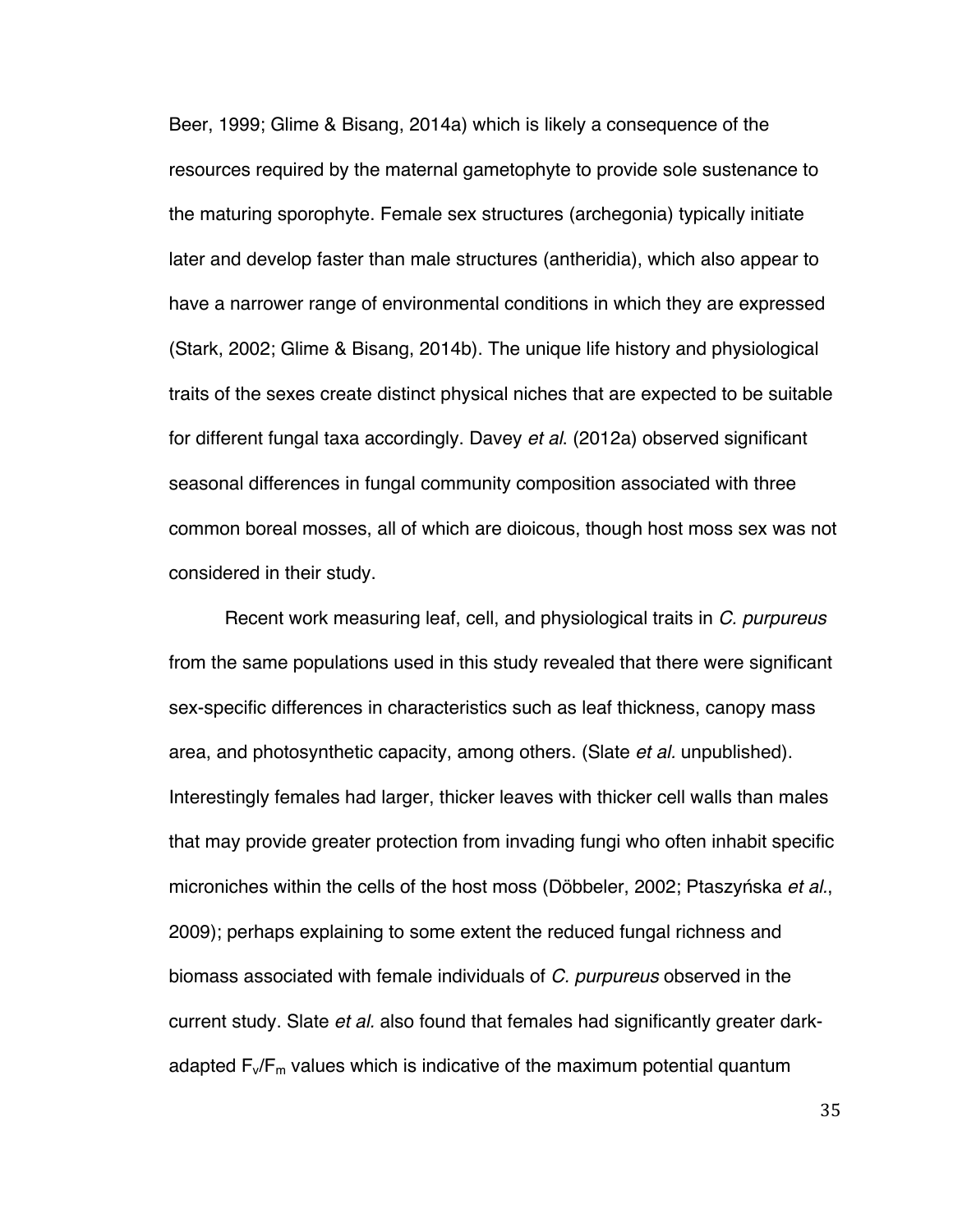efficiency of Photosystem II (i.e. photosynthetic performance) (Maxwell & Johnson, 2000), which coupled with other leaf traits that likely enhance  $CO<sub>2</sub>$ assimilation in females compared to males, may allow for greater net assimilation by females. If this is the case, then females may have a greater resource pool to invest in other traits such as chemical defenses. Better-defended females are common among dioecious angiosperms (Jing & Coley, 1990; Fritz & Simms, 1992; Ågren *et al.*, 1999; Cornelissen & Stiling, 2005; Cepeda-Cornejo & Dirzo, 2010; Barrett & Hough, 2013) and may also explain the more refined fungal communities and lower fungal biomass observed in female individuals of *C. purpureus*.

Another factor that likely contributes to sex-specific patterns in fungal affiliations is resource availability associated with sexual expression. Stark (2002) highlights the different lines of evidence that suggest that male antheridia are more energetically expensive to produce than female archegonia. This is further supported by the findings of McDaniel (2005) who showed that there is a tradeoff between allocation to reproductive and vegetative tissue in *C. purpureus* males, but not in females. A greater physiological investment to male sexual structures, such as lipid and starch rich sperm (Paolillo, 1979; Renzaglia & Garbary, 2001) and mucilage exuded by paraphyses (Harvey-Gibson & Miller-Brown, 1927) and may provide a richer storehouse of resources for fungi to exploit, which may in turn explain the significantly greater fungal biomass and richness associated with male tissues in this study. These components have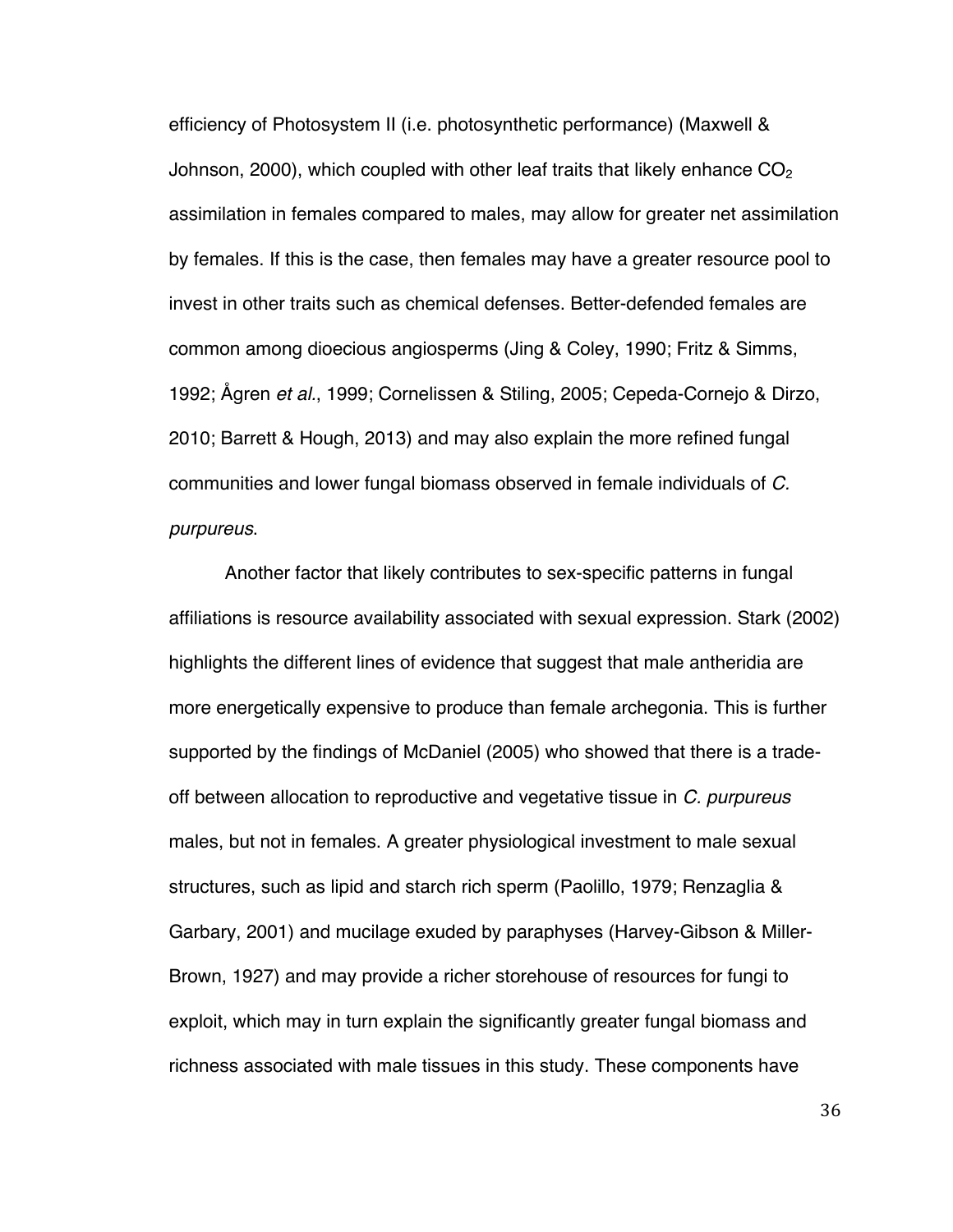been observed to serve as attractants and food for arthropods (Harvey-Gibson & Miller-Brown, 1927) supporting the possibility of them being a food source for microbiota as well. Likewise, the chemical properties of female sexual structures may also influence the distribution of fungi in the moss phyllosphere. Early work by Pfeffer (1884) and later Kaiser *et al.* (1985) demonstrated that moss archegonia produce sugars (namely sucrose) that were shown to attract chemotactic male sperm (Cronberg, 2012). Subsequent investigations revealed that a suite of sugars accumulate in specialized cells of the archegonia during the development of *Bryum capillare*, and are released shortly before fertilization creating a gradient that sperm can follow (Kaiser *et al.*, 1985). Such accretion of sugars may be an important factor effecting the composition of microbial inhabitants as observed in the floral nectar of vascular plants (Álvarez-Pérez & Herrera, 2013). However, owing to the actually low relative concentration of sucrose (0.086%; Ziegler *et al.*, 1988) in archegonia exudates compared to nectar found in angiosperm flowers (7-70%; Nicolson *et al.*, 2007; Cronberg, 2012), perhaps a more qualitative (i.e. specific community composition) rather than quantitative (i.e. species abundance) effect on microbial communities might be excepted. The overall greater richness together with the greater dissimilarity of community composition exhibited by male associated fungal communities relative to female communities; may be indicative of a more specific assembly or narrower realized niche for fungi associated with females.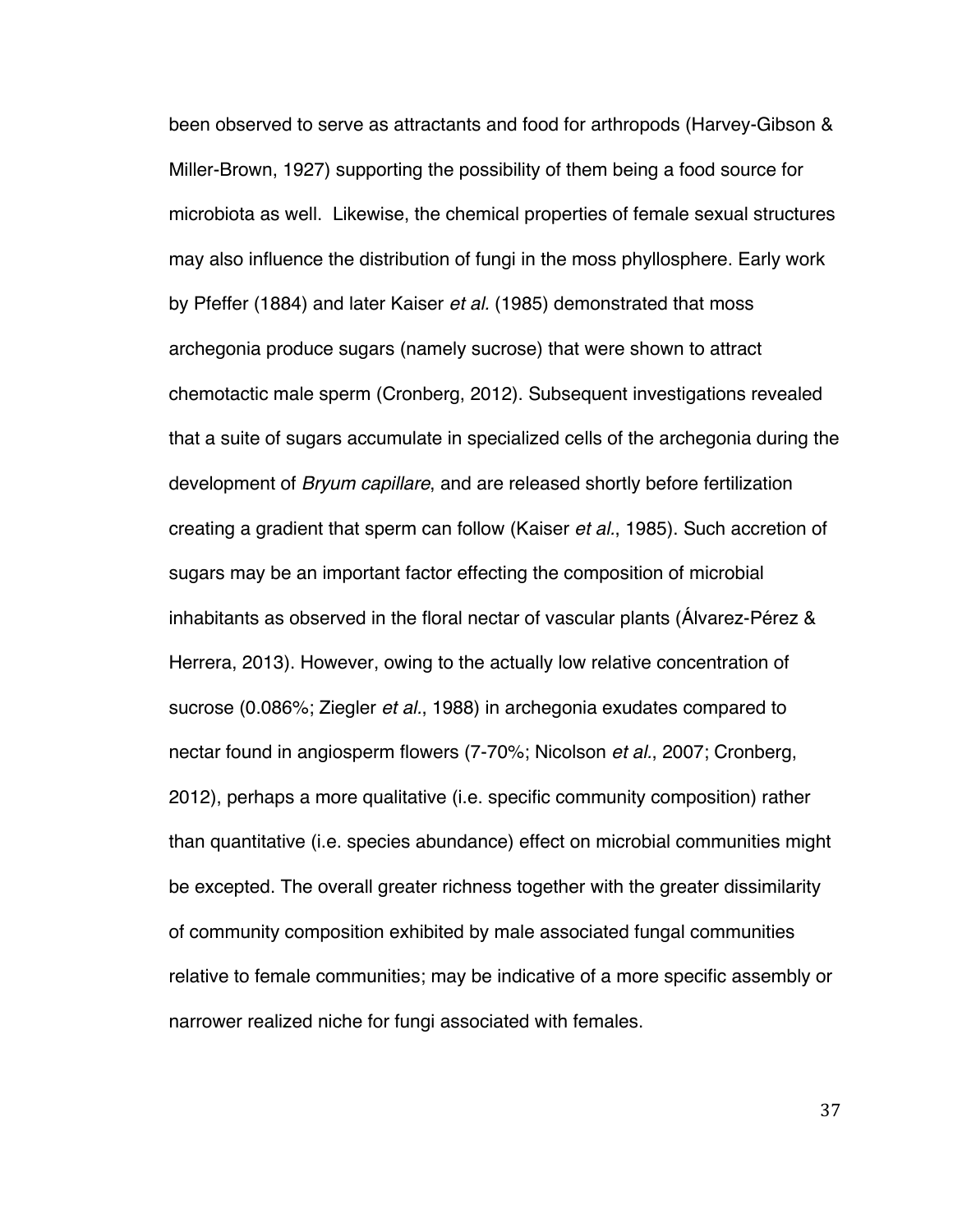The potential for multi-trophic community feedbacks associated with genetic variation in foundation species has been previously demonstrated in various angiosperm systems (see review by Whitham *et al.*, 2006), and was recently shown to be driven by plant sex (Petry *et al.*, 2013). In their study, Petry and collaborators found that female plants of the species *Valeriana edulis*  attracted a disproportionate abundance of aphid, aphid predators, and aphidtending ants, showing 4-fold, 1.5-fold, and 4-fold higher densities respectively compared to their male counterparts. Interestingly, differences in floral nectar between males and females were found in large part to explain the sexual dimorphisms in arthropod communities observed. This finding suggests that a resource-based partitioning of community structure across sexes is indeed a strong possibility as I have speculated for *C. purpureus*, though instead with a male bias. Other studies have also observed sex-specific biotic interactions with between plants and fungi. In a study by Eppley *et al.* (2009), higher levels of colonization (1.62-2.58 times greater) by arbuscular mycorhizal fungi were observed in the roots of females versus males of the dioecious grass *Distichlis spicata* under field conditions. The authors suggest that these observed differences may cause antagonisms between males and females through intersexual competition for resources. Though the functional capacities of the fungal communities examined in my study remain to be resolved, the likelihood of some level of sexual antagonism or possibly synergism (see below) based on fungal interactions remains. Given that such complex communities are also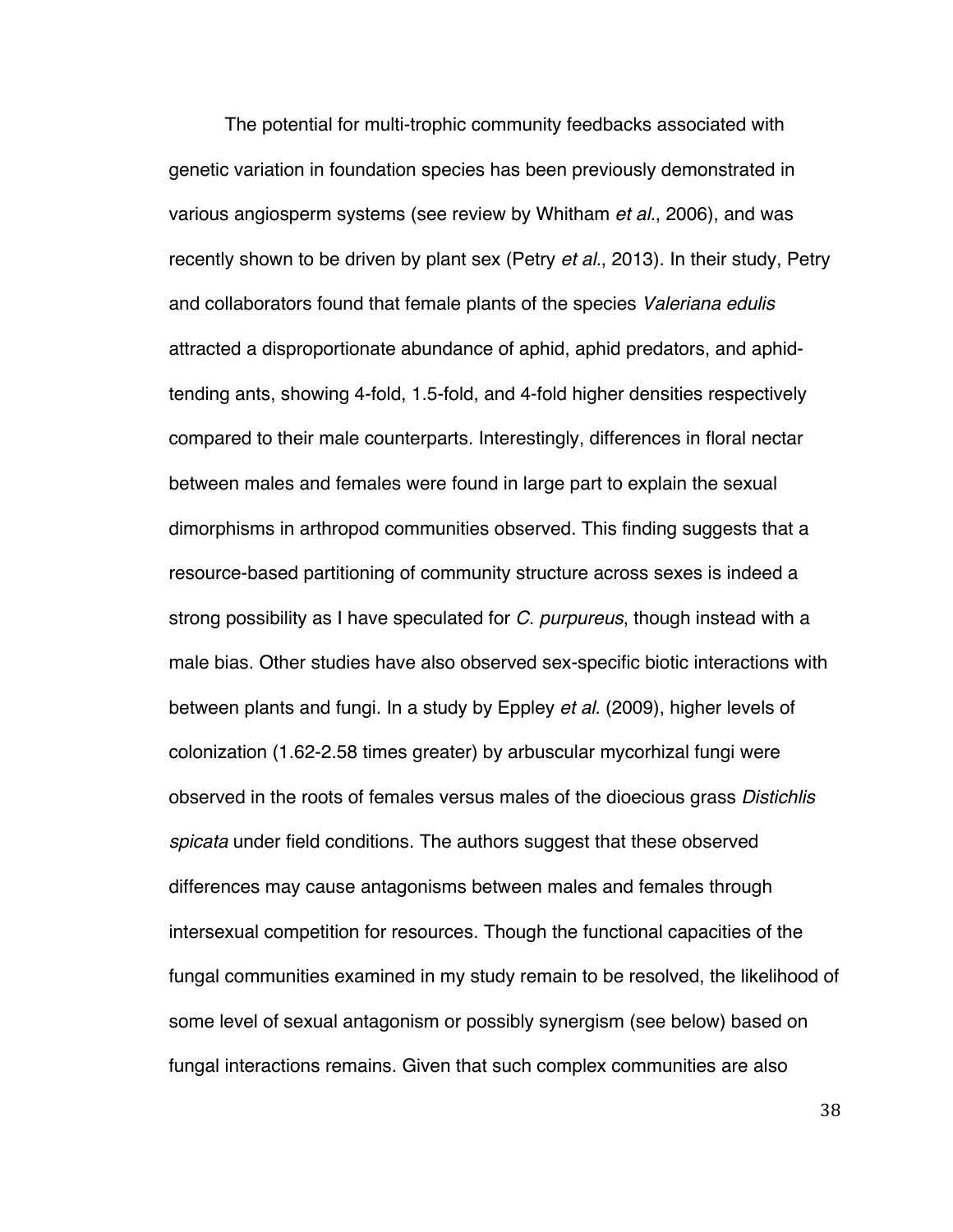common in the bryosphere, I predict that similar differential structuring is likely occurring as a result of moss sexual identity. In a recent study, Rosenstiel *et al.* (2013) found that *Collembolan* microarthropods commonly occurring in the *C. purpureus* phyllosphere were differentially attracted to complex VOC profiles emitted from wild-collected female gametophytic tissue. As the VOCs originating from moss tissues were not distinguished from those emitted from phyllosphere microbes, it is possible that specific fungal volatiles may be functioning as attractants for the largely fungivorous microarthropods.

The milieu of sexually dimorphic traits exhibited by dioicous bryophytes provides a robust foundation for divergent structuring of resident fungal communities, but further work is necessary to link the complex physiological and phenological events that define them and their population and community level effects. This work provides a first glance at how genetically based sexual systems in early land plants influence affiliated fungal composition.

## **Future Directions**

While this research takes initial steps towards understanding sex-specific structuring of community phenotypes in a moss based system, there is a fruitful path ahead for further work in this area. Utilizing next-generation sequencing techniques will allow for the identification of microbial elements, and coupled with phylogenetic methods, can greatly strengthen our knowledge concerning the evolutionary trajectories that build community interactions. In the same vein,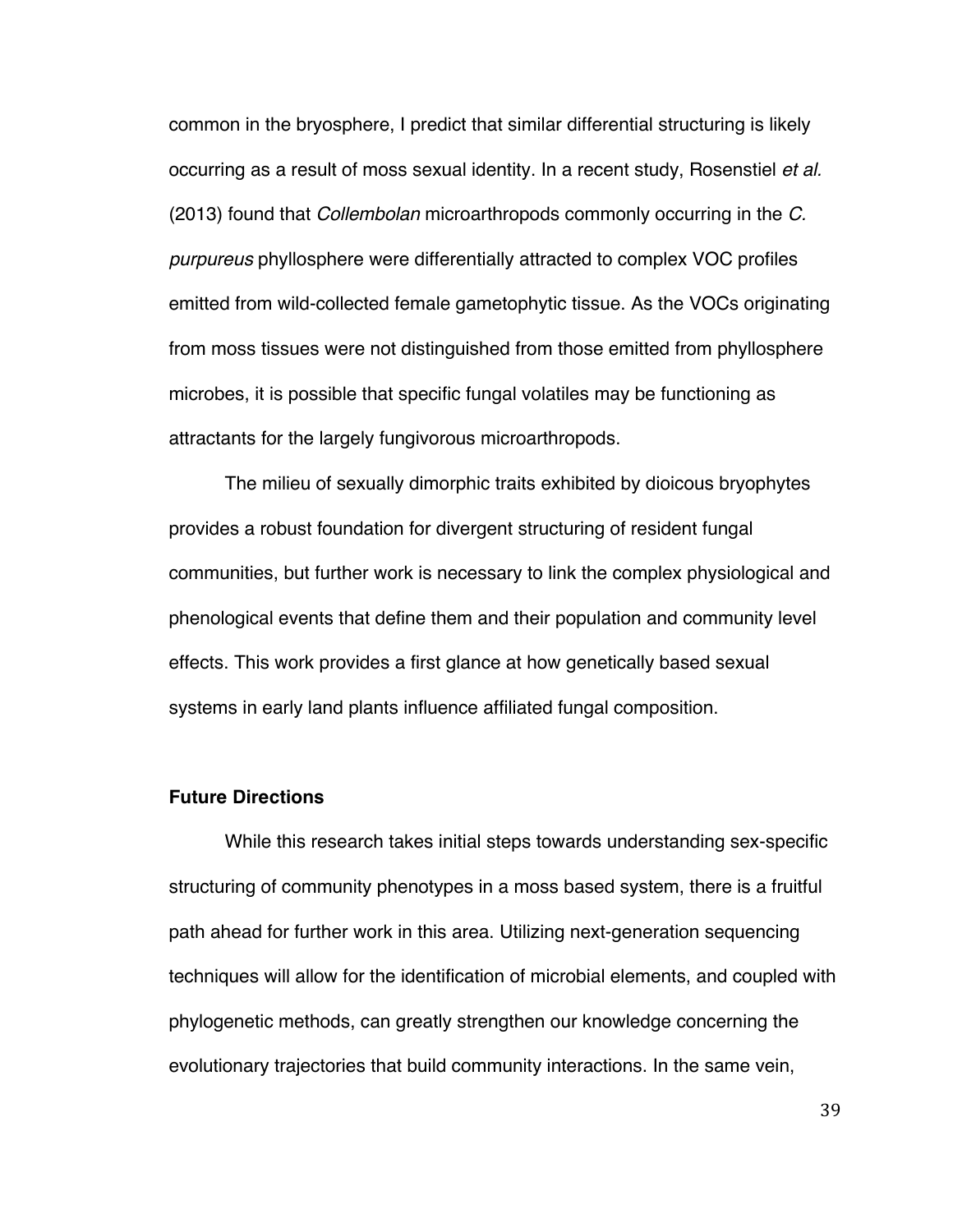including other moss species featuring dioicous and other sexual systems in such studies will reveal the extent to which sex-specific community structuring exists in this group. Furthermore, identifying and incorporating quantitative trait loci that govern moss sex-specific characteristics influential across community levels (e.g. concentration of phenolics in tissues, generation of nutritive exudates) will open the door to testing for the relative strength of continuous traits at different levels of expression, as well as their heritability across generations. Such techniques have been applied to the study of community genetics in the *Populus* model system (Shuster *et al.*, 2006; Whitham *et al.*, 2006) and no doubt are applicable to moss systems with recently available genomic resources for *Physcomitrella patens* and *C. purpureus*.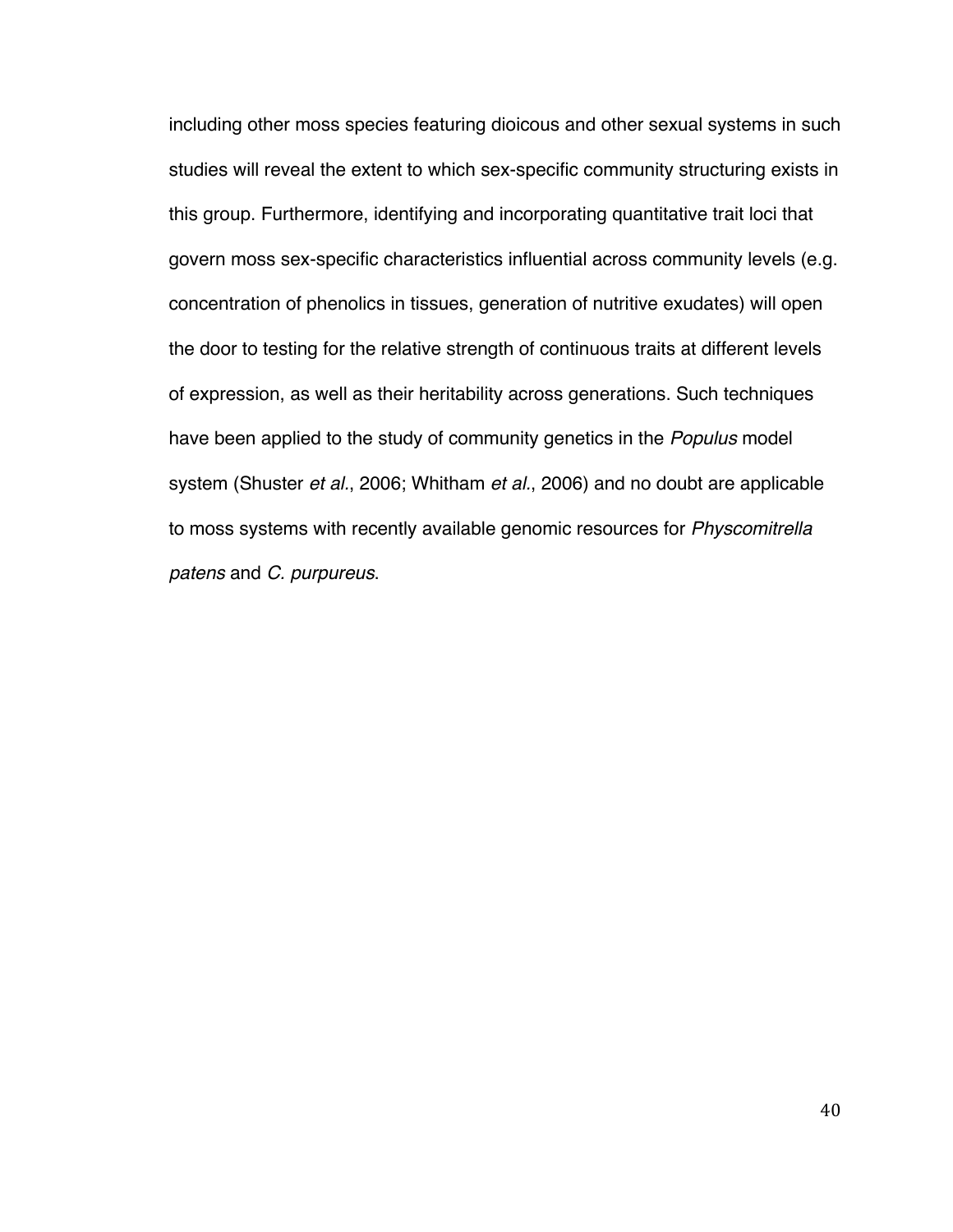## **References**

**Adams DG, Duggan PS. 2008.** Cyanobacteria–bryophyte symbioses. *Journal of Experimental Botany* **59**: 1047–1058.

**Ågren J, Danell K, Elmqvist T, Ericson L, Hjältén J. 1999. Sexual Dimorphism and** Biotic Interactions. In: Geber PDMA, Dawson PDTE, Delph PDLF, eds. Gender and Sexual Dimorphism in Flowering Plants. Springer Berlin Heidelberg, 217–246.

**Algarra P, Linder S, Thümmler F. 1993.** Biochemical evidence that phytochrome of the moss Ceratodon purpureus is a light-regulated protein kinase. *FEBS Letters* **315**: 69–73.

**Álvarez-Pérez S, Herrera CM. 2013.** Composition, richness and nonrandom assembly of culturable bacterial-microfungal communities in floral nectar of Mediterranean plants. *FEMS Microbiology Ecology* 83: 685–699.

**Angelini C, Altieri AH, Silliman BR, Bertness MD. 2011.** Interactions among Foundation Species and Their Consequences for Community Organization, Biodiversity, and Conservation. *BioScience* 61: 782–789.

Arróniz-Crespo M, Pérez-Ortega S, De los Ríos A, Green TGA, Ochoa-Hueso R, Casermeiro MÁ, de la Cruz MT, Pintado A, Palacios D, Rozzi R, et al. 2014. Bryophyte-Cyanobacteria Associations during Primary Succession in Recently Deglaciated Areas of Tierra del Fuego (Chile). *PLoS ONE* **9**: e96081.

Bachtrog D, Kirkpatrick M, Mank JE, McDaniel SF, Pires JC, Rice W, Valenzuela **N. 2011.** Are all sex chromosomes created equal? *TRENDS in Genetics* 27: 350–357.

Bailey JK, Deckert R, Schweitzer JA, Rehill BJ, Lindroth RL, Gehring C, Whitham **TG.** 2005. Host plant genetics affect hidden ecological players: links among Populus, condensed tannins, and fungal endophyte infection. *Canadian Journal of Botany* 83: 356–361.

Bangert RK, Lonsdorf EV, Wimp GM, Shuster SM, Fischer D, Schweitzer JA, **Allan GI, Bailey JK, Whitham TG. 2006.** Genetic structure of a foundation species: scaling community phenotypes from the individual to the region. *Heredity* **100**: 121–131.

**Barrett SCH, Hough J. 2013.** Sexual dimorphism in flowering plants. *Journal of experimental botany* **64**: 67–82.

**Baumeister D, Callaway RM. 2006.** Facilitation by pinus flexilis during succession: a hierarchy of mechanisms benefits other plant species. *Ecology* 87: 1816–1830.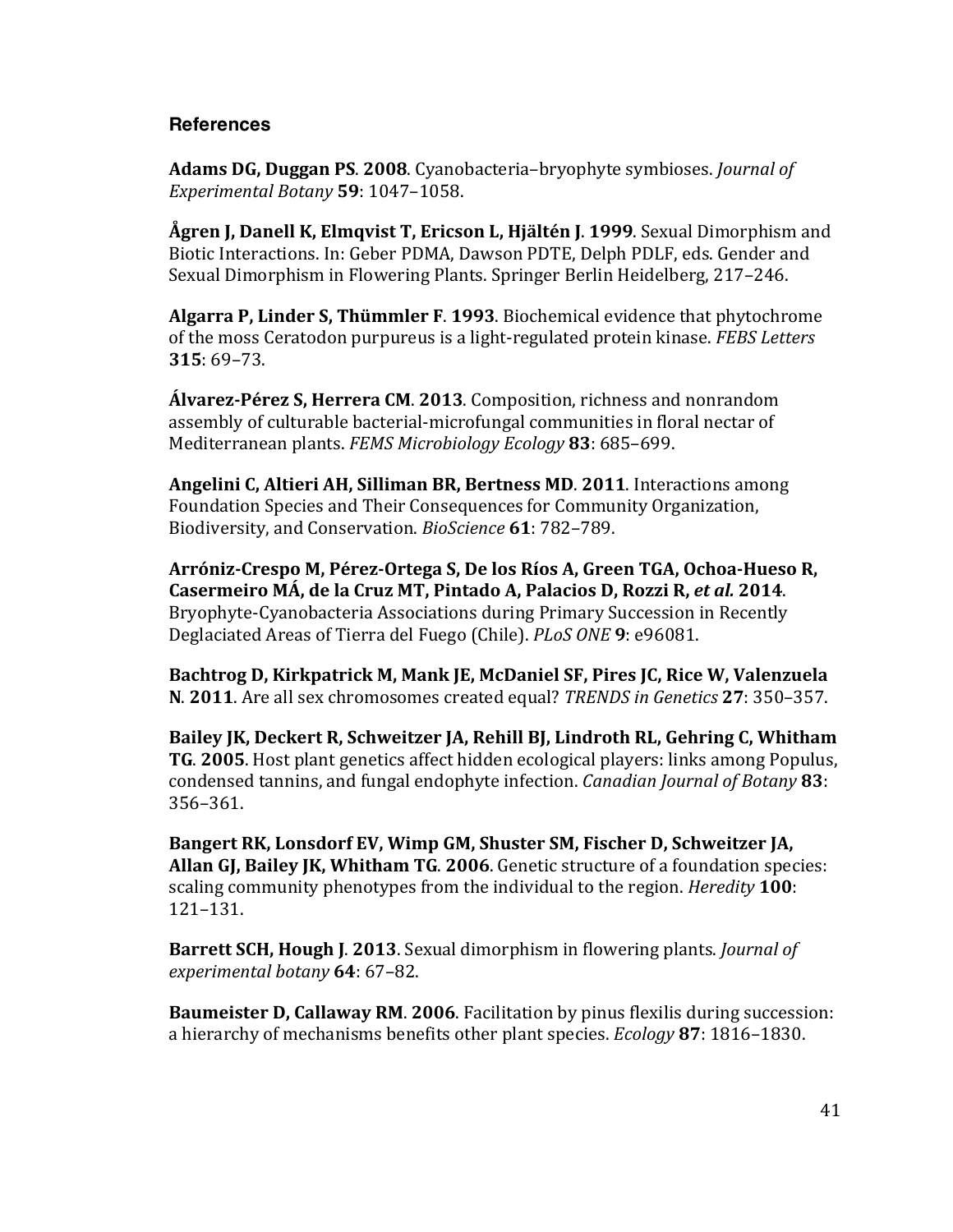**Bierzychudek P, Eckhart V. 1988.** Spatial Segregation of the Sexes of Dioecious Plants.pdf. The American Naturalist 132: 34-43.

**Blackwood CB, Hudleston D, Zak DR, Buyer JS. 2007.** Interpreting Ecological Diversity Indices Applied to Terminal Restriction Fragment Length Polymorphism Data: Insights from Simulated Microbial Communities. *Applied and Environmental Microbiology* **73**: 5276–5283.

**Blok D, Heijmans MMPD, Schaepman-Strub G, Ruijven J van, Parmentier FJW, Maximov TC, Berendse F. 2011.** The Cooling Capacity of Mosses: Controls on Water and Energy Fluxes in a Siberian Tundra Site. *Ecosystems* **14**: 1055–1065.

**Brändle M, Brandl R. 2006.** Is the composition of phytophagous insects and parasitic fungi among trees predictable? *Oikos* 113: 296-304.

**Bray JR, Curtis JT. 1957.** An Ordination of the Upland Forest Communities of Southern Wisconsin. *Ecological Monographs* 27: 325-349.

**Cepeda-Cornejo V, Dirzo R. 2010.** Sex-related differences in reproductive allocation, growth, defense and herbivory in three dioecious neotropical palms. *PloS One* **5**: e9824.

**Chao A. 1987.** Estimating the Population Size for Capture-Recapture Data with Unequal Catchability. *Biometrics* **43**: 783–791.

**Chao A, Gotelli NJ, Hsieh TC, Sander EL, Ma KH, Colwell RK, Ellison AM**. **2014**. Rarefaction and extrapolation with Hill numbers: a framework for sampling and estimation in species diversity studies. *Ecological Monographs* 84: 45-67.

**Chapin III FS, Oechel WC, Van Cleve K, Lawrence W. 1987.** The role of mosses in the phosphorus cycling of an Alaskan black spruce forest. *Oecologia* **74**: 310–315.

**Christensen M. 1989.** A View of Fungal Ecology.pdf. *Mycologia* 81: 1-19.

**Clarke LJ, Robinson SA. 2008.** Cell wall-bound ultraviolet-screening compounds explain the high ultraviolet tolerance of the Antarctic moss, *Ceratodon purpureus*. *New Phytologist* **179**: 776–783.

**Colwell RK. 2013.** EstimateS: Statistical estimation of species richness and shared species from samples. Version 9 and earlier. User's Guide and application. *viceroy. eeb. uconn. edu/estimates/index. html*.

**Colwell RK, Mao CX, Chang J. 2004.** Interpolating, extrapolating, and comparing incidence-based species accumulation curves. *Ecology* **85**: 2717–2727.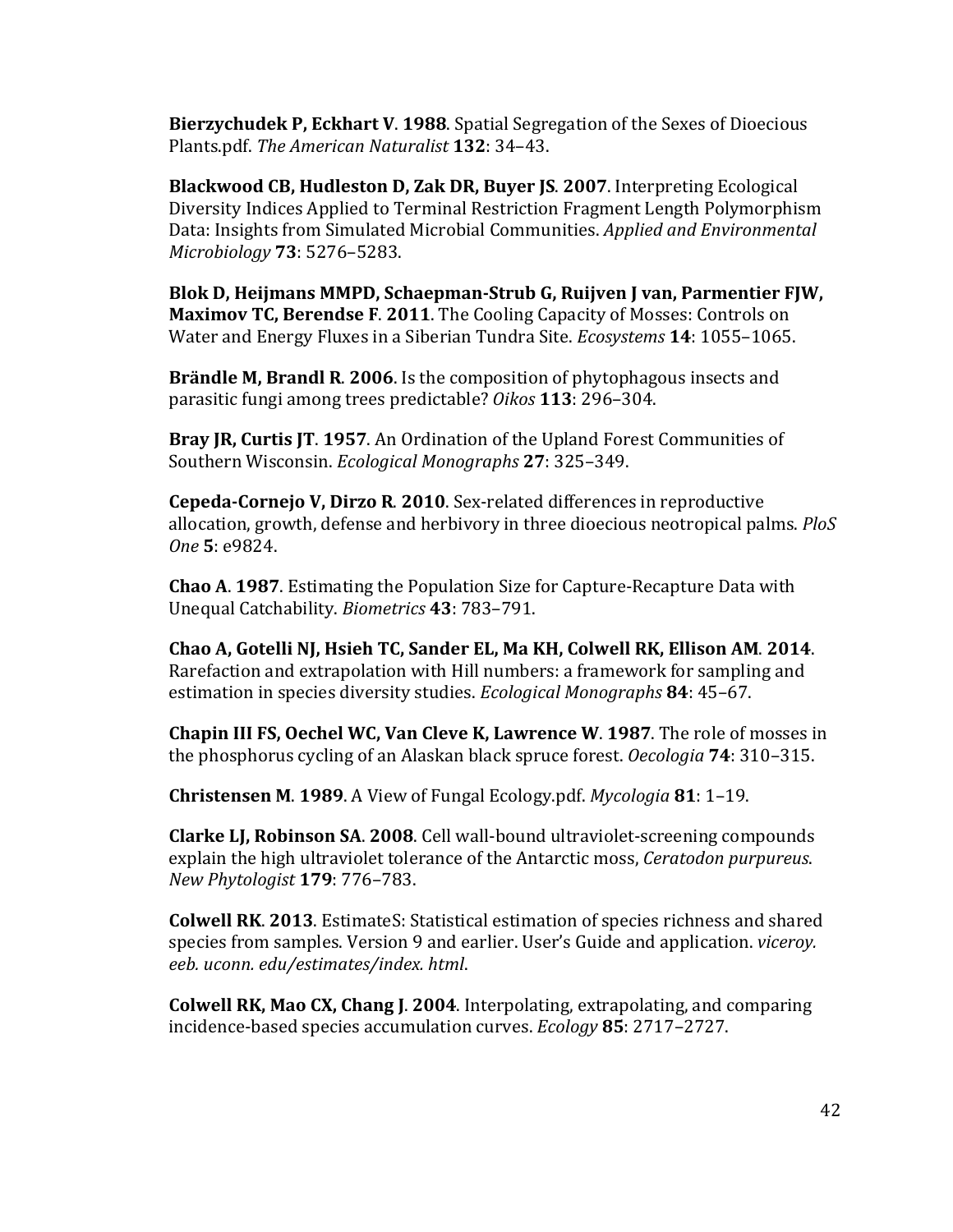**Cornelissen JH, Lang SI, Soudzilovskaia NA, During HJ. 2007. Comparative** cryptogam ecology: a review of bryophyte and lichen traits that drive biogeochemistry. *Annals of Botany* **99**: 987–1001.

**Cornelissen T, Stiling P. 2005.** Sex-biased herbivory: a meta-analysis of the effects of gender on plant-herbivore interactions. *Oikos* 111: 488–500.

**Cronberg N. 2012.** Animal-mediated fertilization in bryophytes–parallel or precursor to insect pollination in angiosperms? *Lindbergia* 35: 76-85.

**Culman SW, Gauch HG, Blackwood CB, Thies JE. 2008. Analysis of T-RFLP data** using analysis of variance and ordination methods: a comparative study. *Journal of microbiological methods* **75**: 55–63.

**Dahlman L, Zetherström M, Sundberg B, Näsholm T, Palmqvist K. 2002.** Measuring Ergosterol and Chitin in Lichens. In: Kranner DIC, Beckett PDRP, Varma PDAK, eds. Springer Lab Manuals. Protocols in Lichenology. Springer Berlin Heidelberg, 348–362.

**Damman AWH. 1986.** Hydrology, development, and biogeochemistry of ombrogenous peat bogs with special reference to nutrient relocation in a western Newfoundland bog. *Canadian Journal of Botany* **64**: 384–394.

**Darwin C. 1871.** *The descent of man and selection in relation to sex.* London: [. Murray.

**Davey ML, Currah RS. 2006.** Interactions between mosses (Bryophyta) and fungi. *Canadian Journal of Botany* **84**: 1509–1519.

**Davey ML, Heegaard E, Halvorsen R, Kauserud H, Ohlson M. 2012a.** Ampliconpyrosequencing-based detection of compositional shifts in bryophyte-associated fungal communities along an elevation gradient. *Molecular Ecology*: n/a-n/a.

**Davey ML, Heegaard E, Halvorsen R, Ohlson M, Kauserud H. 2012b.** Seasonal trends in the biomass and structure of bryophyte-associated fungal communities explored by 454 pyrosequencing. *New Phytologist.* 

**Davey ML, Nybakken L, Kauserud H, Ohlson M. 2009. Fungal biomass associated** with the phyllosphere of bryophytes and vascular plants. *Mycological Research* 113: 1254–1260.

**DeLucia EH, Turnbull MH, Walcroft AS, Griffin KL, Tissue DT, Glenny D, McSeveny TM, Whitehead D. 2003.** The contribution of bryophytes to the carbon exchange for a temperate rainforest. *Global Change Biology* 9: 1158–1170.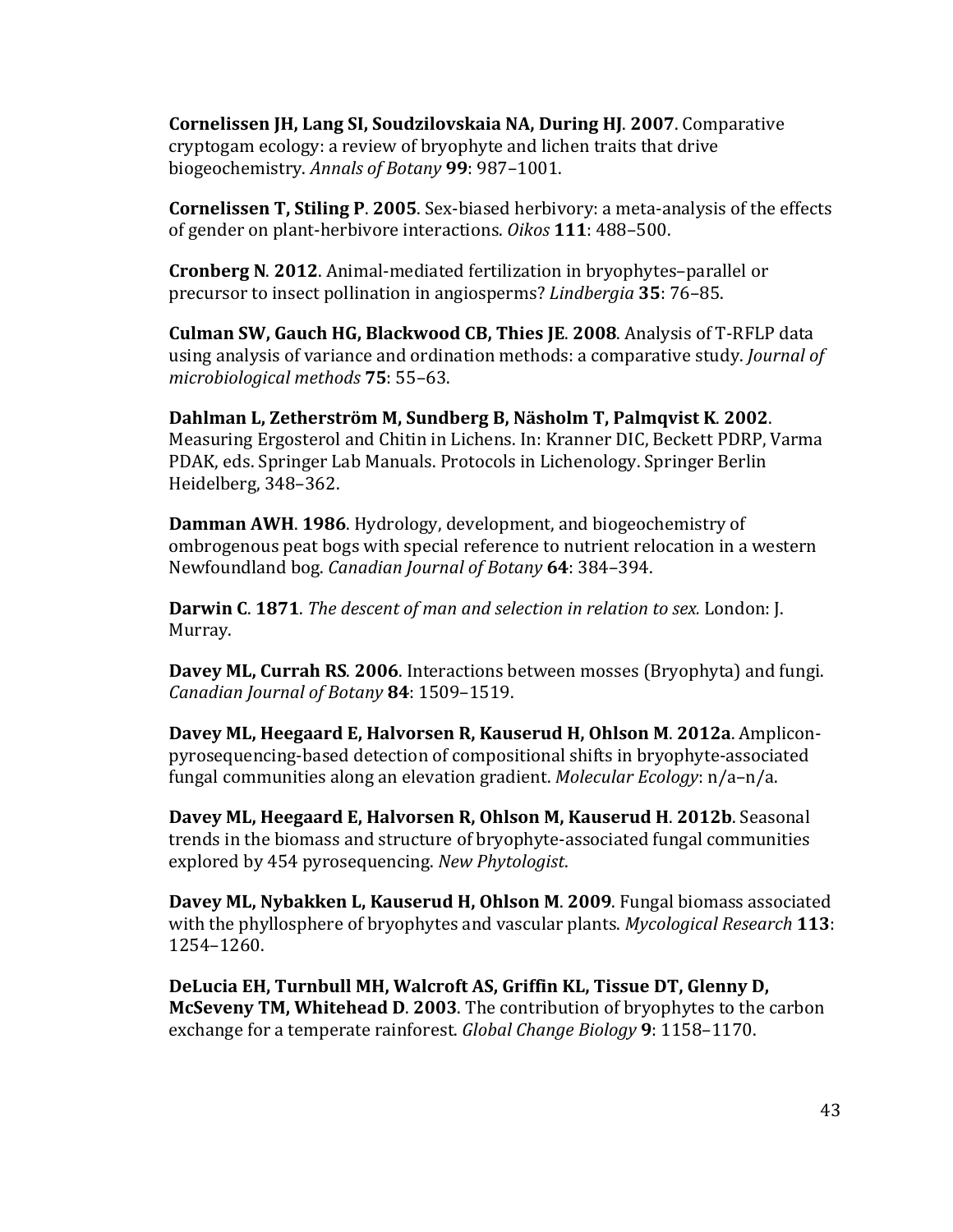**Desirò A, Duckett JG, Pressel S, Villarreal JC, Bidartondo MI. 2013.** Fungal symbioses in hornworts: a chequered history. *Proceedings of the Royal Society of London B: Biological Sciences* **280**: 20130207.

**Diamond JM. 1975.** Assembly of species communities. In: M.L. Cody, J.M. Diamond, eds. Ecology and Evolution of Communities. Massachusetts: Harvard Univesity Press, 342-444.

**Diaz S, Cabido M, Casanoves F. 1998.** Plant functional traits and environmental filters at a regional scale. *Journal of Vegetation Science* 9: 113–122.

**Döbbeler P. 2002.** Microniches occupied by bryophilous ascomycetes. *Nova Hedwigia* **75**: 275–306.

**Döbbeler P, Hertel H. 2013.** Bryophilous ascomycetes everywhere: Distribution maps of selected species on liverworts, mosses and Polytrichaceae\*. *Herzogia* 26: 361–404.

**Dunfield P, knowles R, Dumont R, Moore TR. 1993. Methane production and** consumption in temperate and subarctic peat soils: Response to temperature and pH. *Soil Biology and Biochemistry* **25**: 321–326.

**Dungey HS, Potts BM, Whitham TG, Li H-F. 2000. Plant genetics affects arthropod** community richness and composition: evidence from a synthetic eucalypt hybrid population. *Evolution* **54**: 1938–1946.

**Ellison AM, Bank MS, Clinton BD, Colburn EA, Elliott K, Ford CR, Foster DR, Kloeppel BD, Knoepp JD, Lovett GM,** *et al.* **2005**. Loss of foundation species: consequences for the structure and dynamics of forested ecosystems. *Frontiers in Ecology and the Environment* 3: 479-486.

**Eppley SM, Mercer CA, Haaning C, Graves CB. 2009.** Sex-specific variation in the interaction between Distichlis spicata (Poaceae) and mycorrhizal fungi. *American Journal of Botany* **96**: 1967–1973.

**Felix H. 1988.** Fungi on bryophytes, a review. *Botanica Helvetica* 98: 239-269.

**Fritz RS, Simms EL. 1992.** *Plant Resistance to Herbivores and Pathogens: Ecology, Evolution, and Genetics*. University of Chicago Press.

**Fuselier L, Stark LR. 2004.** Sexual dimorphism in bryophytes: patterns and consequences. Sexual dimorphism in bryophytes: patterns and consequences. Salt Lake City, Utah, .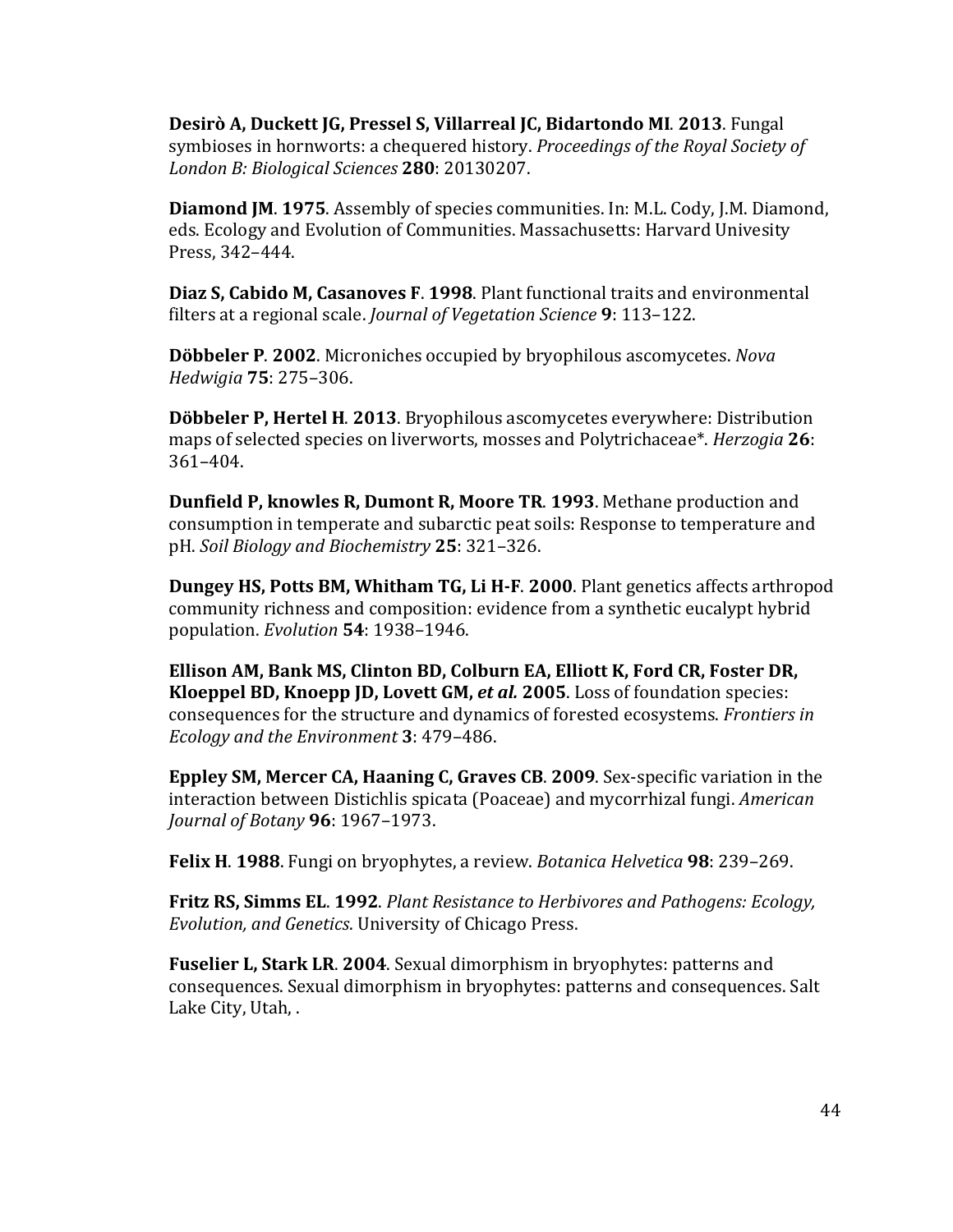**Glime JM, Bisang I. 2014a.** Chapter 3-3 Sexuality: Size and Sex Differences. Bryophyte Ecology. Michigan Technological University and the International Association of Bryologists., .

**Glime JM, Bisang I. 2014b.** Chapter 3-2 Sexuality: Sex Ratio and Sex Expression. Bryophyte Ecology. Michigan Technological University and the International Association of Bryologists, .

**Gorham E. 1991.** Northern Peatlands: Role in the Carbon Cycle and Probable Responses to Climatic Warming. *Ecological Applications* 1: 182–195.

**Gornall JL, Jónsdóttir IS, Woodin SJ, Van der Wal R. 2007.** Arctic mosses govern below-ground environment and ecosystem processes. *Oecologia* **153**: 931–941.

**Harvey-Gibson RJ, Miller-Brown D. 1927.** Fertilization of Bryophyta. : 190-191.

**Herzog TCJ. 1926.** *Geographie der Moose*. Gustav Fischer.

**Hochwender CG, Fritz RS. 2004.** Plant genetic differences influence herbivore community structure: evidence from a hybrid willow system. *Oecologia* 138: 547– 557.

**Horsley K, Stark LR, McLetchie DN. 2011.** Does the silver moss Bryum argenteum exhibit sex-specific patterns in vegetative growth rate, asexual fitness or prezygotic reproductive investment? *Annals of Botany* **107**: 897-907.

**Jing SW, Coley PD. 1990.** Dioecy and Herbivory: The Effect of Growth Rate on Plant Defense in Acer Negundo. *Oikos* 58: 369-377.

**Johnson MTJ, Agrawal AA. 2005.** Plant genotype and environment interact to shape a diverse arthropod community on evening primrose (oenothera biennis). *Ecology* **86**: 874–885.

**Johnson MTJ, Stinchcombe JR. 2007.** An emerging synthesis between community ecology and evolutionary biology. *Trends in Ecology & Evolution* **22**: 250–257.

**Jules ES, Shaw AJ. 1994.** Adaptation to Metal-Contaminated Soils in Populations of the Moss, Ceratodon purpureus: Vegetative Growth and Reproductive Expression. *American Journal of Botany* **81**: 791–797.

**Kaiser K, Outlaw WH, Ziegler H. 1985.** Sucrose content of receptive archegonia of the moss Bryum capillare Hedw. *Naturwissenschaften*: 378-379.

**Kang H, Freeman C, W. Ashendon T. 2001.** Effects of elevated CO2 on fen peat biogeochemistry. *Science of The Total Environment* **279**: 45–50.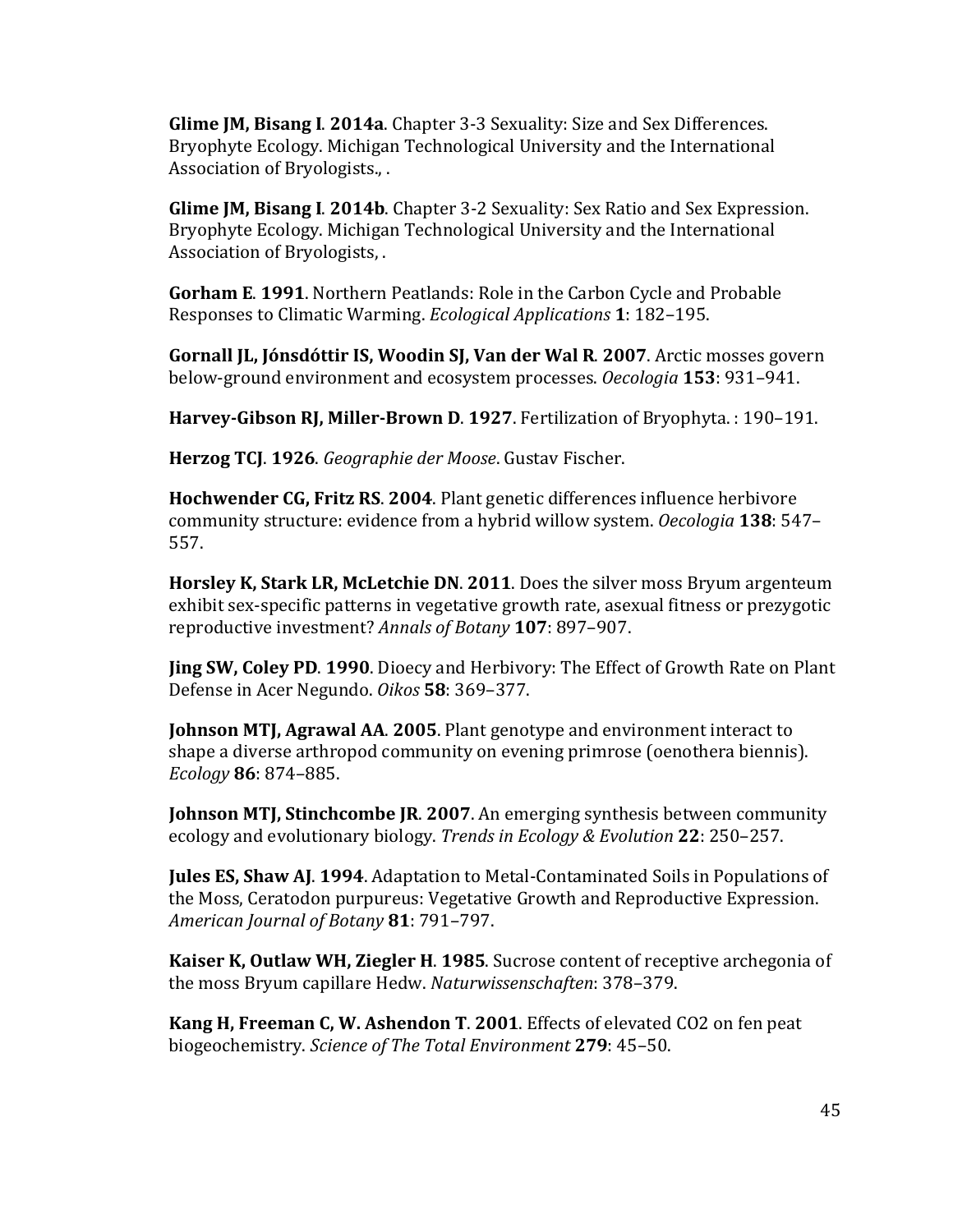**Kauserud HKH, Mathiesen CMC, Ohlson MOM. 2008. High diversity of fungi** associated with living parts of boreal forest bryophytes. *Botany* 86: 1326–1333.

**Keddy PA. 1992.** Assembly and response rules: two goals for predictive community ecology. *Journal of Vegetation Science* **3**: 157–164.

**Kelt DA, Taper ML, Meserve PL. 1995.** Assessing the Impact of Competition on Community Assembly: A Case Study using Small Mammals. *Ecology* **76**: 1283–1296.

**Kenrick P, Crane PR. 1997.** The origin and early evolution of plants on land. *Nature* **389**: 33–39.

**Kohn G, Hartmann E, Stymne S, Beutelmann P. 1994.** Biosynthesis of Acetylenic Fatty Acids in the Moss Ceratodon purpureus (Hedw.) Brid. *Journal of Plant Physiology* **144**: 265–271.

**Kunstler G, Lavergne S, Courbaud B, Thuiller W, Vieilledent G, Zimmermann NE, Kattge J, Coomes DA. 2012.** Competitive interactions between forest trees are driven by species' trait hierarchy, not phylogenetic or functional similarity: implications for forest community assembly. *Ecology Letters* **15**: 831–840.

Lailvaux SP, Vincent SE. 2007. Ecological dimorphisms: An introduction to the symposium. *Integrative and Comparative Biology* 47: 169-171.

**Lee S-M, Chao A. 1994.** Estimating Population Size Via Sample Coverage for Closed Capture-Recapture Models. *Biometrics* **50**: 88.

**Lenton TM, Crouch M, Johnson M, Pires N, Dolan L. 2012.** First plants cooled the Ordovician. *Nature Geoscience* **5**: 86–89.

Ligrone R, Carafa A, Lumini E, Bianciotto V, Bonfante P, Duckett JG. 2007. Glomeromycotean associations in liverworts: a molecular, cellular, and taxonomic analysis. *American Journal of Botany* **94**: 1756–1777.

**Lindo Z, Gonzalez A. 2010.** The bryosphere: an integral and influential component of the Earth's biosphere. *Ecosystems* 13: 612–627.

**Lindo Z, Nilsson M-C, Gundale MJ. 2013.** Bryophyte-cyanobacteria associations as regulators of the northern latitude carbon balance in response to global change. *Global Change Biology* **19**: 2022–2035.

**Loisel J, Gallego-Sala AV, Yu Z. 2012.** Global-scale pattern of peatland Sphagnum growth driven by photosynthetically active radiation and growing season length. *Biogeosciences* **9**: 2737–2746.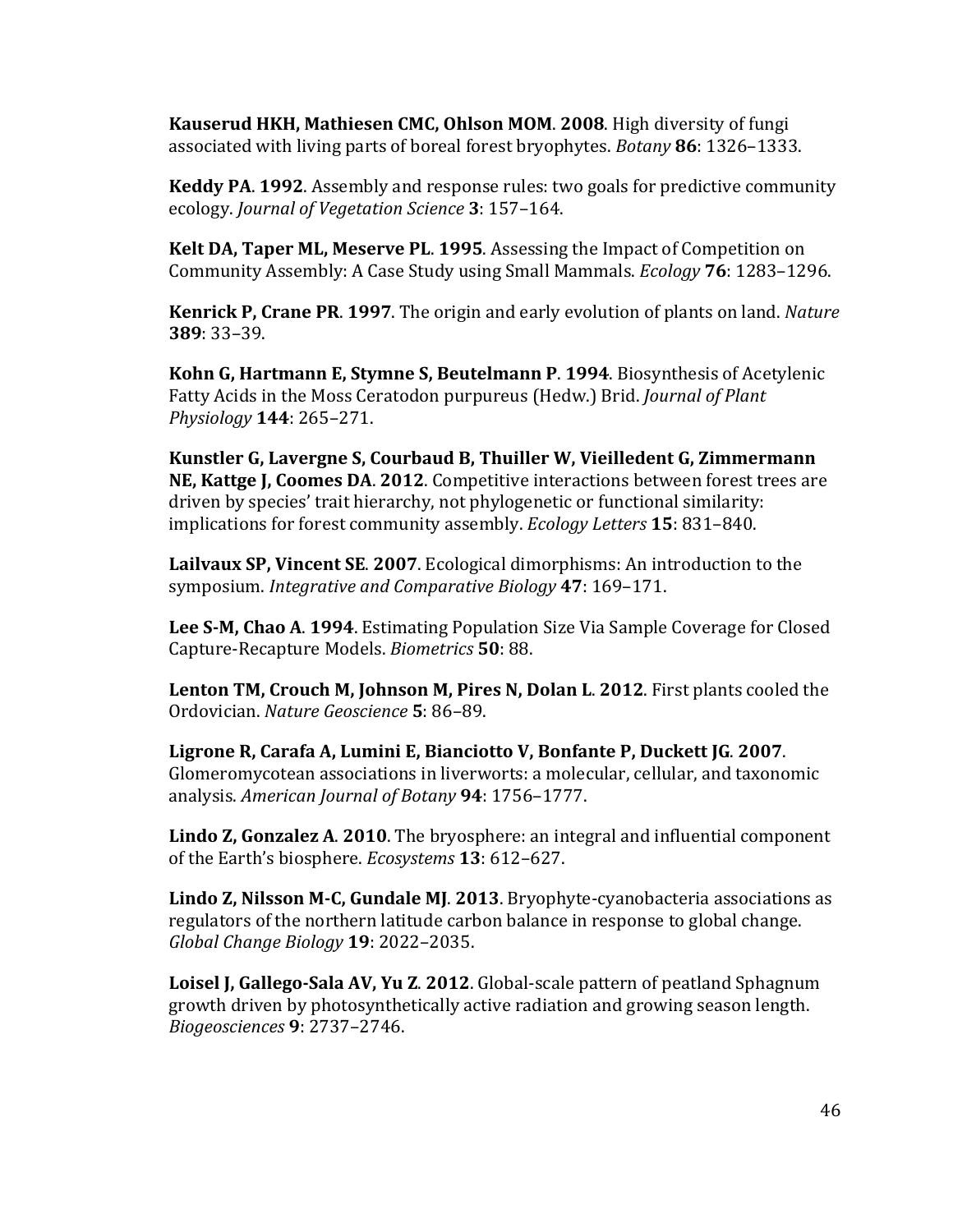**Longton RE. 1992.** The role of bryophytes and lichens in terrestrial ecosystems. In: Bates JW, Farmer AM, eds. Bryophytes and Lichens in a Changing Environment. Oxford: Clarendon Press, 32-76.

**Longton RE. 1997.** The role of bryophytes and lichens in polar ecosystems. *Special Publication-British Ecological Society* **13**: 69–96.

**Maxwell K, Johnson GN. 2000.** Chlorophyll fluorescence—a practical guide. *Journal of Experimental Botany* **51**: 659–668.

**McDaniel SF. 2005.** Genetic correlations do not constrain the evolution of sexual dimorphism in the moss Ceratodon purpureus. *Evolution* **59**: 2353–2361.

**McDaniel SF, Atwood J, Burleigh JG. 2011.** Recurrent evolution of dioecy in bryophytes. *Evolution*.

**McDaniel SF, Perroud P-F. 2012.** Invited perspective: bryophytes as models for understanding the evolution of sexual systems. The Bryologist **115**: 1-11.

**McDaniel SF, Shaw AJ. 2005.** Selective sweeps and intercontinental migration in the cosmopolitan moss Ceratodon purpureus (Hedw.) Brid.: SELECTION AND MIGRATION IN CERATODON. Molecular Ecology 14: 1121-1132.

**McDaniel SF, Willis JH, Shaw AJ. 2007.** A linkage map reveals a complex basis for segregation distortion in an interpopulation cross in the moss Ceratodon purpureus. *Genetics* **176**: 2489–2500.

**Nicolson SW, Nepi M, Pacini E** (Eds.). **2007**. *Nectaries and Nectar*. Dordrecht: Springer Netherlands.

**Paolillo DJ Jr. 1979.** On the Lipids of the Sperm Masses of Three Mosses. The *Bryologist* **82**: 93–96.

**Parke IL, Linderman RG. 1980.** Association of vesicular–arbuscular mycorrhizal fungi with the moss Funaria hygrometrica. *Canadian Journal of Botany* **58**: 1898–1904.

Petry WK, Perry KI, Fremgen A, Rudeen SK, Lopez M, Dryburgh J, Mooney KA. **2013**. Mechanisms underlying plant sexual dimorphism in multi-trophic arthropod communities. *Ecology* **94**: 2055–2065.

**Pfeffer W. 1884.** Locomotorische Richtungsbewegungen durch die chemische Reize. *Untersuchungen Bot. Inst. Tübingen*: 363–482.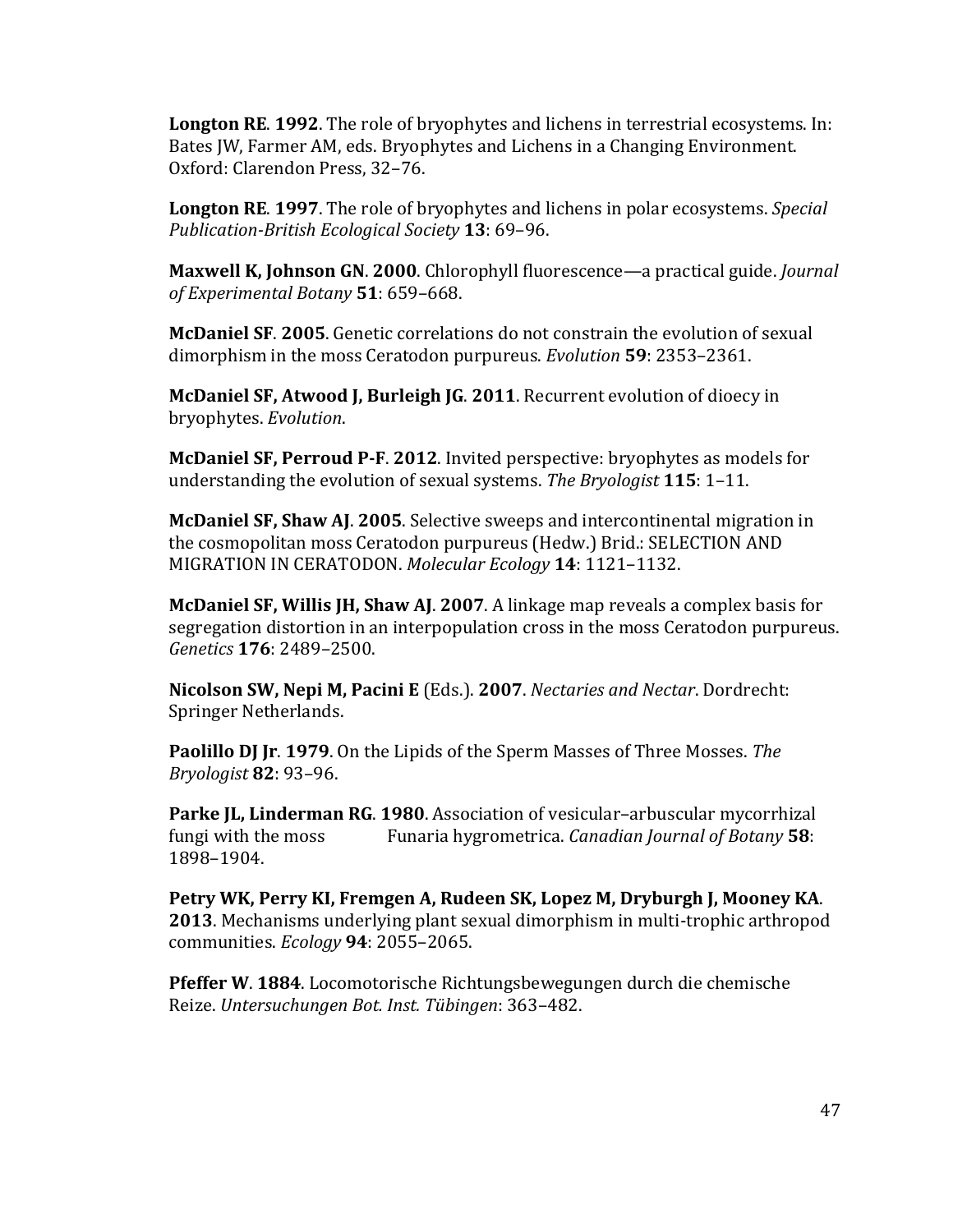**Pilloni G, Granitsiotis MS, Engel M, Lueders T. 2012.** Testing the Limits of 454 Pyrotag Sequencing: Reproducibility, Quantitative Assessment and Comparison to T-RFLP Fingerprinting of Aquifer Microbes (S Bertilsson, Ed.). *PLoS ONE* **7**: e40467.

**Pressel S. 2009.** The illustrated moss flora of Antarctica. *Annals of Botany* 104: vi– vii.

**Pressel S, Bidartondo MI, Ligrone R, Duckett JG. 2014.** Fungal symbioses in bryophytes: New insights in the Twenty First Century. *Phytotaxa* **9**: 238–253.

Ptaszyńska A, Mułenko W, Żarnowiec J. 2009. Bryophytes microniches inhabited by microfungi. *Annales UMCS, Biologia* **64**.

**Rabatin SC. 1980.** The Occurrence of the Vesicular-Arbuscular-Mycorrhizal Fungus Glomus tenuis with Moss. Mycologia 72: 191-195.

**Read DJ, Duckett JG, Francis R, Ligrone R, Russell A. 2000. Symbiotic fungal** associations in 'lower' land plants. *Philosophical Transactions of the Royal Society B: Biological Sciences* **355**: 815–831.

**Renner SS, Ricklefs RE. 1995.** Dioecy and Its Correlates in the Flowering Plants. *American Journal of Botany* **82**: 596.

**Renzaglia KS, Garbary DJ. 2001.** Motile Gametes of Land Plants: Diversity, Development, and Evolution. *Critical Reviews in Plant Sciences* **20**: 107–213.

Rosenstiel TN, Shortlidge EE, Melnychenko AN, Pankow JF, Eppley SM. 2012. Sex-specific volatile compounds influence microarthropod-mediated fertilization of moss. *Nature* **489**: 431–433.

**Rousk K, Jones DL, DeLuca TH. 2014.** Moss-nitrogen input to boreal forest soils: Tracking 15N in a field experiment. *Soil Biology and Biochemistry* **72**: 100–104.

**Rubinstein CV, Gerrienne P, de la Puente GS, Astini RA, Steemans P. 2010.** Early Middle Ordovician evidence for land plants in Argentina (eastern Gondwana). *New Phytologist* **188**: 365–369.

**Schöb C, Butterfield BJ, Pugnaire FI. 2012.** Foundation species influence traitbased community assembly. New Phytologist 196: 824-834.

**Schütte UME, Abdo Z, Bent SJ, Shyu C, Williams CJ, Pierson JD, Forney LJ. 2008.** Advances in the use of terminal restriction fragment length polymorphism (T-RFLP) analysis of 16S rRNA genes to characterize microbial communities. *Applied Microbiology and Biotechnology* **80**: 365–380.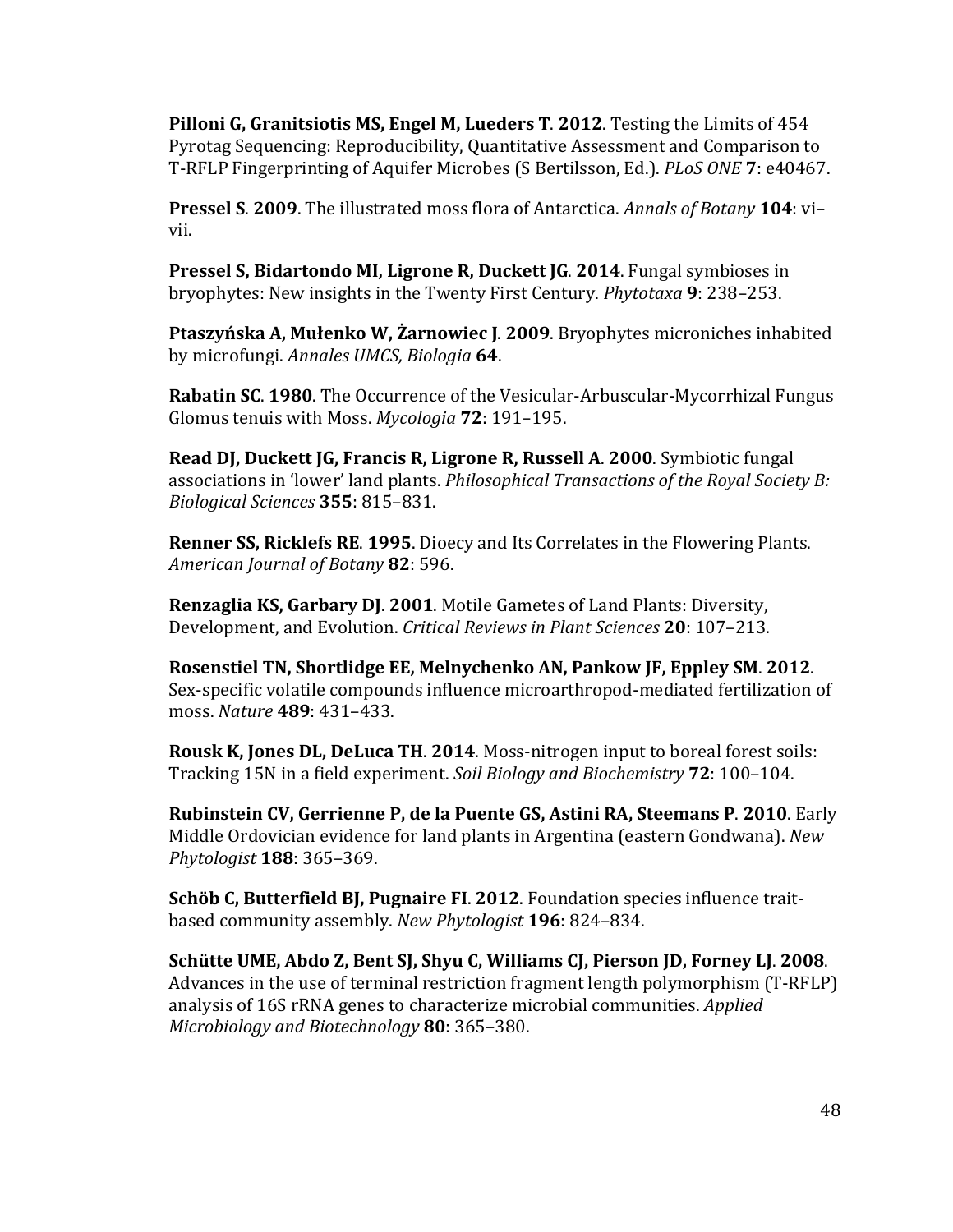**Shaw I, Beer SC. 1999.** Life history variation in gametophyte populations of the moss Ceratodon purpureus (Ditrichaceae). *American Journal of Botany* 86: 512–521.

**Shaw AJ, Cox CJ, Goffinet B. 2005.** Global patterns of moss diversity: taxonomic and molecular inferences. *Taxon*: 337–352.

**Shaw AJ, Gaughan JF. 1993.** Control of Sex Ratios in Haploid Populations of the Moss, Ceratodon purpureus.pdf. *American Journal of Botany* 80: 584–591.

**Shaw AJ, Szovenyi P, Shaw B. 2011.** Bryophyte diversity and evolution: Windows into the early evolution of land plants. *American Journal of Botany* 98: 352–369.

**Shuster SM, Lonsdorf EV, Wimp GM, Bailey JK, Whitham TG. 2006.** Community heritability measures the evolutionary consequences of indirect genetic effects on community structure. *Evolution;* international journal of organic evolution 60: 991-1003.

**Skotnicki ML, Mackenzie AM, Ninham JA, Selkirk PM. 2004.** High levels of genetic variability in the moss Ceratodon purpureus from continental Antarctica, subantarctic Heard and Macquarie Islands, and Australasia. *Polar Biology* 27: 687– 698.

**Stark LR. 2002.** Phenology and its repercussions on the reproductive ecology of mosses. The Bryologist **105**: 204-218.

**Stark LR, McLetchie DN, Eppley SM. 2010.** Sex ratios and the shy male hypothesis in the moss Bryum argenteum (Bryaceae). The Bryologist **113**: 788–797.

Stenroos S, Laukka T, Huhtinen S, Döbbeler P, Myllys L, Syrjänen K, Hyvönen J. **2009.** Multiple origins of symbioses between ascomycetes and bryophytes suggested by a five-gene phylogeny. *Cladistics* 26: 281–300.

**Stuiver BM, Gundale MJ, Wardle DA, Nilsson M-C. 2015. Nitrogen fixation rates** associated with the feather mosses Pleurozium schreberi and Hylocomium splendens during forest stand development following clear-cutting. *Forest Ecology and Management* **347**: 130–139.

**Tovar-Sánchez E, Ovama K. 2006.** Effect of hybridization of the Quercus crassifolia x Quercus crassipes complex on the community structure of endophagous insects. *Oecologia* **147**: 702–713.

**Tuba Z, Slack NG, Stark LR. 2011.** *Bryophyte Ecology and Climate Change.* Cambridge University Press.

**Turetsky MR. 2003.** The role of bryophytes in carbon and nitrogen cycling. The *Bryologist* **106**: 395–409.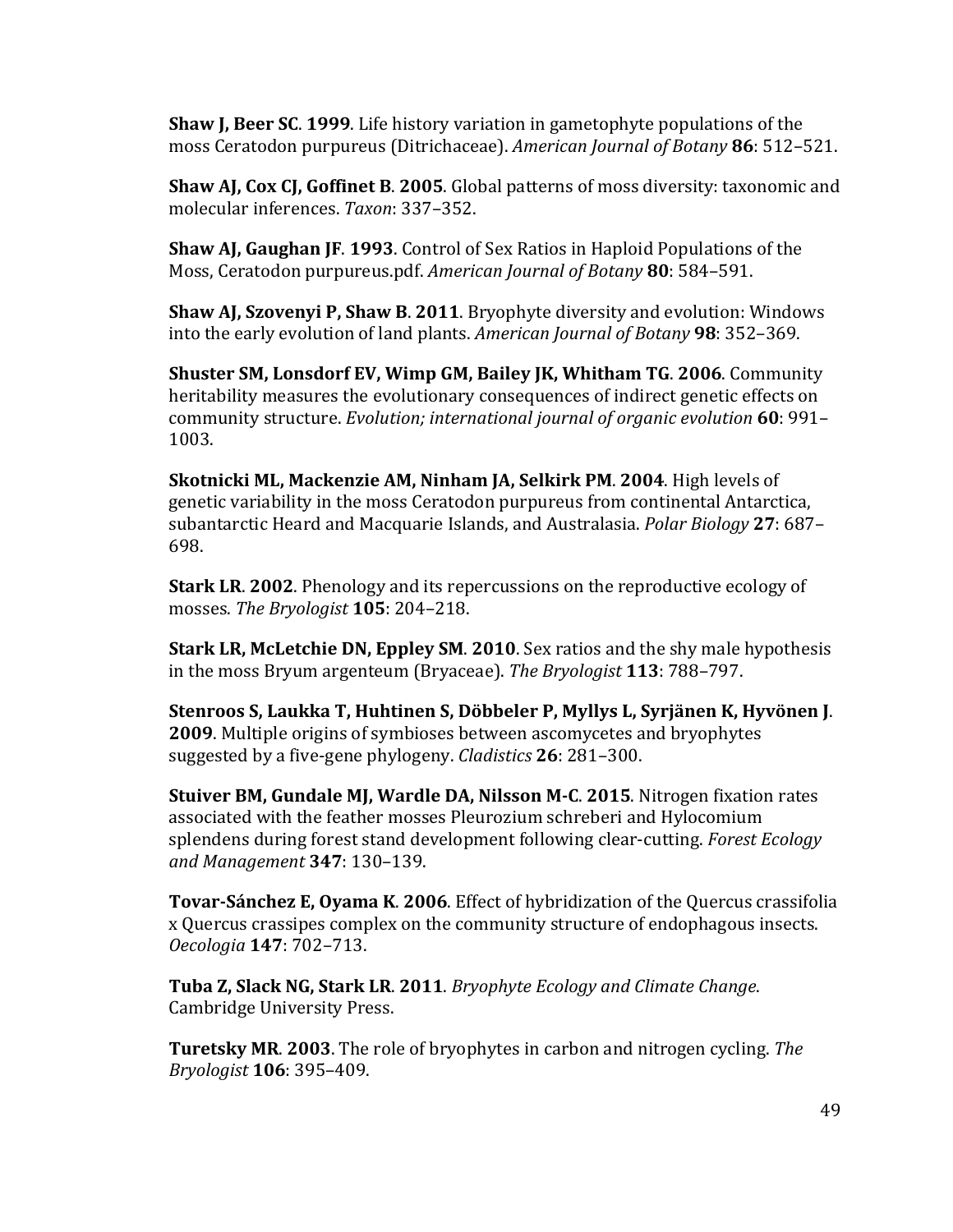**Turetsky MR, Bond-Lamberty B, Euskirchen E, Talbot J, Frolking S, McGuire** AD, Tuittila E-S. 2012. The resilience and functional role of moss in boreal and arctic ecosystems. New Phytologist 196: 49-67.

**Turetsky M, Wieder K, Halsey L, Vitt D. 2002.** Current disturbance and the diminishing peatland carbon sink. *Geophysical Research Letters* 29: 21-1.

**Vanderpoorten A, Goffinet B. 2009.** Introduction to Bryophytes. Cambridge University Press.

**Varga S. 2010.** Effects of arbuscular mycorrhizas on reproductive traits in sexually dimorphic plants. *Spanish Journal of Agricultural Research* 8: 11–24.

**Vega-Frutis R, Munguía-Rosas MA, Varga S, Kytöviita M-M. 2013. Sex-specific** patterns of antagonistic and mutualistic biotic interactions in dioecious and gynodioecious plants. *Perspectives in Plant Ecology, Evolution and Systematics* **15**: 45–55.

**Vellend M. 2010.** Conceptual synthesis in community ecology. The Quarterly Review *of Biology* **85**: 183–206.

**Wang B, Yeun LH, Xue J-Y, Liu Y, Ané J-M, Qiu Y-L. 2010. Presence of three** mycorrhizal genes in the common ancestor of land plants suggests a key role of mycorrhizas in the colonization of land by plants. *New Phytologist* **186**: 514–525.

**Weiher E, Keddy P** (Eds.). **2001**. *Ecological Assembly Rules: Perspectives, Advances, Retreats*. Cambridge University Press.

**Wellman CH, Gray J. 2000.** The microfossil record of early land plants. *Philosophical Transactions of the Royal Society of London B: Biological Sciences* **355**: 717–732.

Whitham TG, Bailey JK, Schweitzer JA, Shuster SM, Bangert RK, LeRoy CJ, **Lonsdorf EV, Allan GJ, DiFazio SP, Potts BM, et al. 2006.** A framework for community and ecosystem genetics: from genes to ecosystems. *Nature Reviews Genetics* **7**: 510–523.

Whitham TG, Young WP, Martinsen GD, Gehring CA, Schweitzer JA, Shuster SM, **Wimp GM, Fischer DG, Bailey JK, Lindroth RL, et al. 2003.** Community and ecosystem genetics: a consequence of the extended phenotype. *Ecology* 84: 559– 573.

**Wimp GM, Martinsen GD, Floate KD, Bangert RK, Whitham TG, Williams CF. 2005**. Plant genetic determinants of arthropod community structure and diversity. *Evolution* **59**: 61–69.